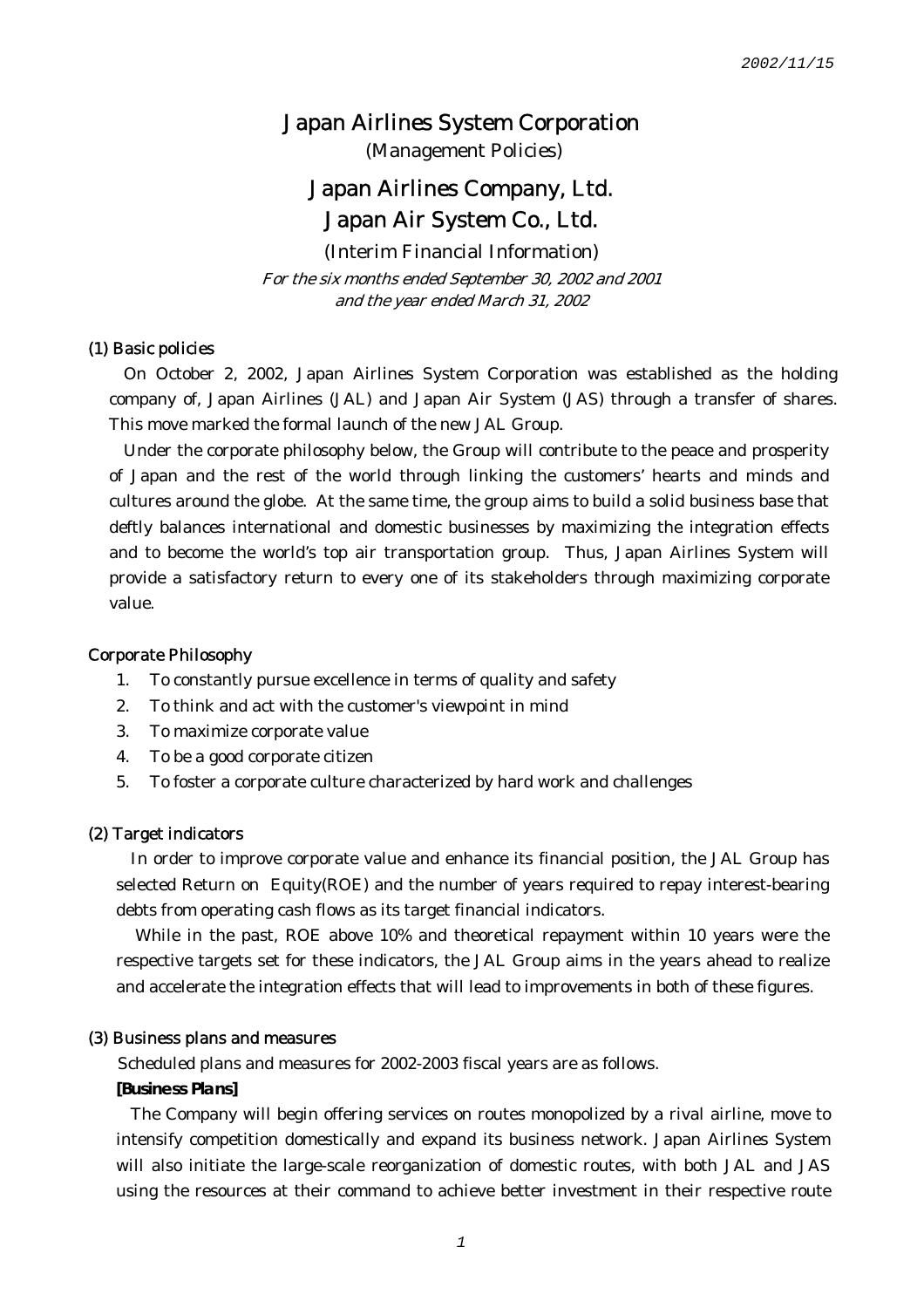networks. Moreover, the two companies will simultaneously continue the process of eliminating overlaps in hub routes and enact improvements in flight scheduling.

The elimination of duplicate flight routes will continue in international routes as well, leading to more efficient route management, while smaller investment in replacement aircraft will also contribute to improving competitiveness in the domestic market and expanding the JAL Group network.

[**Business Measures** ]

By the target date (April 2004), both JAL and JAS are set to merge all reservation and ticketing systems with the system currently in use by JAL and its affiliates. This move will unify these key systems under a single JAL corporate brand, as optimal use is made of the Group network to develop a structure better able to respond to customer needs and provide the merchandise and services that customers want.

The Company is currently developing a medium-term business plan for the newly formed JAL Group.

#### (4) Management restructuring measures

In recognition of the vital importance of full regulatory compliance, maintaining corporate transparency and strengthening corporate governance, the new JAL Group has formulated the following measures.

- 1. Corporate governance
	- To encourage fair and transparent corporate activities, the Company has selected three directors from outside the Group and established a six-member Corporate Auditor system (including 3 full-time auditors)
	- The Company has taken definitive steps to enhance corporate governance, including cooperative agreements between main subsidiaries Japan Airlines and Japan Air System, the clarification of group management tasks and a more streamlined decision-making structure.
- 2. Compliance

Not satisfied with merely fulfilling its basic corporate responsibility to provide quality services through fair competition, earn an appropriate degree of profit and ensure the safety that is fundamental to the civil aviation business, the JAL Group, from a desire to make a positive social contribution and fulfill its duties as a good corporate citizen, has drafted "JAL's Commitment to Society," a collection of rules that underscore the importance of the society at large in the execution of JAL Group activities.

(Main rules governing JAL Group activities)

• Ensuring transportation safety

Safe transportation is vital to the very survival of the new JAL Group and is the Company's primary social responsibility. All members of management and all employees, keenly aware of their individual roles and responsibilities in this respect, do everything within their knowledge and capabilities to ensure that each JAL Group flight is as safe as possible.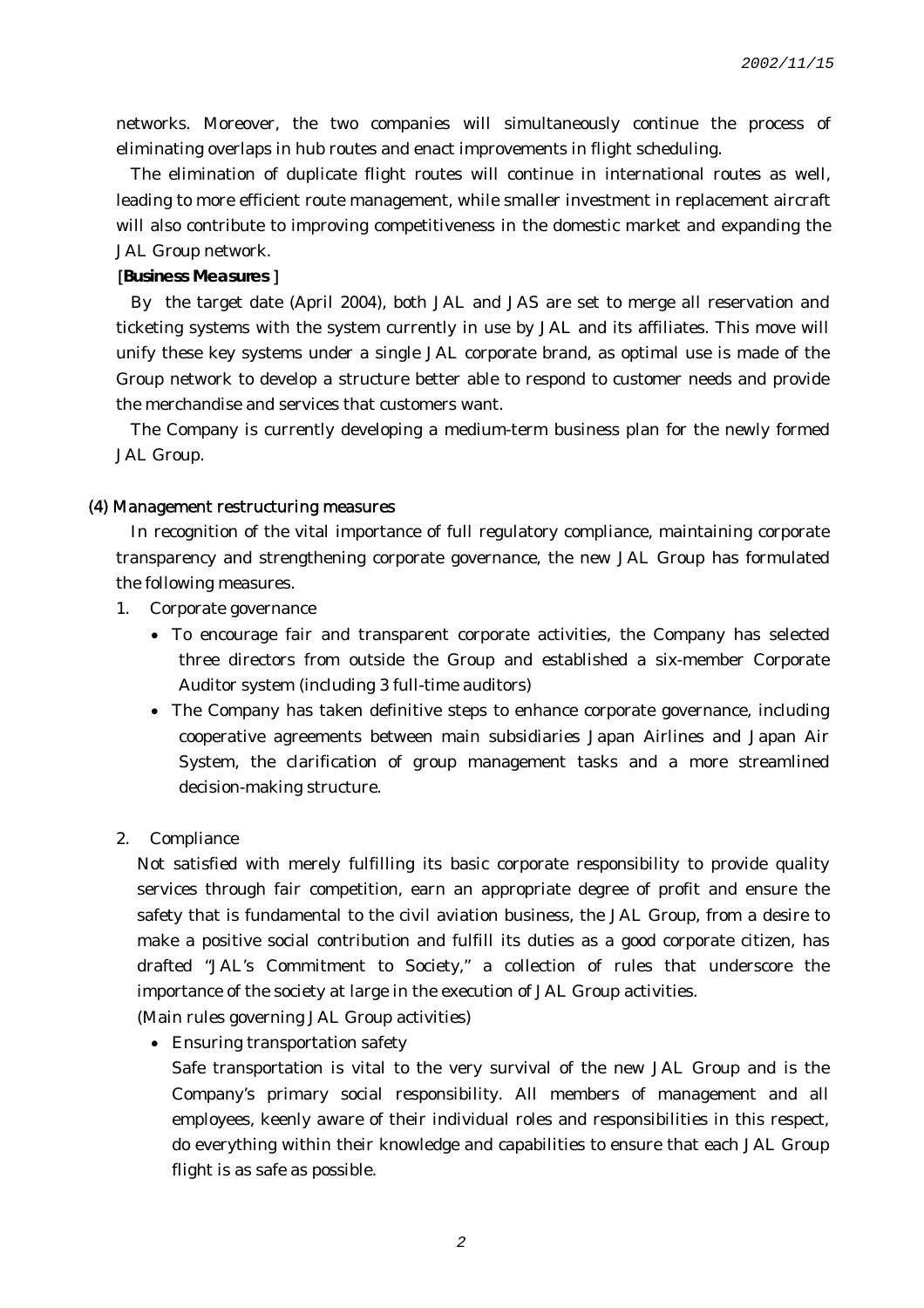• Creation of services

The JAL Group seeks through the services it offers to create greater and newer corporate value in the eyes of its customers.

- Legal compliance The JAL Group intends to fully comply with all applicable laws and social rules in both its internal and external corporate activities.
- Sound corporate behavior

The JAL Group, in full awareness of its duty to the expectations of its customers and business counterparties, strives to be conscientious in all corporate activities. Thus, the JAL Group stands resolutely opposed to involvement with criminal and antisocial elements of any kind.

• Coexistence with society

The JAL Group seeks to fulfill its role as a corporate citizen by promoting activities that contribute positively to the betterment of society.

Furthermore, the Company has established a Compliance & Risk Management Committee headed by the president, striving through the creation of a comprehensive risk management system and transparent Group management to promote socially responsible activities and achieve more stable Group management.

3. Maintaining management transparency

In addition to public relations activities aimed at the general public mainly through the mass media, the Company strives to enhance and bolster its IR activities for domestic and overseas investors and carry out the timely and accurate disclosure of corporate information.

#### Term Outlook

With the unpredictable socio-political outcome of the currently tense situation with Iraq and the outbreak of terrorist incidents worldwide looming overhead, the slowdown of recovery in the global economy and concerns over the direction of the U.S. economy are compounding the uncertainty of the economic future.

In Japan, too, the spread of deflationary conditions represented by weakened consumer confidence and falling stock prices continues to keep the operating environment as difficult as ever for companies in the civil aviation industry.

In these difficult and uncertain times, the newly formed JAL Group has its sights set on becoming the top air transportation group in the global civil aviation industry as we pour every effort into strengthening the Company's business base and maximizing its corporate value.

Based on information available at the time of writing, the Company forecasts the following performance figures on a consolidated basis for the full term.

- 1. Net sales: ¥2,090.0billion
- 2. Operating income: ¥17.0billion
- 3. Ordinary income: ¥24.0 billion
- 4. Net income: ¥24.0billion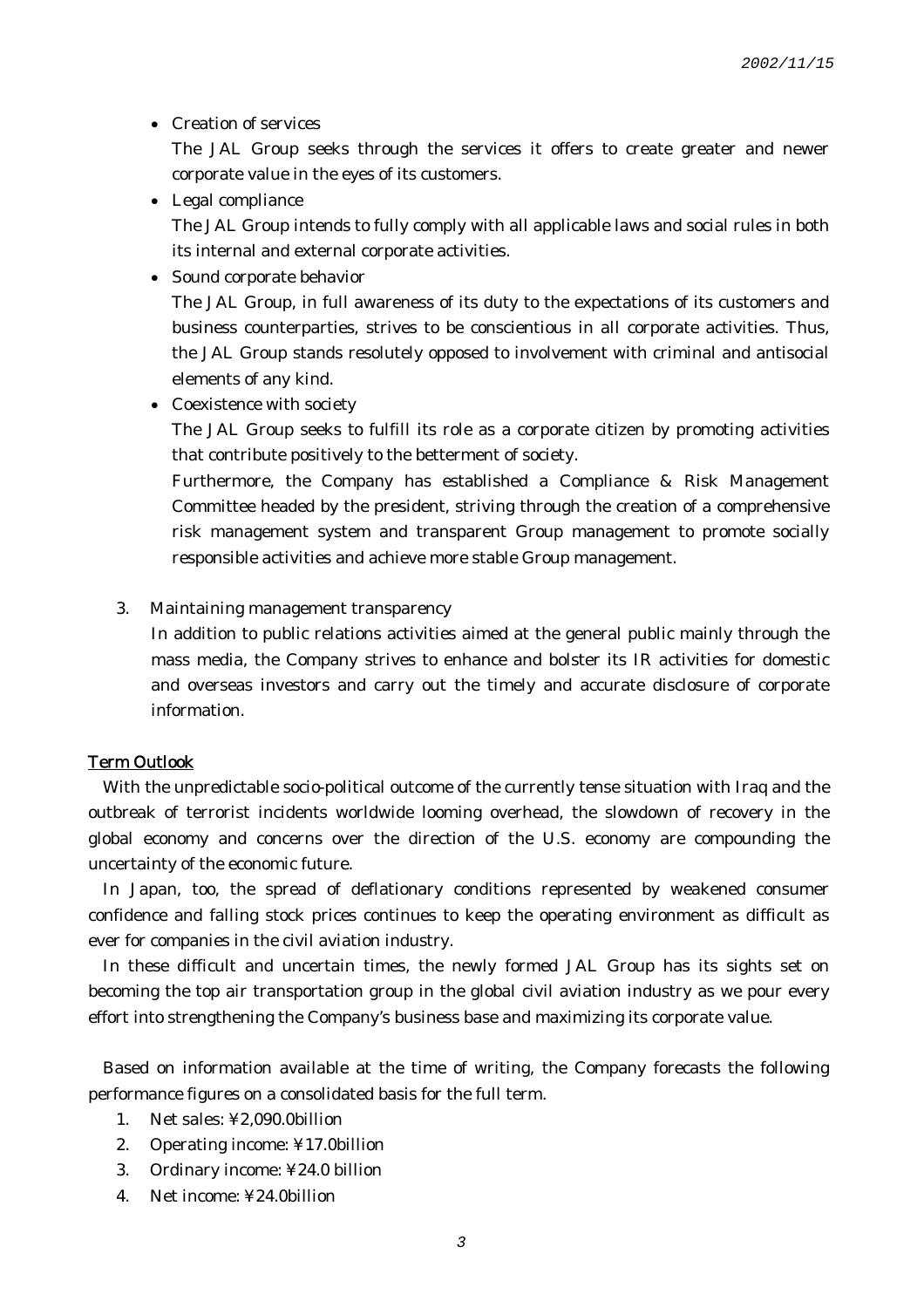The following have been assumed for calculation purposes in determining the above figures: Currency exchange rate - US\$1=¥122. Aircraft fuel price - US\$30.5 per barrel of Singapore kerosene (market price)

Crude oil price (CIF) – US\$26.5 per barrel

The above Term Outlook and other statements regarding future performance are projections based on information available to management as of the time of writing, and as such are subject to a variety of risks and other unknown factors.

Readers are thus cautioned not to place undue emphasis on such statements, as actual performance may vary materially or substantially from current forecasts.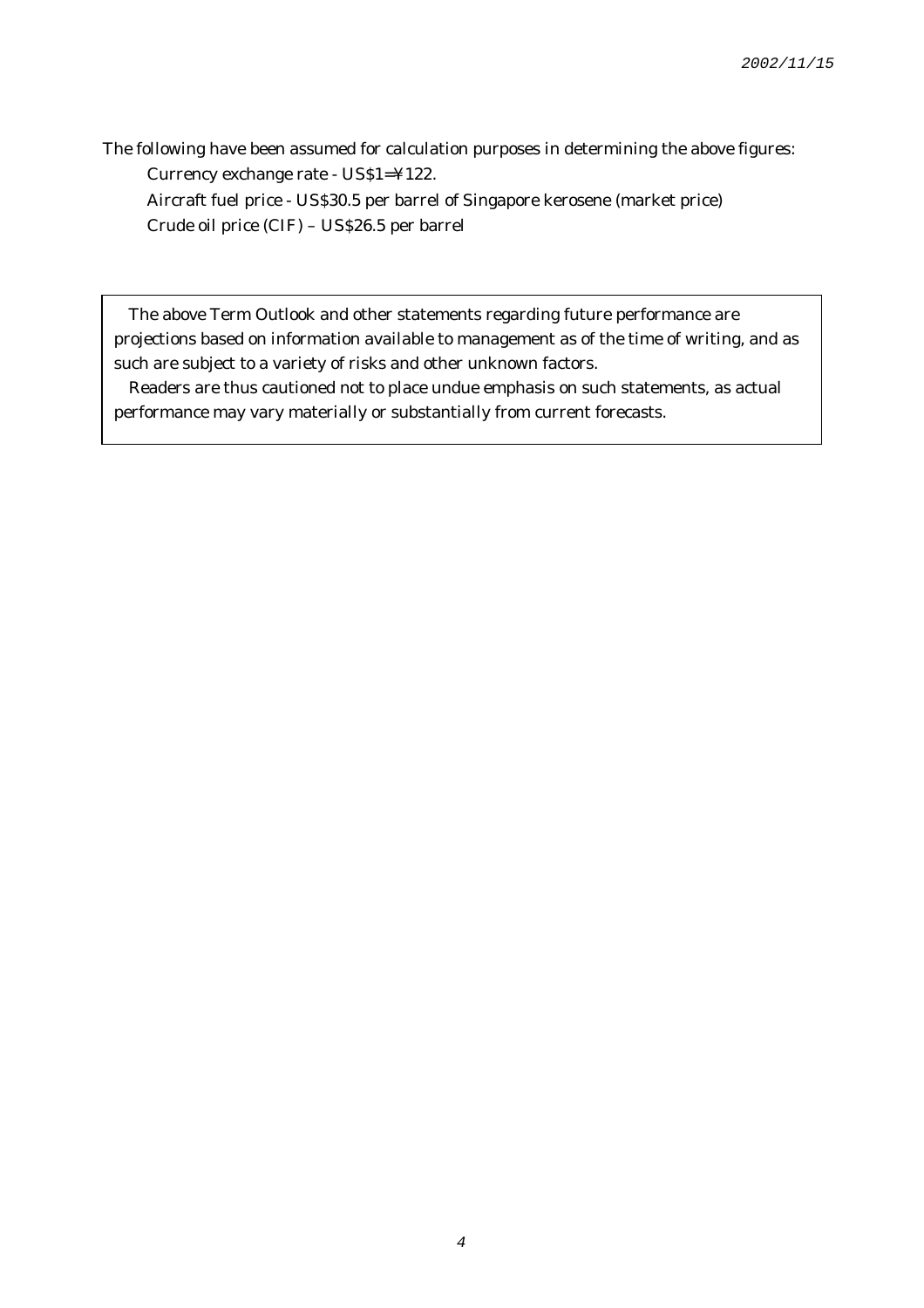# Japan Airlines(JAL) Performance and Financial Highlights

#### 1. Business Performance (on a consolidated basis)

**Six-Month Overview (Apr. to Sept. 2002)** 

#### (1) Overall performance

A slow recovery during the period under review – mainly in passengers bound for Honolulu and the continental U.S. – led to a year-on-year decline in total passengers on international flights. In spite of this trend, newly established routes and a full complement of fare pricing measures aimed at encouraging domestic travel helped the Company to achieve and maintain a higher number of domestic passengers than in the previous year. International cargo operations, largely due to strong demand for service to and from the United States, grew in terms of both revenue and cargo volume in comparison to the previous year.

Businesses operated by our affiliates continued efforts to recover from the aftereffects of the September 11 terrorist attacks, as plans were implemented to further improve overall management efficiency, such as promoting the use by affiliates of the Shared Services Center, which collectively handles the clerical work for each affiliate company.

Based on the above conditions, net sales ended the period 1.5% lower than the previous year at ¥858.1 billion. Due in large part to successful Group-wide efforts to curb costs, we managed to reduce operating expenses by a slight 0.3% year-on-year to ¥829.6 billion in spite of rising insurance premiums and other expenses. Operating income was 26.7% lower at ¥28.5 billion, with ordinary income up 57.4% from the previous year at ¥37.5 billion and net income for the six months under review climbing 105.4% to end at ¥33.6 billion.

#### (2) Segment Performance

#### **Air Transportation**

Although the combined volume of passengers and cargo on domestic and international routes during the period under review rose 0.9 percent over the previous year, revenues dipped 0.4% to ¥670.8 billion, while operating income fell 28.3% year-on-year to ¥23.2 billion.

#### International route Passengers:

While a large-scale increase in demand was witnessed in this area for flights bound for China alongside strong growth in demand for Oceania-bound flights, the lingering effects of the terrorist attacks on the U.S. in 2001 slowed the recovery of demand for flights bound to the continental U.S. and Honolulu.

Taking every reasonable measure possible to increase revenues amidst these adverse conditions, the Company was able to maintain roughly the same seat occupancy rate as the previous year by strategically adding and reducing flights based on careful analysis of trends in passenger travel. The total number of passengers, however, still fell 4.1% compared to the previous year, with revenues 3.1% lower at ¥343.5 billion.

#### International cargo operations:

Supported largely by demand for cars and electronic equipment, this area witnessed strong growth particularly in cargo flights bound for the United States from Japan and Southeast Asia; a trend which resulted in an 11.8% year-on-year increase in cargo volume, with revenues climbing 13.2% to ¥73.3 billion.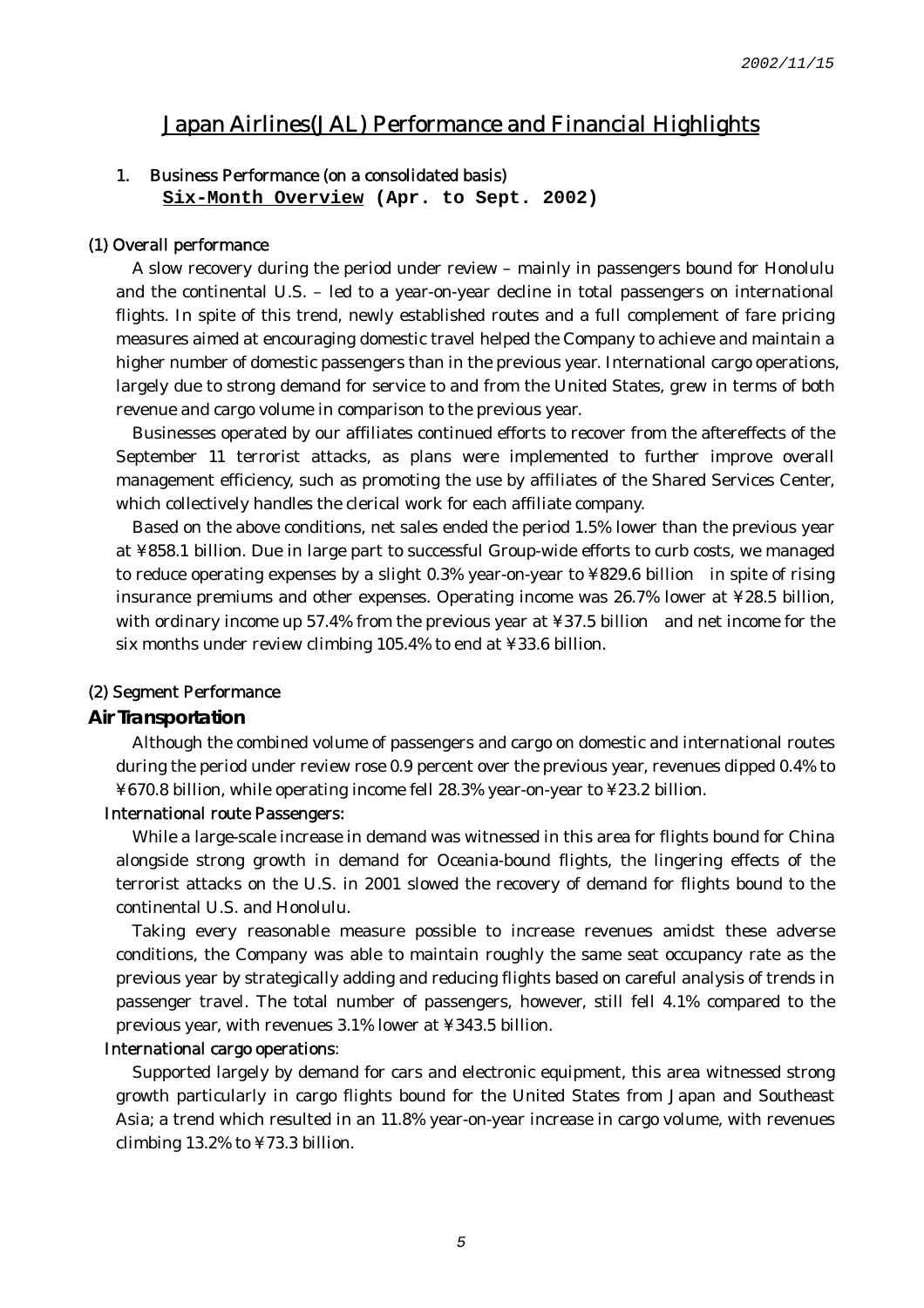#### Domestic Route Passengers:

In addition to entry into routes formerly monopolized by a rival carrier and the introduction of bargain fares and other fare pricing measures, the vigorous promotion of numerous marketing campaigns designed to stimulate consumer demand pushed the number of domestic passengers up 1.1% over the previous year.

However, revenues were down 0.9% at ¥167.2 billion due to declines in fares per passenger.

#### **Airline-Related Businesses**

The commencement of use of an additional runway at Narita International Airport has resulted in increased revenues from onboard foods at TFK Co., Ltd. in the Company's Airline-Related businesses.

JALUX, a company in the retailing and distribution businesses, saw earnings increase during the period through its renewed focus on airport retail stores and other highly profitable businesses, as well as its vigorous efforts to minimize selling, general and administrative expenses.

The credit card and leasing business grew steadily during the six months under review, with the number of JAL card members up 6% compared to March 2002 figures.

The above conditions resulted in revenues from the Airline-Related Business segment of ¥192.7 billion and operating income of ¥3.5 billion.

#### **Travel Planning and Sales**

Although slow recovery in travel to American and European destinations and the ongoing shift to lower priced travel packages continue to present JALPAK Co., Ltd. with a difficult operating environment, the company continues to move ahead with efforts to generate new demand and improve business efficiency.

JAL Story achieved strong growth during the six months under review, with a 13% increase in the number of travel customers handled by the company.

The result of this performance for the Travel Planning and Sales business was revenues of ¥198.7 billion and operating income of ¥1.7 billion.

#### **Hotels and Resorts**

While U.S. and European-based hotels in JAL Hotels' Overseas Division struggled under the lingering aftereffects of the 2001 terrorist attacks on the United States, hotels in southeast Asia underwent strong and steady growth during the period under review.

Meanwhile, the opening of the new JAL Bayside Osaka Hotel also led to increased revenues from the company's Domestic Division. The above performance resulted in revenues of ¥18.9 billion for Hotels and Resorts, with operating income of ¥2 million.

#### 2. Financial Position

Total assets declined ¥69.3 billion year-on-year, the result of reductions in long-term loans, to end the six months under review at ¥1,767.0 billion. Liabilities were down ¥96.2 billion at ¥1,485.5 billion, due to repayment of long-term loans and redemption of Company bonds.

Shareholders' equity rose ¥29.0 billion over the previous year-end figure to ¥257.6 billion (US\$ XXX million), while the shareholders' equity ratio increased 2.1 percentage points to 14.6%.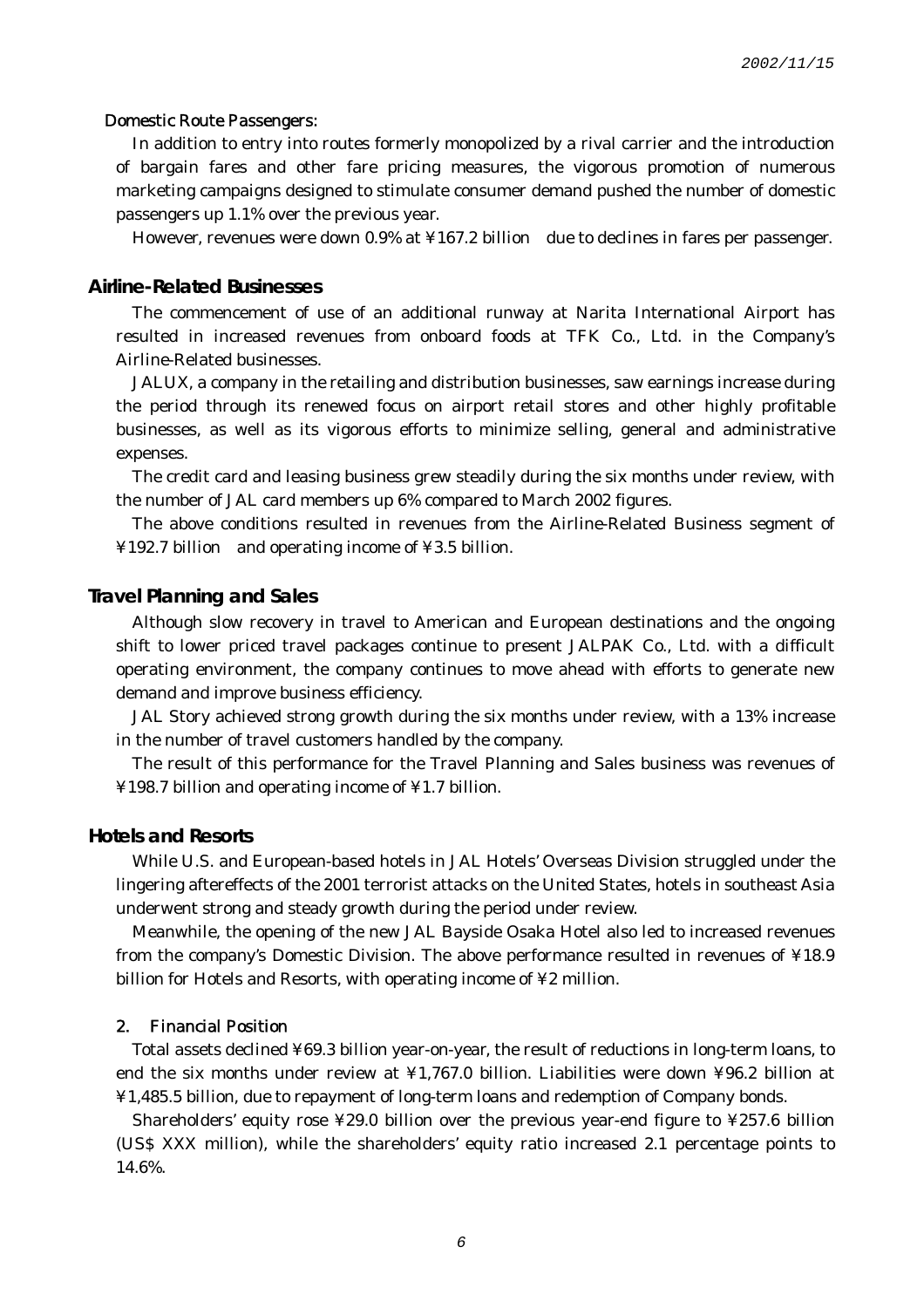### Cash Flows

A reduction in trade accounts receivable as well as other factors resulted in a year-on-year increase of ¥48.4 billion in cash flows from operating activities, which ended the period under review with a net cash inflow of ¥105.3 billion. Cash flows from investing activities improved by ¥17.4 billion over the previous year due to the sale of aircraft during the period, resulting in a net cash outflow of ¥14.2 billion (US\$ XXX million).

Moreover, the repayment of long-term loans and redemption of Company bonds held cash flows from financing activities ¥54.9 billion lower than the previous year, ending with a net cash outflow of ¥105.9 billion.

After accounting for the effects of currency translation as well as consolidation adjustments, cash and cash equivalents declined ¥15.7 billion during the six months under review to end at ¥153.3 billion for the period.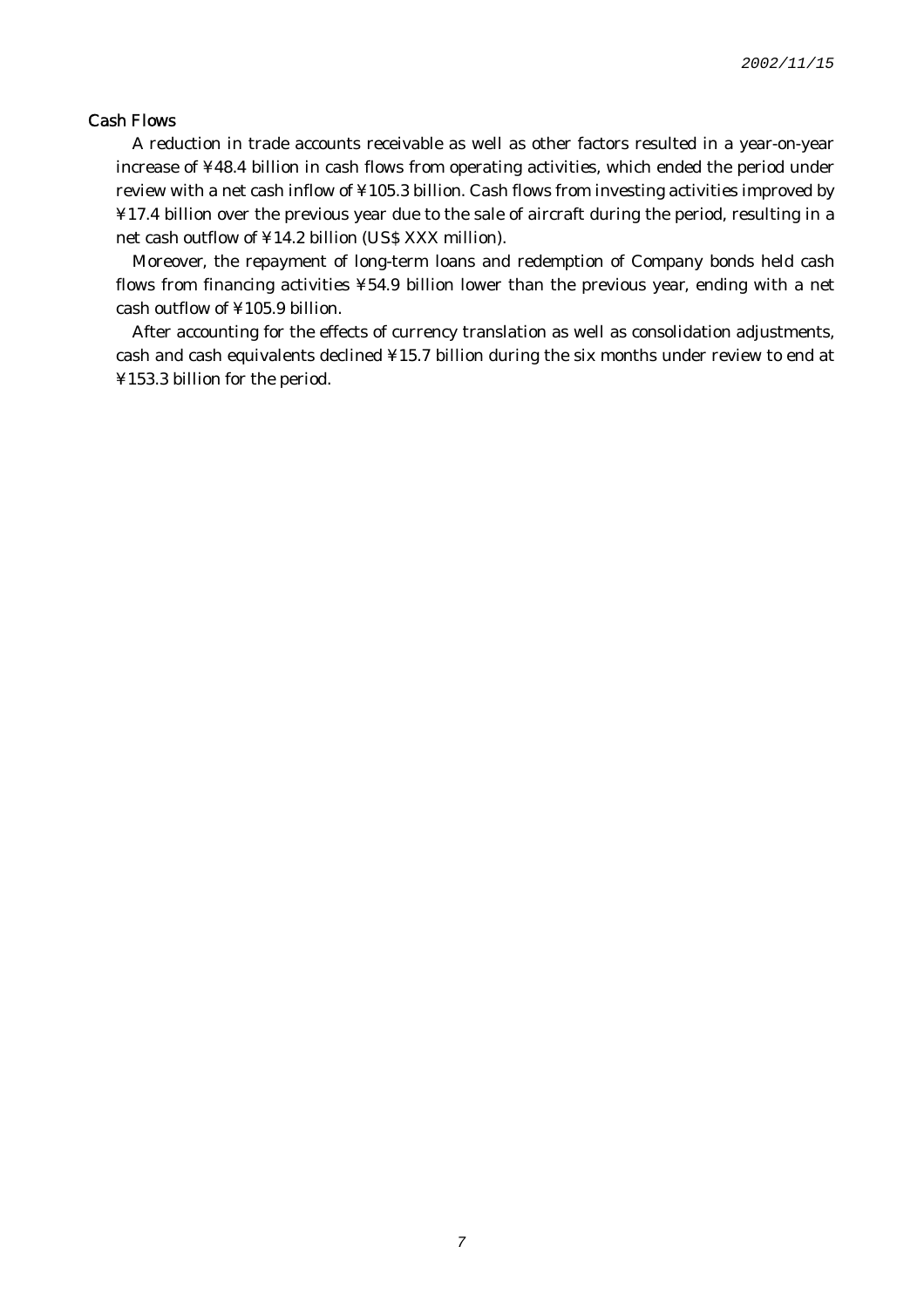# Japan Airlines System Corporation Japan Airlines Company, Ltd. Consolidated Interim Financial Information

*For the six months ended September 30, 2002 and 2001 and the year ended March 31, 2002* 

## **1. Consolidated Financial Highlights**

(As permitted by the Securities and Exchange Law of Japan, amounts of less than one million yen have been omitted.)

# **(1) Consolidated Operating Results for the Six Months Ended September 30, 2002 and 2001 and the Year Ended March 31, 2002**

(Millions of yen except for per share information)

| (i)   | Total operating revenues                  | <b>FH02</b><br><b>FH01</b><br><b>FY01</b>      | ¥<br>¥      | 858,159<br>871,259<br>¥1,608,689 | $(-1.5\%)$<br>$(-0.3\%)$   |
|-------|-------------------------------------------|------------------------------------------------|-------------|----------------------------------|----------------------------|
| (ii)  | Operating income (loss)                   | <b>FH02</b><br><b>FH01</b><br><b>FY01</b>      | ¥<br>¥<br>¥ | 28,552<br>38,956<br>(11, 925)    | $(-26.7%)$<br>$(-44.8\%)$  |
| (iii) | Ordinary income (loss)                    | <b>FH02</b><br><b>FH01</b><br><b>FY01</b>      | ¥<br>¥<br>¥ | 37,583<br>23,874<br>(37, 115)    | $(57.4\%)$<br>$(-57.2\%)$  |
| (iv)  | Net income (loss)                         | <b>FH02</b><br><b>FH01</b><br><b>FY01</b>      | ¥<br>¥<br>¥ | 33,685<br>16,397<br>(36, 725)    | $(105.4\%)$<br>$(-61.3\%)$ |
| (v)   | Net income (loss) per share               | <b>FH02</b><br><b>FH01</b><br><b>FY01</b>      | ¥<br>¥<br>¥ | 18.90<br>9.20<br>(20.60)         |                            |
| (vi)  | Diluted net income per share              | <b>FH02</b><br>FH <sub>01</sub><br><b>FY01</b> | ¥<br>¥<br>¥ | 9.19                             |                            |
| (vii) | Equity in earnings (losses) of affiliates | <b>FH02</b><br><b>FH01</b><br><b>FY01</b>      | ¥<br>¥<br>¥ | 564<br>851<br>(258)              |                            |
|       |                                           |                                                |             |                                  |                            |

Note 1. Weighted average number of shares outstanding during period:

| September 30, 2002 | 1,782,254,392 |
|--------------------|---------------|
| September 30, 2001 | 1,782,918,587 |
| March 31, 2002     | 1,782,868,530 |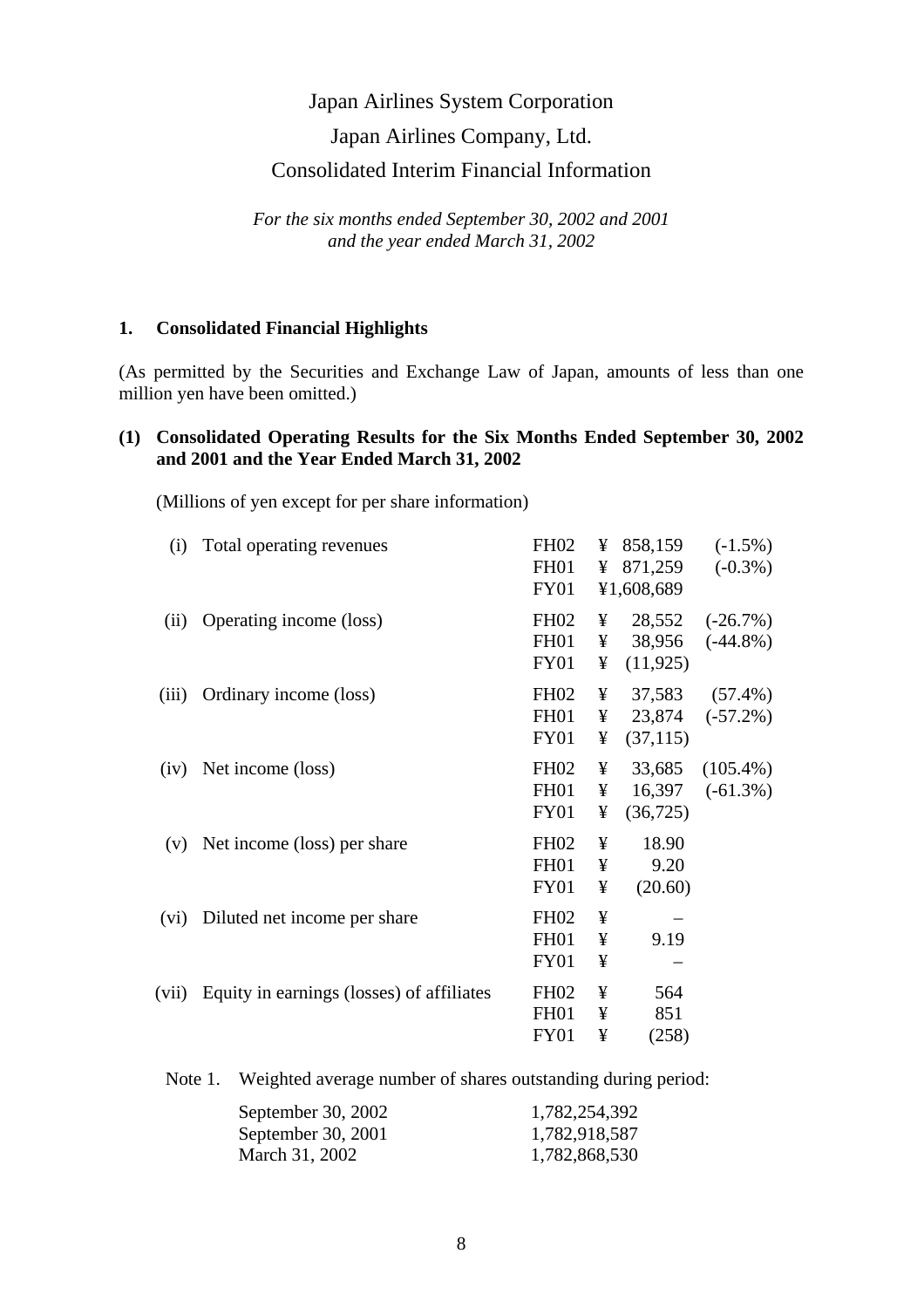# **(2) Consolidated Financial Position at September 30, 2002 and 2001 and March 31, 2002**

(Millions of yen except for per share information)

| (i)   | Total assets                   | <b>FH02</b><br>FH <sub>01</sub><br>FY01             |             | ¥1,767,037<br>¥1,771,035<br>¥1,836,371 |
|-------|--------------------------------|-----------------------------------------------------|-------------|----------------------------------------|
| (ii)  | Total stockholders' equity     | <b>FH02</b><br><b>FH01</b><br>FY01                  |             | ¥ 257,697<br>¥ 277,531<br>¥ 228,657    |
| (iii) | Stockholders' equity ratio     | FH <sub>02</sub><br>FH <sub>01</sub><br><b>FY01</b> |             | 14.6%<br>15.7%<br>12.5%                |
| (iv)  | Stockholders' equity per share | <b>FH02</b><br><b>FH01</b><br>FY01                  | ¥<br>¥<br>¥ | 144.62<br>155.66<br>128.27             |

Note 1. Number of shares outstanding at end of period:

| September 30, 2002 | 1,781,924,186 |
|--------------------|---------------|
| September 30, 2001 | 1,782,922,655 |
| March 31, 2002     | 1,782,696,956 |

# **(3) Consolidated Cash Flows for the Six Months Ended September 30, 2002 and 2001 and the Year Ended March 31, 2002**

(Millions of yen)

| $\left( 1\right)$ | Net cash provided<br>by operating activities           | <b>FH02</b><br><b>FH01</b><br><b>FY01</b>           | ¥<br>¥<br>¥ | 105,347<br>56,883<br>24,589         |
|-------------------|--------------------------------------------------------|-----------------------------------------------------|-------------|-------------------------------------|
| (11)              | Net cash used in investing activities                  | FH <sub>02</sub><br>FH <sub>01</sub><br><b>FY01</b> | ¥<br>¥<br>¥ | (14,217)<br>(31,659)<br>(51,780)    |
| (iii)             | Net cash (used in) provided by financing<br>activities | <b>FH02</b><br><b>FH01</b><br><b>FY01</b>           | ¥<br>¥      | ¥ $(105,971)$<br>(51,043)<br>71,548 |
| (iv)              | Cash and cash equivalents at end of period             | FH <sub>02</sub><br><b>FH01</b><br>FY <sub>01</sub> | ¥<br>¥<br>¥ | 151,301<br>97,025<br>169,027        |

## **(4) Consolidation Policy**

See notes to accompanying consolidated interim financial statements.

## **(5) Changes in Accounting Policy**

Not applicable.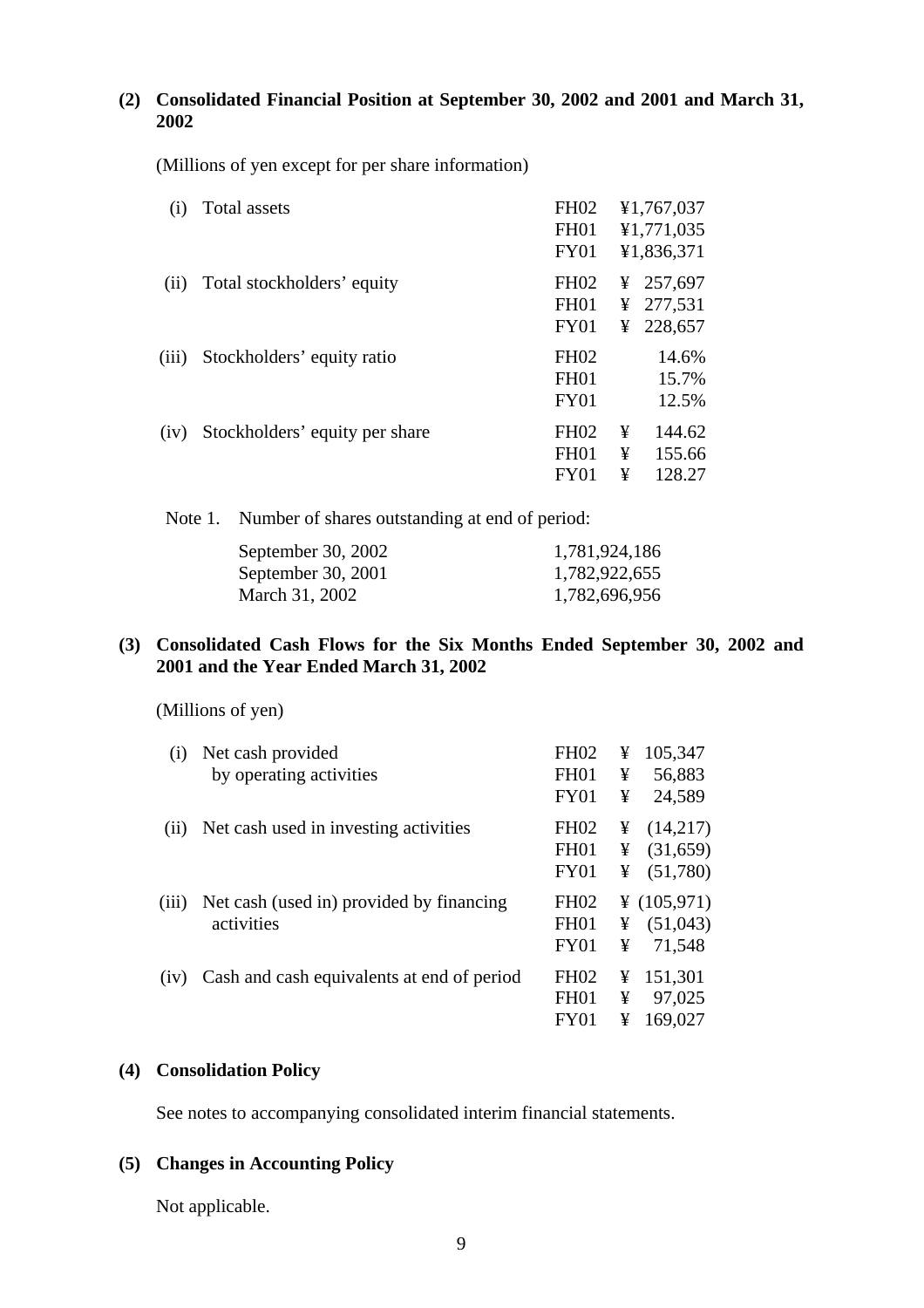## **2. Consolidated Subsidiaries and Affiliates Accounted for by the Equity Method**

As of September 30, 2002, the number of consolidated subsidiaries was 144, including the following principal subsidiaries:

> JAPAN ASIA AIRWAYS CO., LTD. JAPAN TRANSOCEAN AIR CO., LTD. JALWAYS CO., LTD. JAL EXPRESS CO., LTD. AIRPORT GROUND SERVICE COMPANY, LTD. TFK CORPORATION AGP CORPORATION AIRPORT ENGINEERING & SERVICE CO., LTD. JAL SALES NETWORK CO., LTD. JALPAK CO., LTD. JAL HOTELS COMPANY LTD. JAL LEASING COMPANY, LIMITED JAL FINANCE CORPORATION JALUX INC. AXESS INTERNATIONAL NETWORK, INC. GLOBAL BUILDING CO., LTD.

As of September 30, 2002, the number of unconsolidated subsidiaries not accounted for by the equity method was 135.

As of September 30, 2002, the number of unconsolidated affiliates was 80 including 25 companies accounted for by the equity method.

Changes in the scope of consolidation and adoption of the equity method are summarized as follows:

Consolidation:

| (Decrease) 4 | JAL INFORMATION TECHNOLOGY CO., LTD.      |
|--------------|-------------------------------------------|
|              | JTA INFORMATION & COMMUNICATION CO., LTD. |
|              | COCOS LAGOON DEVELOPMENT CORPORATION      |
|              | OKINAWA CATERING SERVICE CO., LTD.        |

Equity method:

| (Increase) $2$ | JAL INFORMATION TECHNOLOGY CO., LTD.      |
|----------------|-------------------------------------------|
|                | JTA INFORMATION & COMMUNICATION CO., LTD. |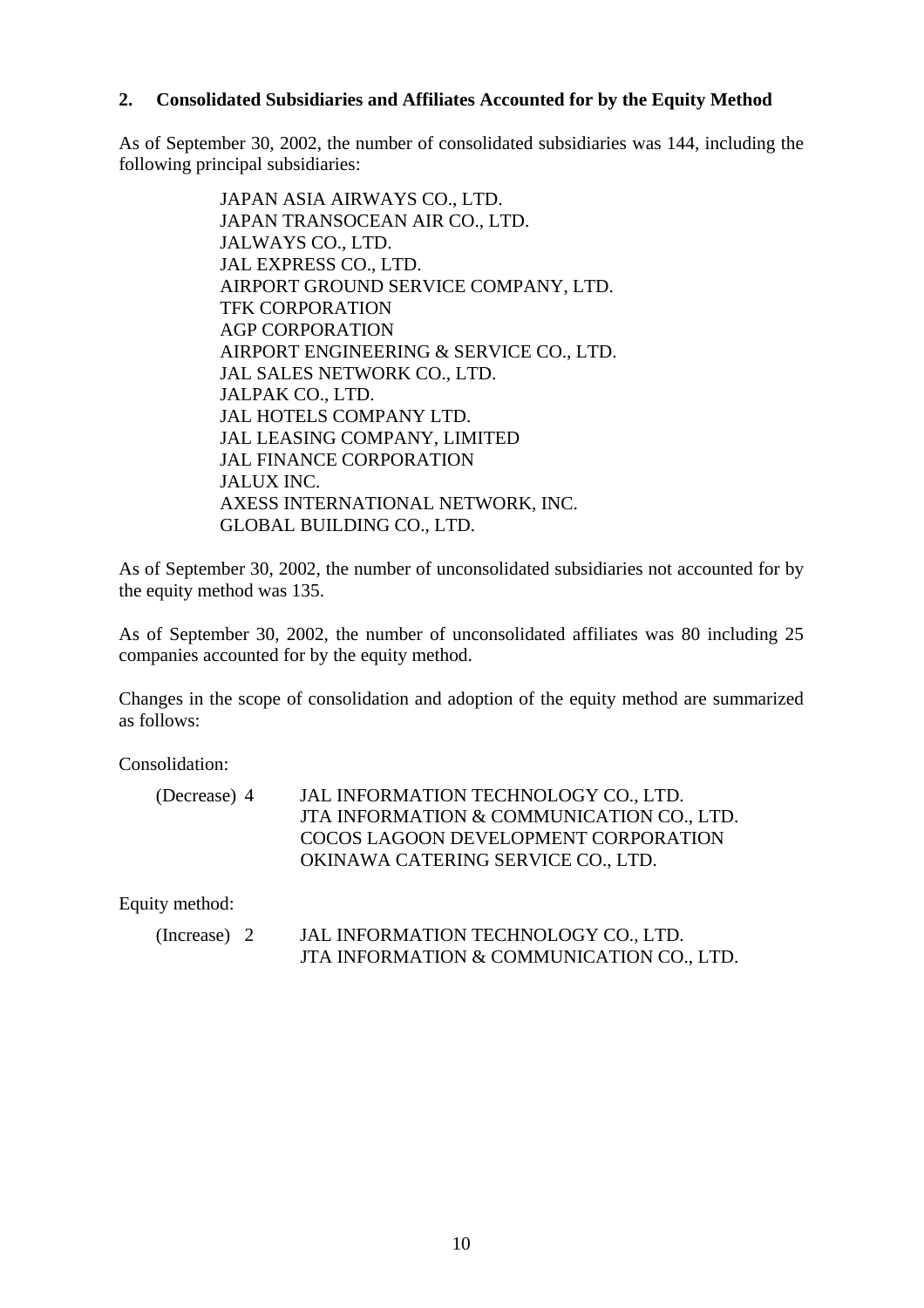# Japan Airlines Company, Ltd.

# Consolidated Balance Sheets

# *At September 30 and March 31, 2002 and September 30, 2001*

|                                             | September 30,<br>2002 | March 31,<br>2002 | September 30,<br>2001 |
|---------------------------------------------|-----------------------|-------------------|-----------------------|
|                                             |                       | (Millions of yen) |                       |
| <b>Assets</b>                               |                       |                   |                       |
| I.<br>Current assets:                       |                       |                   |                       |
| Cash and time deposits                      | ¥ 142,952             | ¥ 119,124         | 76,372<br>¥           |
| Notes and accounts receivable               | 199,514               | 212,345           | 205,537               |
| Short-term investments in securities        | 14,645                | 14,756            | 23,046                |
| Supplies                                    | 57,748                | 58,308            | 60,845                |
| Deferred income taxes                       | 14,020                | 16,027            | 12,660                |
| Other current assets                        | 88,606                | 127,009           | 84,364                |
| Allowance for bad debts                     | (3,644)               | (3,956)           | (3,139)               |
| Total current assets                        | 513,844               | 543,615           | 459,686               |
| II. Fixed assets:<br>Tangible fixed assets: |                       |                   |                       |
| Buildings and structures                    | 190,986               | 200,062           | 217,055               |
| Machinery and equipment                     | 30,406                | 32,309            | 33,632                |
| Flight equipment                            | 656,467               | 650,887           | 657,520               |
| Land                                        | 87,693                | 88,489            | 89,590                |
| Construction in progress                    | 33,156                | 35,210            | 45,463                |
| Other tangible fixed assets                 | 22,355                | 23,475            | 22,742                |
| Total tangible fixed assets                 | 1,021,066             | 1,030,435         | 1,066,005             |
| Intangible fixed assets:                    |                       |                   |                       |
| Software                                    | 38,742                | 31,945            | 25,608                |
| Goodwill                                    | 403                   | 501               | 706                   |
| Other intangible fixed assets               | 2,399                 | 2,741             | 3,782                 |
| Total intangible fixed assets               | 41,545                | 35,188            | 30,097                |
| Investments:                                |                       |                   |                       |
| Investments in securities                   | 77,456                | 79,332            | 84,652                |
| Long-term loans receivable                  | 27,441                | 56,790            | 35,444                |
| Deferred income taxes                       | 29,734                | 23,723            | 27,089                |
| Other investments                           | 60,031                | 71,454            | 71,061                |
| Allowance for bad debts                     | (4,082)               | (4,169)           | (3,020)               |
| Total investments                           | 190,581               | 227,132           | 215,226               |
| Total fixed assets                          | 1,253,192             | 1,292,756         | 1,311,329             |
| III. Deferred charges:                      |                       |                   |                       |
| Bond issuance expenses                      |                       |                   | 19                    |
| Total deferred charges                      |                       |                   | 19                    |
| <b>Total</b> assets                         | ¥1,767,037            | ¥1,836,371        | ¥1,771,035            |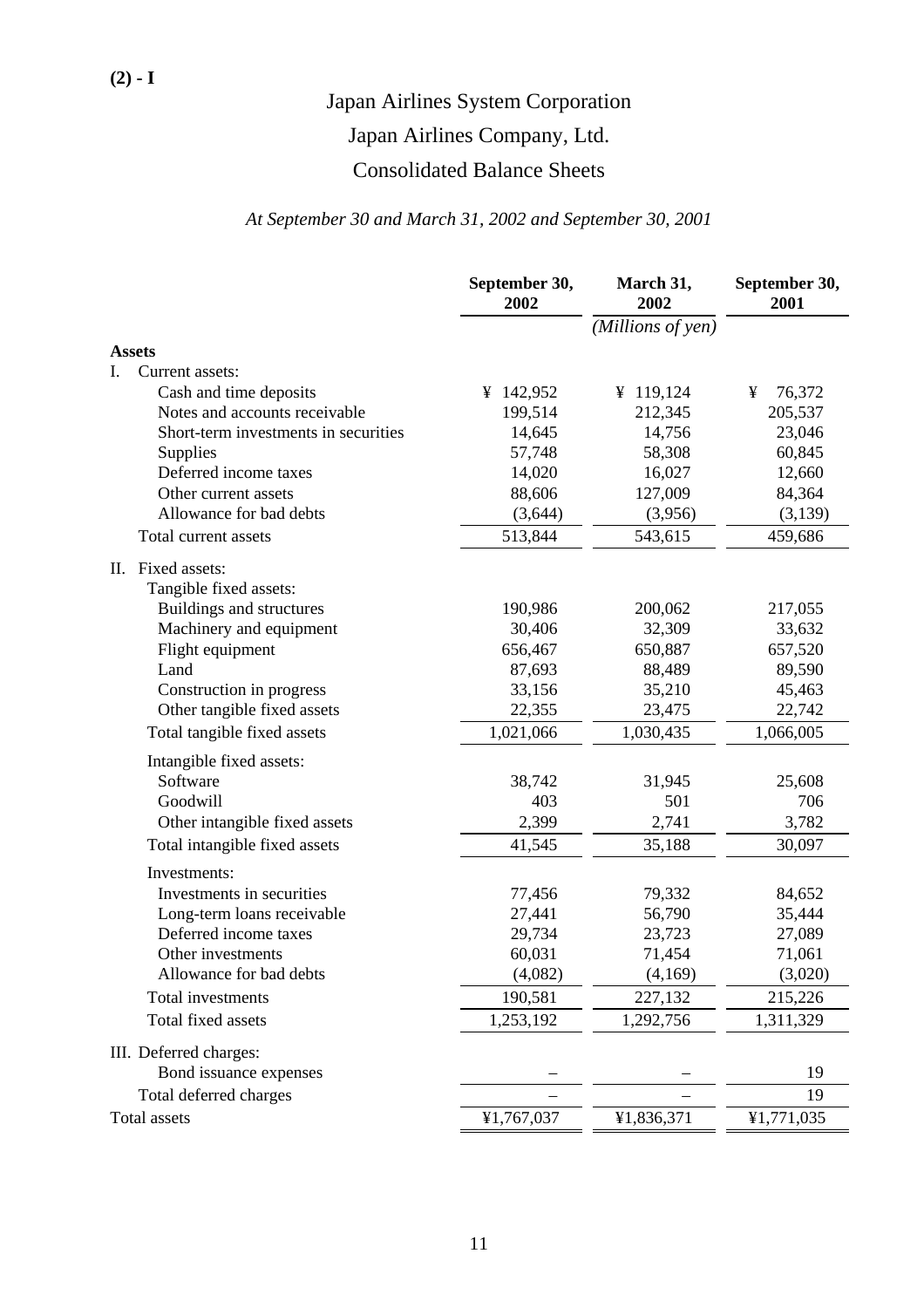|                                                                            | September 30,<br>2002 | March 31,<br>2002 | September 30,<br>2001 |
|----------------------------------------------------------------------------|-----------------------|-------------------|-----------------------|
|                                                                            |                       | (Millions of yen) |                       |
| <b>Liabilities</b>                                                         |                       |                   |                       |
| <b>Current liabilities:</b><br>Ι.                                          |                       |                   |                       |
| Accounts payable – trade                                                   | ¥ 163,903             | ¥ 161,936         | ¥ 170,596             |
| Short-term loans                                                           | 22,255                | 56,627            | 22,381                |
| Current portion of bonds                                                   | 106,845               | 60,000            | 60,000                |
| Current portion of long-term loans                                         | 94,683                | 90,405            | 84,588                |
| Accrued income taxes                                                       | 5,861                 | 2,569             | 5,414                 |
| Deferred income taxes                                                      | 30                    | 54                | 57                    |
| Other current liabilities                                                  | 190,452               | 186,018           | 182,280               |
| Total current liabilities                                                  | 584,030               | 557,610           | 525,319               |
| II. Non-current liabilities:                                               |                       |                   |                       |
| <b>Bonds</b>                                                               | 232,350               | 297,859           | 357,859               |
| Long-term loans                                                            | 523,160               | 579,504           | 444,951               |
| Accrued pension and severance costs                                        | 107,402               | 102,405           | 100,258               |
| Deferred income taxes                                                      | 423                   | 534               | 2,639                 |
| Other non-current liabilities                                              | 38,177                | 43,856            | 36,057                |
| Total non-current liabilities                                              | 901,514               | 1,024,159         | 941,765               |
| <b>Total liabilities</b>                                                   | 1,485,544             | 1,581,770         | 1,467,085             |
| <b>Minority interests</b>                                                  | 23,795                | 25,943            | 26,418                |
| <b>Stockholders' equity</b>                                                |                       |                   |                       |
| Common stock<br>I.                                                         | 188,550               | 188,550           | 188,550               |
| Capital surplus<br>П.                                                      | 32,516                | 32,516            | 32,516                |
| III. Retained earnings                                                     | 45,375                | 11,774            | 64,670                |
| . Net unrealized (loss) gain on investments in<br>securities, net of taxes | (659)                 | 852               | 169                   |
| V. Translation adjustments                                                 | (7,577)               | (4,719)           | (8,133)               |
| VI. Common stock in treasury, at cost                                      | (507)                 | (317)             | (242)                 |
| Total stockholders' equity                                                 | 257,697               | 228,657           | 277,531               |
| Total liabilities and stockholders' equity                                 | ¥1,767,037            | ¥1,836,371        | ¥1,771,035            |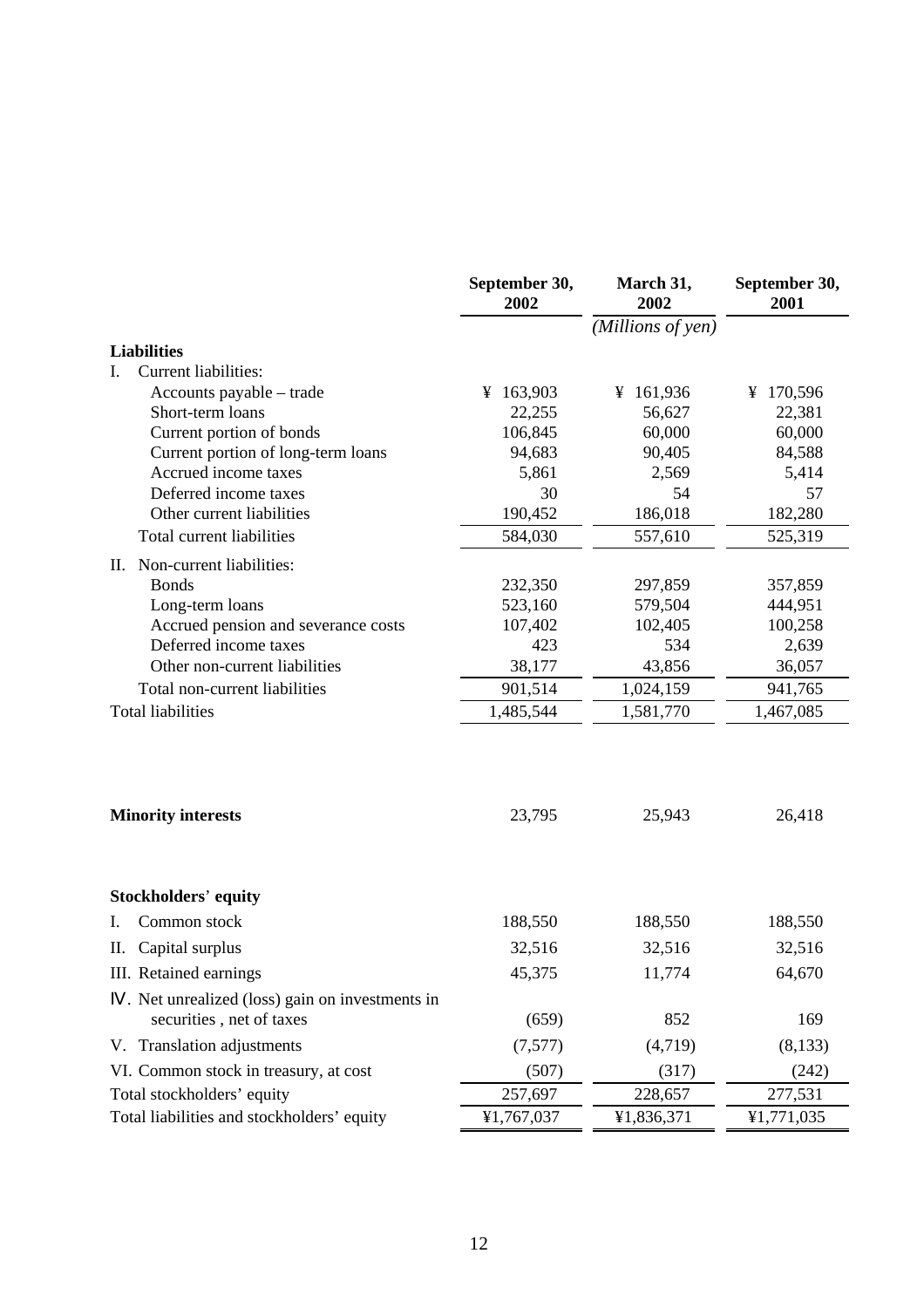# Japan Airlines Company, Ltd.

# Consolidated Statements of Operations

|                                                | Six months<br>ended   | Six months<br>ended   | <b>Year ended</b> |
|------------------------------------------------|-----------------------|-----------------------|-------------------|
|                                                | September 30,<br>2002 | September 30,<br>2001 | March 31,<br>2002 |
|                                                |                       | (Millions of yen)     |                   |
| Operating revenues<br>Operating expenses:      | ¥858,159              | ¥871,259              | ¥1,608,689        |
| Cost of operating revenues                     | 651,935               | 649,593               | 1,270,892         |
| Selling, general and administrative expenses   | 177,671               | 182,709               | 349,722           |
| Total operating expenses                       | 829,607               | 832,302               | 1,620,614         |
| Operating income (loss)                        | 28,552                | 38,956                | (11, 925)         |
| Non-operating income:                          |                       |                       |                   |
| Interest and dividend income                   | 1,610                 | 2,084                 | 3,673             |
| Equity in earnings of affiliates               | 564                   | 851                   |                   |
| Exchange gain, net                             |                       |                       | 3,354             |
| Other income                                   | 31,367                | 6,730                 | 14,522            |
| Total non-operating income                     | 33,542                | 9,666                 | 21,550            |
| Non-operating expenses:                        |                       |                       |                   |
| Interest expense                               | 13,663                | 15,551                | 30,198            |
| Equity in losses of affiliates                 |                       |                       | 258               |
| Exchange loss, net                             | 1,461                 | 1,616                 |                   |
| Other expenses                                 | 9,385                 | 7,579                 | 16,283            |
| Total non-operating expenses                   | 24,510                | 24,748                | 46,739            |
| Ordinary income (loss)                         | 37,583                | 23,874                | (37, 115)         |
| Extraordinary profit:                          |                       |                       |                   |
| Gain on sales of fixed assets                  | 23                    | 280                   | 5,933             |
| Gain on sales of investments in securities     | 854                   | 1,647                 | 13,151            |
| Other extraordinary profit                     | 2,544                 | 262                   | 1,213             |
| Total extraordinary profit                     | 3,422                 | 2,189                 | 20,298            |
| Extraordinary loss:                            |                       |                       |                   |
| Loss on disposal of fixed assets               | 3,572                 | 971                   | 3,414             |
| Loss on operations of affiliates               |                       |                       | 5,622             |
| Loss on revaluation of investments in          |                       |                       |                   |
| securities                                     | 1,162                 | 1,998                 | 2,643             |
| Other extraordinary loss                       | 1,351                 | 1,336                 | 4,894             |
| Total extraordinary loss                       | 6,087                 | 4,306                 | 16,575            |
| Income (loss) before income taxes and minority |                       |                       |                   |
| interests                                      | 34,919                | 21,758                | (33,392)          |
| Income taxes – current                         | 6,001                 | 5,211                 | 6,341             |
| Income taxes - deferred                        | (4,968)               | (157)                 | (2,860)           |
| Minority interests                             | 200                   | 306                   | (148)             |
| Net income (loss)                              | ¥ 33,685              | ¥ 16,397              | (36, 725)<br>¥    |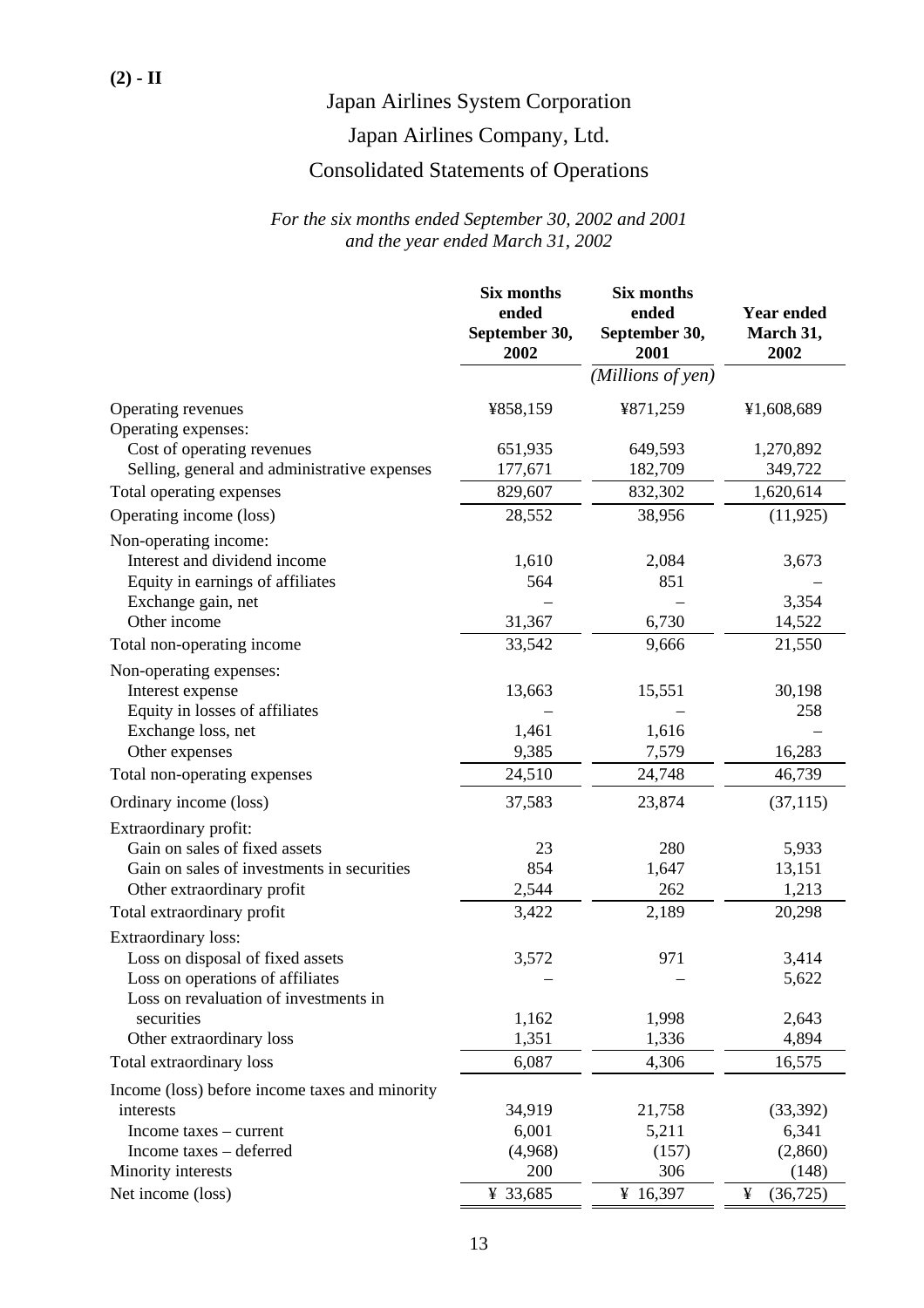# Japan Airlines Company, Ltd.

# Consolidated Statements of Capital Surplus and Retained Earnings

|                                | <b>Six months</b><br>ended<br>September 30,<br>2002 | Six months<br>ended<br>September 30,<br>2001 | <b>Year ended</b><br>March 31,<br>2002 |
|--------------------------------|-----------------------------------------------------|----------------------------------------------|----------------------------------------|
|                                |                                                     | (Millions of yen)                            |                                        |
| <b>Capital surplus</b>         |                                                     |                                              |                                        |
| Balance at beginning of period | ¥32,516                                             | ¥32,516                                      | ¥32,516                                |
| Increase                       |                                                     |                                              |                                        |
| Decrease                       |                                                     |                                              |                                        |
| Balance at end of period       | ¥32,516                                             | ¥32,516                                      | ¥32,516                                |
| <b>Retained earnings</b>       |                                                     |                                              |                                        |
| Balance at beginning of period | ¥11,774                                             | ¥53,552                                      | ¥53,552                                |
| Increase:                      |                                                     |                                              |                                        |
| Net income                     | 33,685                                              | 16,397                                       |                                        |
| Other                          |                                                     | 1,896                                        | 2,124                                  |
| Decrease:                      |                                                     |                                              |                                        |
| Net loss                       |                                                     |                                              | 36,725                                 |
| Other                          | 85                                                  | 7,176                                        | 7,176                                  |
| Balance at end of period       | ¥45,375                                             | ¥64,670                                      | ¥11,774                                |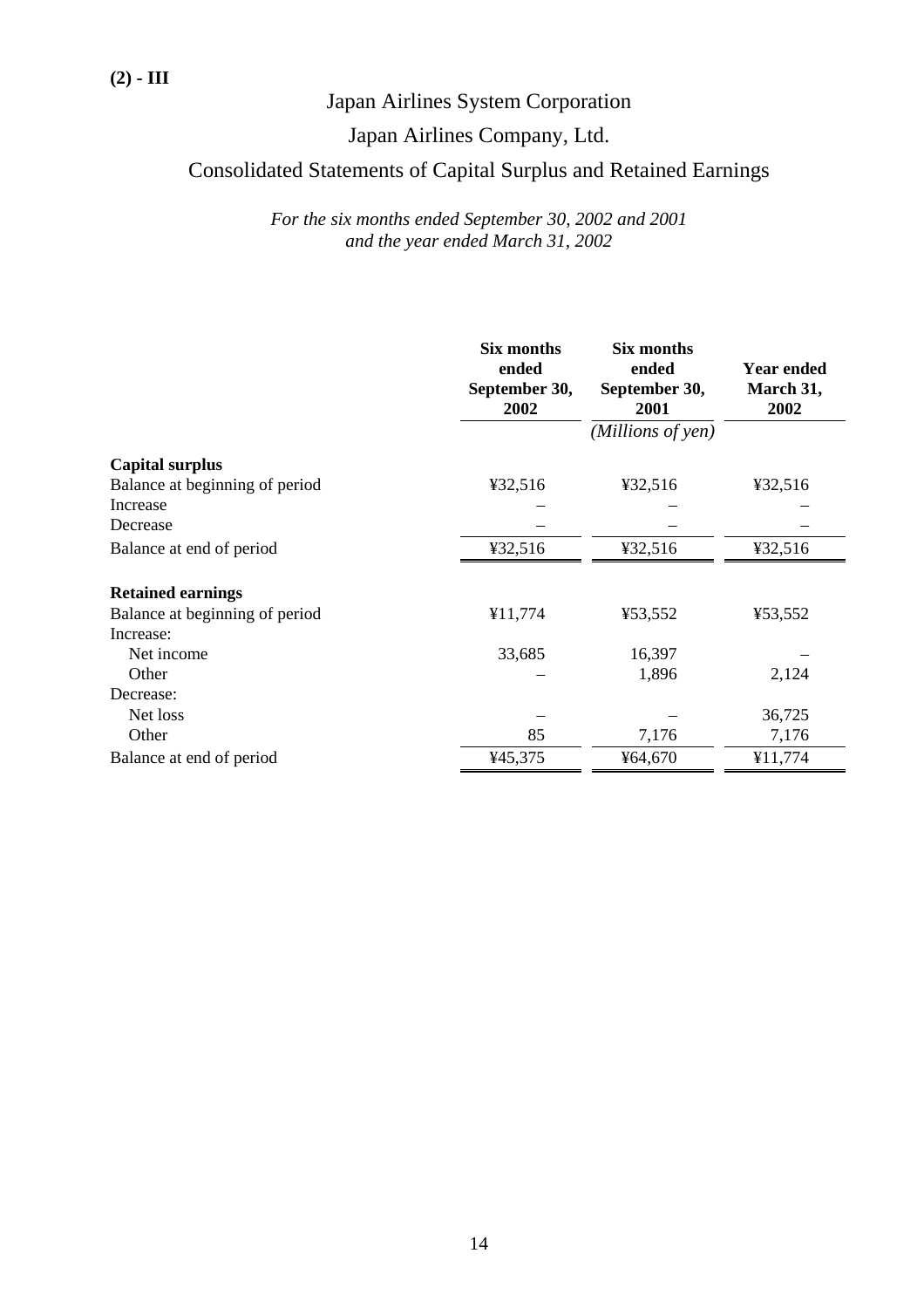# Japan Airlines Company, Ltd.

# Consolidated Statements of Cash Flows

|                                                                                        | <b>Six months</b><br>ended<br>September 30,<br>2002 | Six months<br>ended<br>September 30,<br>2001 | <b>Year ended</b><br>March 31,<br>2002 |
|----------------------------------------------------------------------------------------|-----------------------------------------------------|----------------------------------------------|----------------------------------------|
|                                                                                        |                                                     | (Millions of yen)                            |                                        |
| <b>Operating activities</b>                                                            |                                                     |                                              |                                        |
| Income (loss) before income taxes and minority                                         |                                                     |                                              |                                        |
| interests                                                                              | ¥ 34,919                                            | ¥ 21,758                                     | $\frac{1}{2}(33,392)$                  |
| Adjustments to reconcile income (loss) before                                          |                                                     |                                              |                                        |
| income taxes and minority interests to net cash                                        |                                                     |                                              |                                        |
| provided by operating activities:                                                      |                                                     |                                              |                                        |
| Depreciation and amortization                                                          | 46,564                                              | 43,437                                       | 89,748                                 |
| Gain and loss on sales and loss on revaluation                                         |                                                     |                                              |                                        |
| of short-term investment in securities and                                             |                                                     |                                              |                                        |
| investments in securities, net                                                         | 309                                                 | 357                                          | (10,004)                               |
| Gain and loss on sales and disposal of flight                                          |                                                     |                                              |                                        |
| equipment spare parts, property and                                                    |                                                     |                                              |                                        |
| equipment, net                                                                         | 11,613                                              | 4,301                                        | 6,616                                  |
| Net provision for accrued pension and                                                  |                                                     |                                              |                                        |
| severance costs                                                                        | 7,007                                               | (2,495)                                      | (358)                                  |
| Interest and dividend income                                                           | (1,610)                                             | (2,084)                                      | (3,673)                                |
| Interest expense                                                                       | 13,663                                              | 15,551                                       | 30,198                                 |
| Exchange (gain) loss                                                                   | (96)<br>(564)                                       | 449<br>(851)                                 | (436)<br>258                           |
| Equity in (earnings) losses of affiliates<br>Decrease (increase) in notes and accounts |                                                     |                                              |                                        |
| receivable                                                                             | 8,409                                               | (157)                                        | (6,073)                                |
| Decrease (increase) in supplies                                                        | 521                                                 | (2,784)                                      | (239)                                  |
| Increase (decrease) in accounts payable                                                | 3,035                                               | 2,684                                        | (7,130)                                |
| Other                                                                                  | (4,784)                                             | (5,314)                                      | (4, 859)                               |
| Subtotal                                                                               | 118,987                                             | 74,853                                       | 60,654                                 |
| Interest and dividends received                                                        | 2,037                                               | 2,241                                        | 3,893                                  |
| Interest paid                                                                          | (12, 977)                                           | (13,668)                                     | (29, 437)                              |
| Income taxes paid                                                                      | (2,700)                                             | (6, 542)                                     | (10,520)                               |
| Net cash provided by operating activities                                              | 105,347                                             | 56,883                                       | 24,589                                 |
|                                                                                        |                                                     |                                              |                                        |
| <b>Investing activities</b>                                                            |                                                     |                                              |                                        |
| Purchases of time deposits                                                             | (20)                                                | (782)                                        | (1, 347)                               |
| Proceeds from maturity of time deposits                                                | 1,255                                               | 1,358                                        | 2,347                                  |
| Purchases of short-term investments in securities                                      |                                                     |                                              | (654)                                  |
| Proceeds from sales of short-term investments                                          |                                                     |                                              |                                        |
| in securities                                                                          | 289                                                 | 685                                          | 695                                    |
| Purchases of fixed assets                                                              | (87, 818)                                           | (47,086)                                     | (102, 839)                             |
| Proceeds from sales of fixed assets                                                    | 34,524                                              | 8,481                                        | 43,651                                 |
| Purchases of investment securities                                                     | (90)                                                | (802)                                        | (1, 335)                               |
| Proceeds from sales of investments                                                     |                                                     |                                              |                                        |
| in securities                                                                          | 185                                                 | 347                                          | 16,960                                 |
| Proceeds from sales of consolidated subsidiaries                                       |                                                     | 3,280                                        | 3,940                                  |
| Proceeds from sales of consolidated subsidiaries                                       |                                                     |                                              |                                        |
| resulting in change in scope of consolidation                                          | 683                                                 |                                              | 1,511                                  |
| Addition of long-term loans receivable                                                 | (1,753)                                             | (2,898)                                      | (42, 276)<br>22,891                    |
| Reduction of long-term loans receivable<br>Other                                       | 31,303<br>7,222                                     | 3,308<br>2,449                               | 4,672                                  |
|                                                                                        |                                                     |                                              |                                        |
| Net cash used in investing activities                                                  | (14,217)                                            | (31, 659)                                    | (51,780)                               |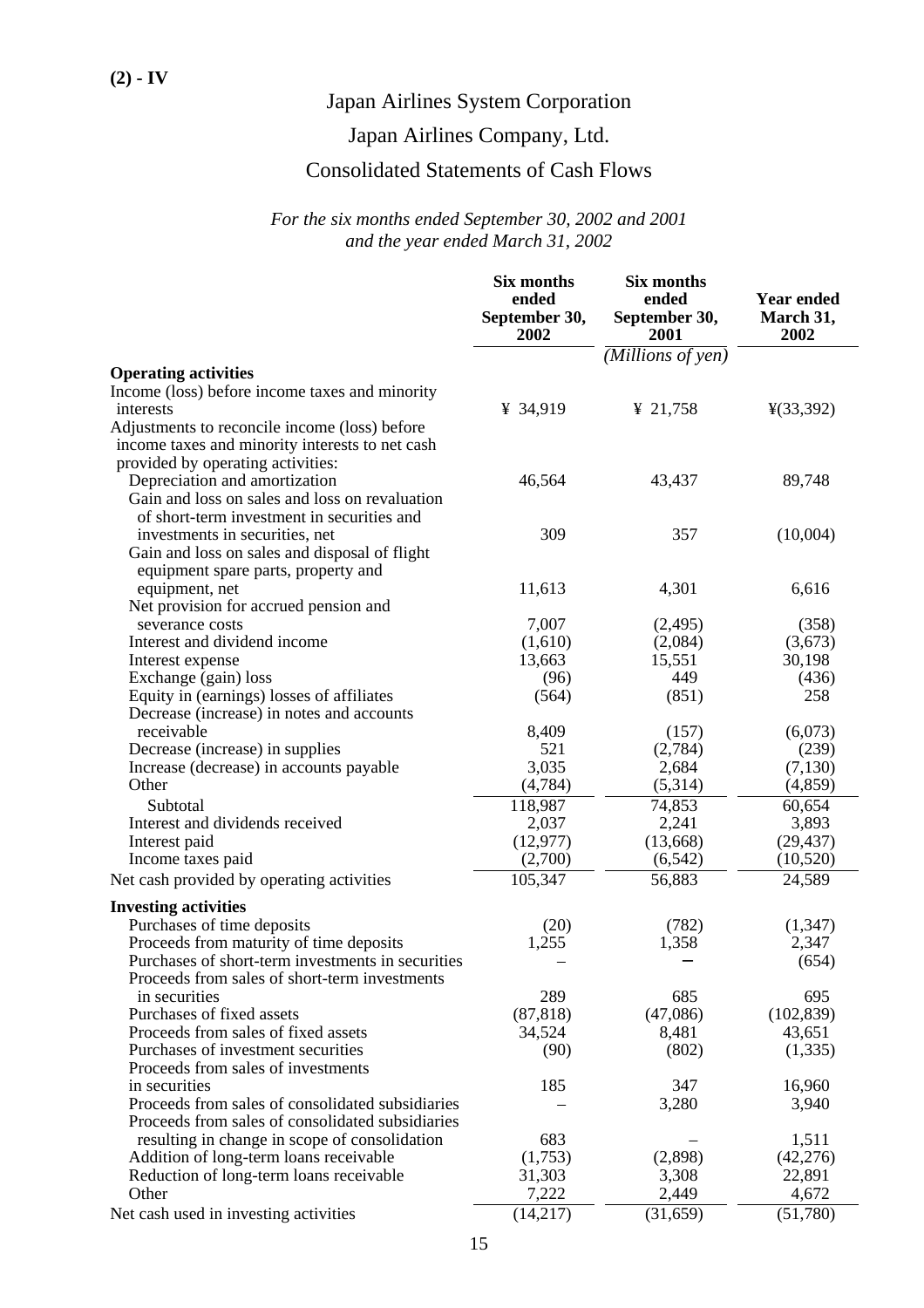|                                                                                                                           | Six months<br>ended<br>September 30,<br>2002 | <b>Six months</b><br>ended<br>September 30,<br>2001 | Year ended<br>March 31,<br>2002 |
|---------------------------------------------------------------------------------------------------------------------------|----------------------------------------------|-----------------------------------------------------|---------------------------------|
|                                                                                                                           |                                              | (Millions of yen)                                   |                                 |
| <b>Financing activities</b>                                                                                               |                                              |                                                     |                                 |
| (Decrease) increase in short-term loans                                                                                   | ¥ (34,916)                                   | ¥ $(8,097)$                                         | ¥ 33,473                        |
| Proceeds from long-term loans                                                                                             | 11,349                                       | 5,983                                               | 192,750                         |
| Repayment of long-term loans                                                                                              | (63, 134)                                    | (41, 371)                                           | (87,216)                        |
| Redemption of bonds                                                                                                       | (18, 664)                                    |                                                     | (60,000)                        |
| Proceeds from sales of common stock in                                                                                    |                                              |                                                     |                                 |
| treasury                                                                                                                  | 182                                          | 101                                                 | 101                             |
| Purchases of common stock in treasury                                                                                     | (258)                                        | (95)                                                | (171)                           |
| Dividends paid to stockholders of the Company                                                                             | (46)                                         | (7,074)                                             | (7,089)                         |
| Dividends paid to minority interests                                                                                      | (279)                                        | (307)                                               | (379)                           |
| Other                                                                                                                     | (203)                                        | (181)                                               | 80                              |
| Net cash (used in) provided by financing activities                                                                       | (105, 971)                                   | (51,043)                                            | 71,548                          |
| Effect of exchange rate changes on cash and cash                                                                          |                                              |                                                     |                                 |
| equivalents                                                                                                               | (671)                                        | (216)                                               | 1,666                           |
| Net (decrease) increase in cash and cash                                                                                  |                                              |                                                     |                                 |
| equivalents                                                                                                               | (15,512)                                     | (26,035)                                            | 46,023                          |
| Cash and cash equivalents at beginning of period                                                                          | 169,027                                      | 121,972                                             | 121,972                         |
| Increase in cash and cash equivalents arising from                                                                        |                                              |                                                     |                                 |
| inclusion in consolidation                                                                                                |                                              | 1,089                                               | 1,030                           |
| Decrease in cash and cash equivalents arising                                                                             |                                              |                                                     |                                 |
| from exclusion from consolidation                                                                                         | (212)                                        |                                                     |                                 |
| Cash and cash equivalents at end of period                                                                                | ¥153,301                                     | ¥ $97,025$                                          | ¥169,027                        |
| Reconciliation between cash and time deposits<br>and cash and cash equivalents<br>Cash and time deposits in balance sheet | ¥142,952                                     | ¥ 76,372                                            | ¥119,124                        |
| Time deposits with original maturity of more                                                                              |                                              |                                                     |                                 |
| than three months                                                                                                         | (773)                                        | (2,579)                                             | (2,197)                         |
| Marketable securities with original maturity of                                                                           |                                              |                                                     |                                 |
| three months or less                                                                                                      | 13,841                                       | 22,796                                              | 13,855                          |
| Other current assets with original maturity of<br>three months or less                                                    |                                              | 9,999                                               | 40,393                          |
| Current account overdraft including short-term                                                                            |                                              |                                                     |                                 |
| loans                                                                                                                     | (2,718)                                      | (9, 562)                                            | (2,149)                         |
| Cash and cash equivalents at end of period                                                                                | ¥153,301                                     | ¥ 97,025                                            | ¥169,027                        |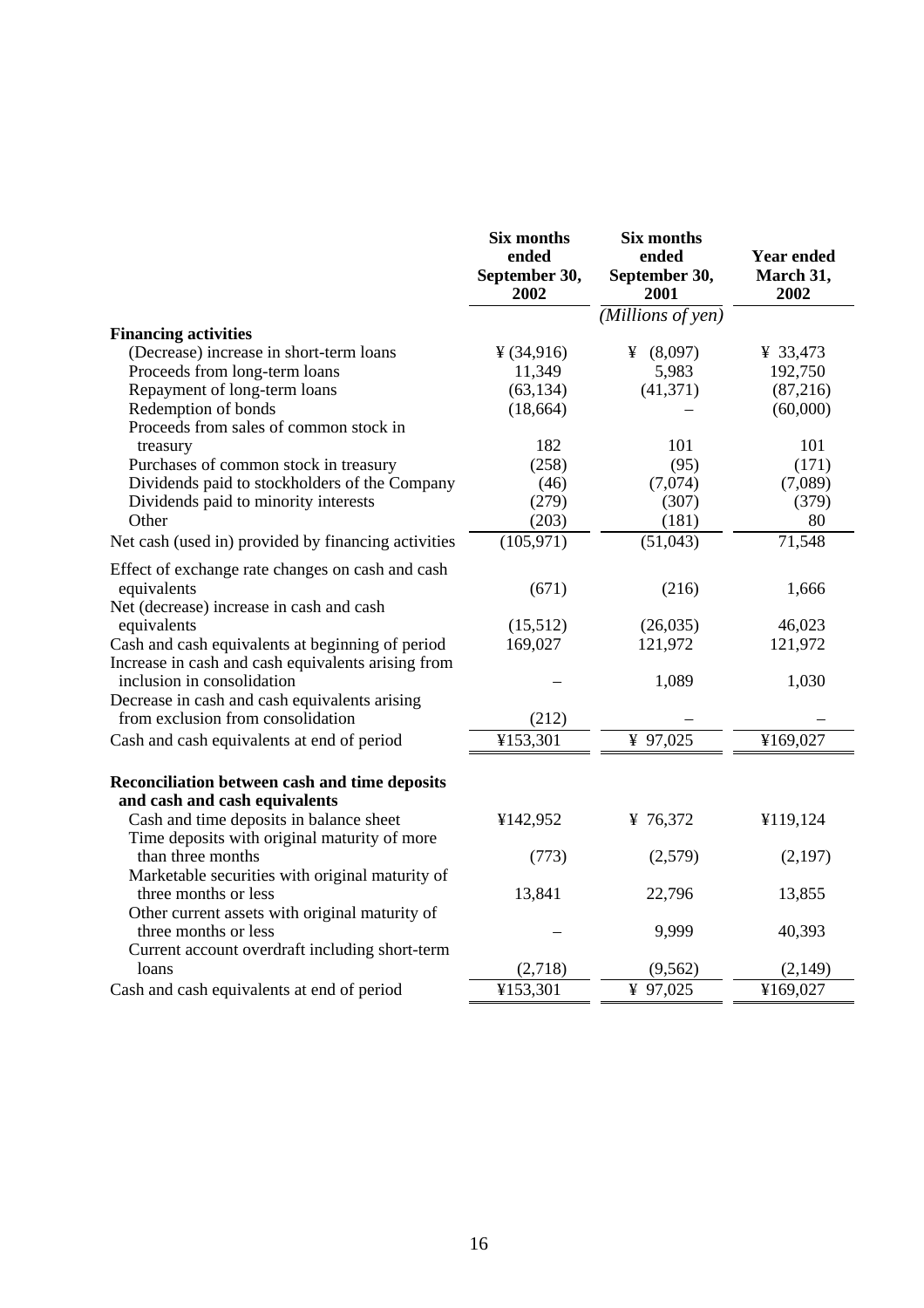# Japan Airlines System Corporation Japan Airlines Company, Ltd. Notes to Consolidated Interim Financial Statements

September 30, 2002 and 2001 and March 31, 2002

# **1. Summary of Significant Accounting Policies**

a. Basis of presentation

 On October 2, 2002, Japan Airlines Company, Ltd. (the "Company") established Japan Airlines System Corporation "JALS", a holding company, with Japan Air System Co., Ltd. "JAS" by means of a transfer of shares in accordance with the Commercial Code of Japan. As a result, the Company became a wholly-owned subsidiary of JALS.

 The Company and consolidated domestic subsidiaries maintain their accounting records and prepare their financial statements in accordance with accounting principles and practices generally accepted and applied in Japan, and the consolidated foreign subsidiaries in conformity with those of their countries of domicile. The accompanying consolidated interim financial statements have been compiled from the consolidated financial statements to be filed with the Financial Services Agency as required by the Securities and Exchange Law of Japan and include certain additional financial information for the convenience of readers outside Japan. Accordingly, the accompanying consolidated interim financial statements are not intended to present the consolidated financial position, results of operations and cash flows in accordance with accounting principles and practices generally accepted in countries and jurisdictions other than Japan.

 As permitted by the Securities and Exchange Law of Japan, amounts of less than one million yen have been omitted. As a result, the totals shown in the accompanying consolidated interim financial statements do not necessarily agree with the sum of the individual amounts.

 Certain amounts previously reported have been reclassified to conform to the current year's classification.

b. Principles of consolidation and accounting for investments in affiliates

 The consolidated interim financial statements include the accounts of the Company and all significant subsidiaries. All significant intercompany accounts and transactions and unrealized gain or loss on intercompany accounts and transactions have been eliminated.

 The balance sheet dates of 27 and 2 of the consolidated subsidiaries are June 30, 2002 and July 31, 2002, respectively. Any significant differences in intercompany accounts and transactions arising from intervening intercompany transactions during the respective periods from July 1, 2002 through September 30, 2002 and from August 1, 2002 though September 30, 2002, have been adjusted if necessary.

 Investments in certain unconsolidated subsidiaries and significant affiliates are accounted for by the equity method.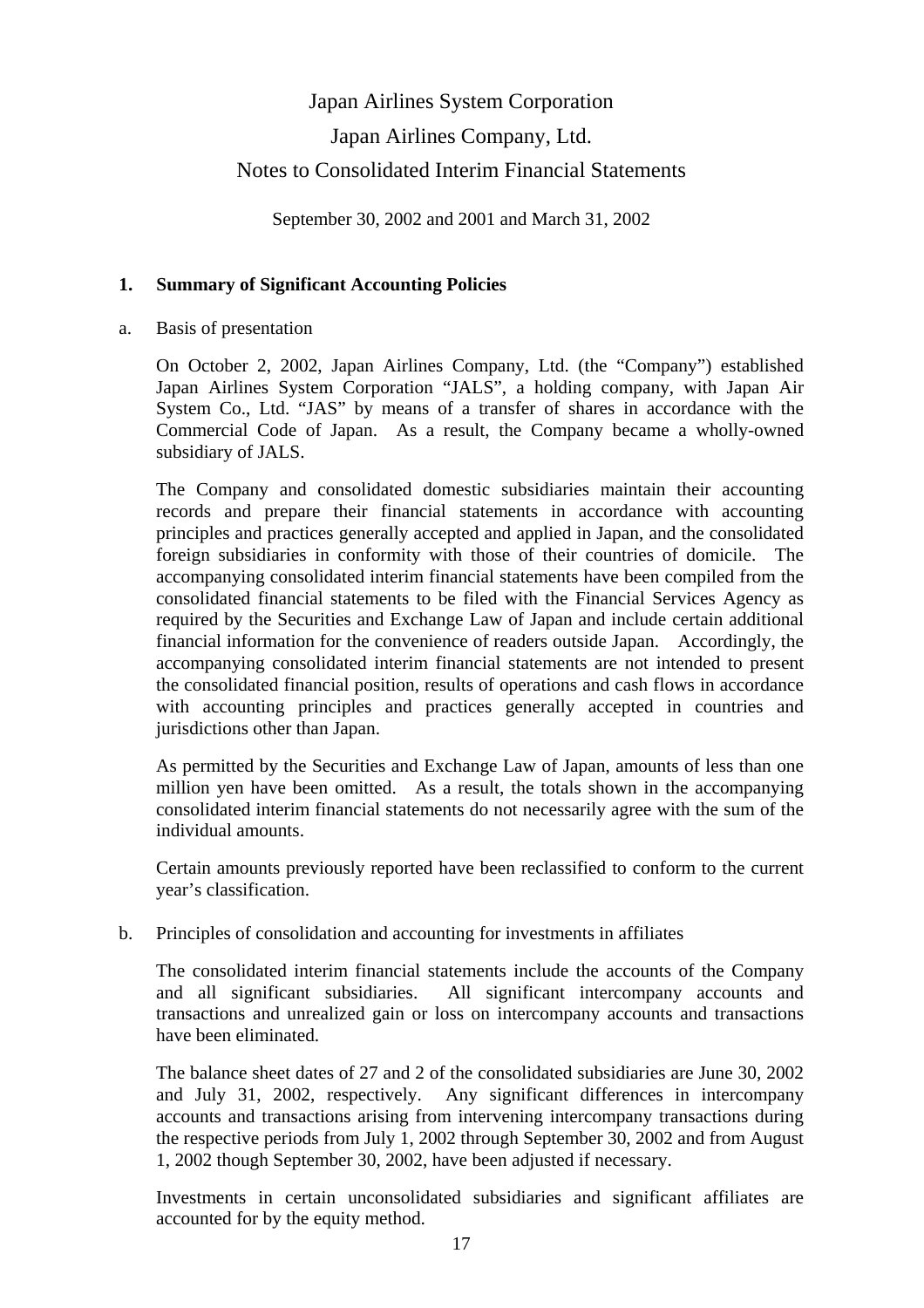b. Principles of consolidation and accounting for investments in affiliates (continued)

 The assets and liabilities of newly consolidated subsidiaries are stated at fair value as of their respective acquisition dates. The differences between the cost and the underlying net equity in the net assets at the dates of acquisition of the consolidated subsidiaries and companies accounted for by the equity method are amortized by the straight-line method over a period of five years.

c. Cash equivalents

 The Company and its consolidated subsidiaries define cash equivalents as highly liquid, short-term investments with an original maturity of three months or less.

d. Investments in securities

 Investments in marketable securities are stated at fair value and net unrealized gain or loss on such securities is accounted for as a separate component of stockholders' equity. Investments in non-marketable securities are stated at cost. Cost of securities sold is determined principally by the moving average method.

e. Derivatives

Derivatives are stated at fair value.

f. Supplies

Supplies are principally stated at cost based on the moving average method.

#### g. Property and equipment

Tangible fixed assets:

| Flight equipment:                            |                                                                                                                                                |
|----------------------------------------------|------------------------------------------------------------------------------------------------------------------------------------------------|
| Aircraft and spare engines                   | The straight-line method or declining-balance<br>method based on their estimated useful lives                                                  |
| Spare parts contained in<br>flight equipment | Principally the declining-balance method based on<br>each type of aircraft's or engine's estimated useful<br>life                              |
| Ground property and<br>equipment             | Principally the straight-line method based on their<br>estimated useful lives                                                                  |
| Intangible fixed assets:                     |                                                                                                                                                |
| Software                                     | Computer software intended for internal use is<br>amortized by the straight-line method based on the<br>estimated useful life of the software. |

#### h. Bond issuance expenses

 Bond issuance expenses are principally capitalized and amortized over a period of three years.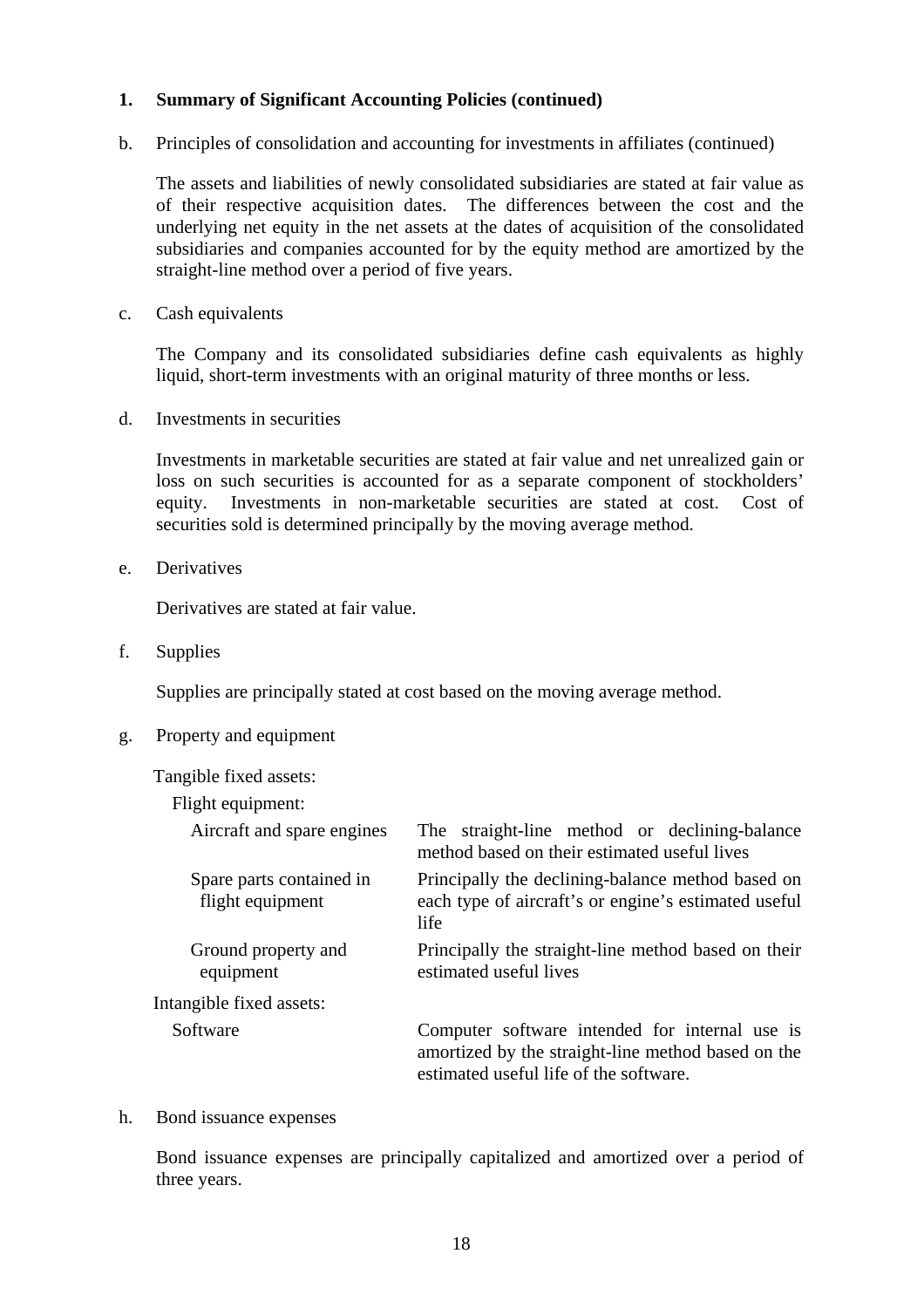### i. Accrued pension and severance costs

 To provide for employees' severance indemnities, net period pension cost (the amount recognized as the cost of a pension plan for a period) is accounted for based on the projected benefit obligation and the pension plan assets.

 The unrecognized benefit obligation at transition is being amortized by the straight-line method principally over a period of fifteen years. The actuarial assumption adjustment is being amortized by straight-line method principally over a period of fifteen years. Amortization is computed commencing the fiscal year subsequent to the year in which the adjustment was recorded. Past service cost is principally charged to income in the period when incurred; however, at certain subsidiaries, past service cost is being amortized by the straight-line method over a period which is less than the average remaining years of service of the active participants in the plans.

j. Allowance for bad debts

 The allowance for bad debts on certain receivables is provided at the estimated unrecoverable amount. The allowance for bad debts on other receivables is provided based on the historical rate of losses on receivables.

k. Foreign currency accounts

 Foreign currency receivables and payables are translated into yen at the applicable exchange rates at the end of period. Unrealized exchange gain or loss is charged to income.

 Translation adjustments arising from the translation of assets, liabilities, revenues and expenses of the consolidated subsidiaries and affiliates accounted for by the equity method into yen at the applicable exchange rates at the end of period are included in minority interests and stockholders' equity as a separate component.

l. Leases

#### *As lessee*

 The Company and its consolidated subsidiaries lease certain equipment under noncancelable lease agreements referred to as capital leases. At the Company and the domestic subsidiaries, capital leases, defined as leases which do not transfer the ownership of the leased property to the lessee, are principally accounted for as operating leases.

### *As lessor*

 Certain consolidated subsidiaries lease certain equipment under noncancelable lease agreements referred to as direct financing leases. Direct financing leases, defined as leases which do not transfer the ownership of the leased property to the lessee, are principally accounted for as operating leases.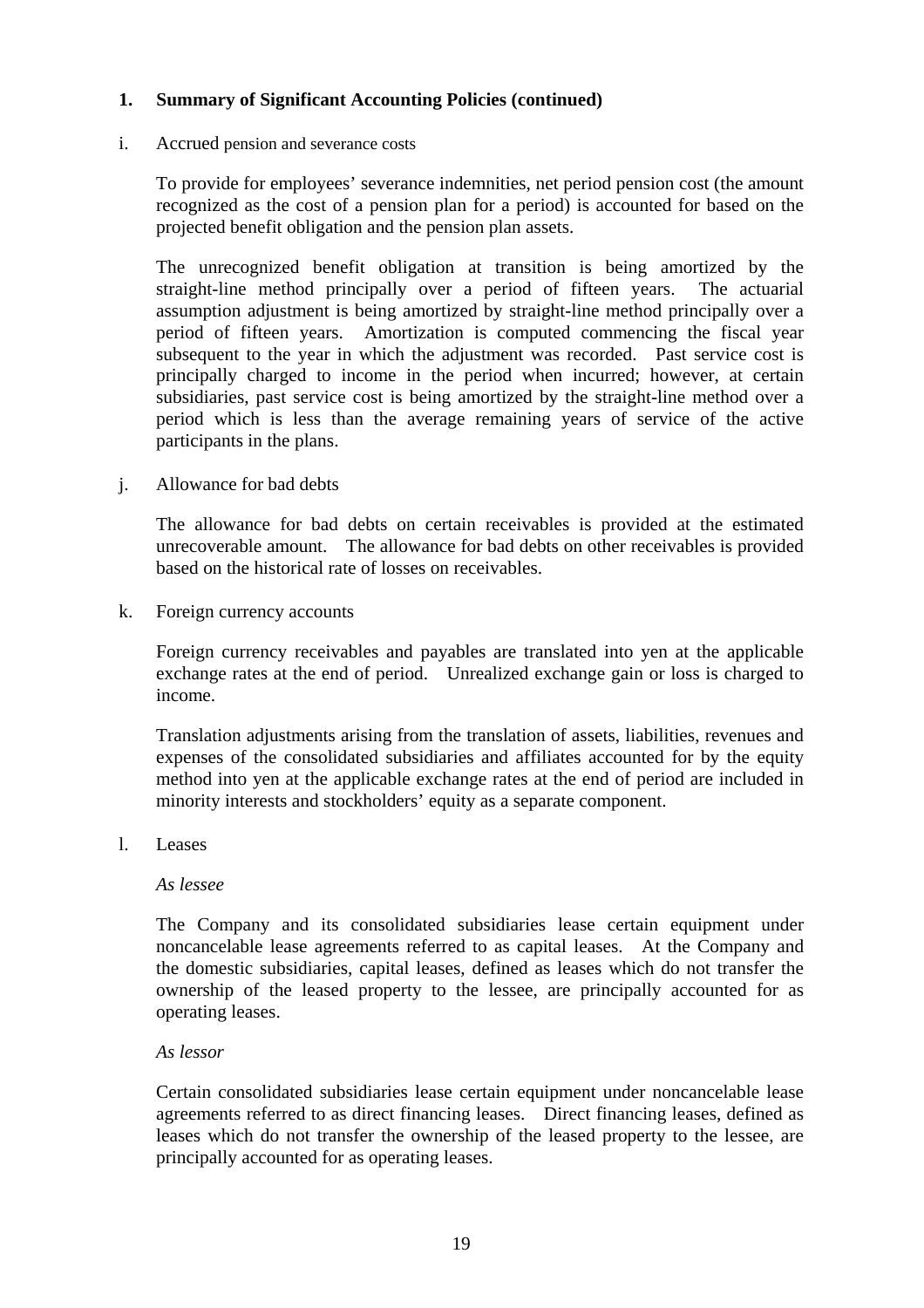m. Hedge accounting

 Gain or loss on derivatives designated as hedges is deferred until the loss or gain on the underlying hedged item is recognized.

 Foreign receivables and payables are translated at the forward foreign exchange rate if certain conditions are met.

 The related interest differential paid or received under interest rate swaps is recognized over the term of the swap agreement as interest expense if certain conditions are met.

n. Appropriation of retained earnings

 Under the Commercial Code of Japan, the appropriation of retained earnings with respect to a financial period is made by resolution of the stockholders at a general meeting held subsequent to the close of the financial period and the accounts for that period do not, therefore, reflect such appropriations.

## **2. Other Information**

- a. Accumulated depreciation at September 30, 2002 and March 31, 2002 and September 30, 2001 amounted to ¥1,339,451 million, ¥1,318,841 million and ¥1,312,492 million, respectively.
- b. At September 30, 2002 and March 31, 2002 and September 30, 2001, contingent liabilities for guarantees amounted to ¥11,839 million, ¥13,647 million and ¥17,819 million, respectively. In addition, at September 30, 2002 and March 31, 2002 and September 30, 2001, contingent liabilities for commitments such as guarantees, keep-well agreements and others amounted to ¥2,724 million, ¥2,835 million and ¥3,101 million, respectively.
- c. At September 30, 2002 and March 31, 2002 and September 30, 2001, the Company was liable under debt assumption agreements for the in-substance defeasance of certain bonds in aggregate amounts of ¥50,000 million, ¥50,000 million and ¥50,000 million, respectively.
- d. At September 30, 2002 and March 31, 2002 and September 30, 2001, common stock in treasury stated at cost amounted to ¥507 million (1,549,253 shares), ¥317 million (776,483 shares) and ¥242 million (550,784 shares), respectively.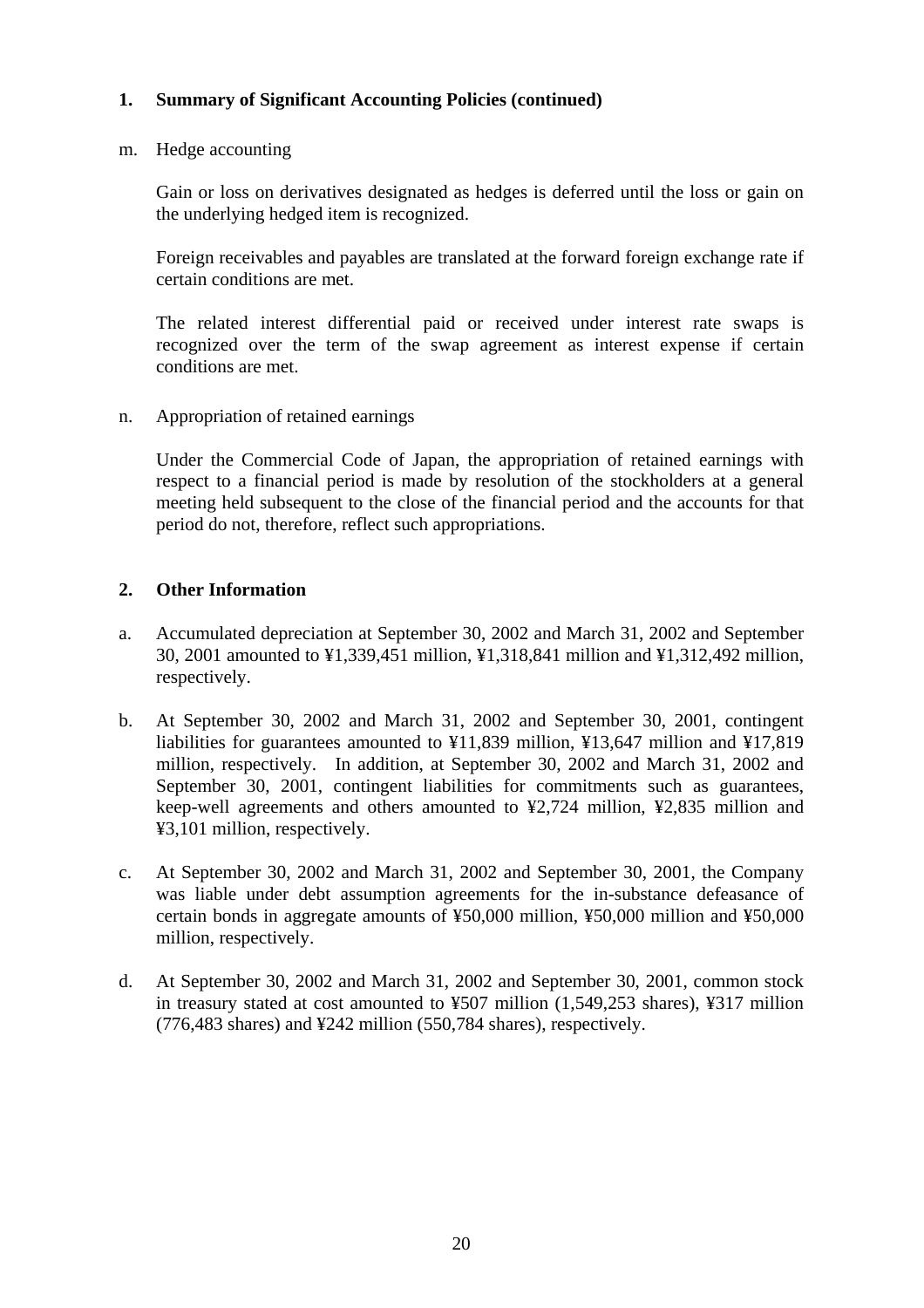## **3. Fair Value of Marketable Securities**

The components of net unrealized gain or loss on investments in marketable securities, accounted for as a separate component of stockholders' equity, net of taxes, at September 30, 2002 and 2001 and March 31, 2002 are summarized as follows:

|               | <b>September 30, 2002</b> |                   |                |  |  |  |
|---------------|---------------------------|-------------------|----------------|--|--|--|
|               | Acquisition               | Carrying          | Net unrealized |  |  |  |
|               | costs                     | value             | loss           |  |  |  |
|               |                           | (Millions of yen) |                |  |  |  |
| <b>Stocks</b> | ¥19,601                   | ¥18,812           | $*(788)$       |  |  |  |
| <b>Bonds</b>  | 7,236                     | 7,176             | (60)           |  |  |  |
| Other         | 1,347                     | 1,345             | (1)            |  |  |  |
|               | ¥28,185                   | ¥27,333           | 4(851)         |  |  |  |
|               | <b>September 30, 2001</b> |                   |                |  |  |  |
|               | Acquisition               | Carrying          | Net unrealized |  |  |  |
|               | costs                     | value             | gain (loss)    |  |  |  |
|               | (Millions of yen)         |                   |                |  |  |  |
| <b>Stocks</b> | ¥21,994                   | ¥22,621           | ¥ 627          |  |  |  |
| <b>Bonds</b>  | 8,435                     | 8,506             | 70             |  |  |  |
| Other         | 2,223                     | 2,099             | (123)          |  |  |  |
|               | ¥32,653                   | ¥33,228           | ¥ 574          |  |  |  |
|               | <b>March 31, 2002</b>     |                   |                |  |  |  |
|               | Acquisition               | Carrying          | Net unrealized |  |  |  |
|               | costs                     | value             | gain (loss)    |  |  |  |
|               |                           | (Millions of yen) |                |  |  |  |
| <b>Stocks</b> | ¥20,740                   | ¥22,313           | 41,573         |  |  |  |
| <b>Bonds</b>  | 7,187                     | 7,044             | (142)          |  |  |  |
| Other         | 1,745                     | 1,728             | (17)           |  |  |  |
|               | ¥29,673                   | ¥31,086           | 41,413         |  |  |  |

Investments in non-marketable securities at September 30, 2002 and 2001 and March 31, 2002 amounted to ¥32,414 million, ¥43,216 million and ¥32,666 million, respectively.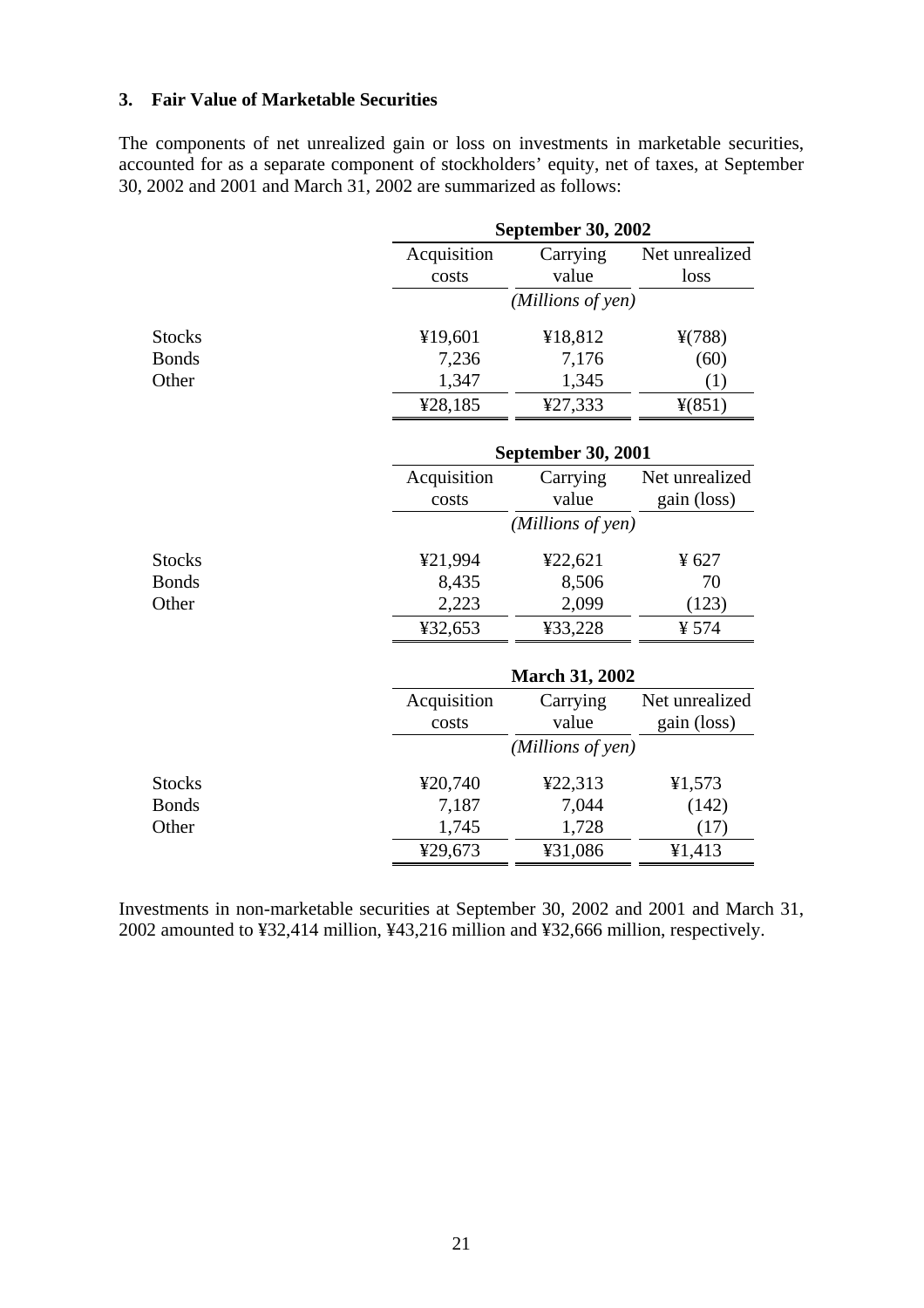### **4. Leases**

### *As lessee*

The following pro forma amounts represent the acquisition costs, accumulated depreciation and net book value of the leased property as of September 30, 2002 and 2001 and March 31, 2002, and the related depreciation and interest expense for the six months ended September 30, 2002 and 2001 and the year ended March 31, 2002, which would have been reflected in the balance sheets and the related statements of operations if capital lease accounting had been applied to the capital leases currently accounted for as operating leases:

|                               |                            | <b>September 30, 2002</b>                                 |                                |
|-------------------------------|----------------------------|-----------------------------------------------------------|--------------------------------|
|                               | Flight<br>equipment        | Ground<br>property and<br>equipment                       | Total                          |
|                               |                            | (Millions of yen)                                         |                                |
| Acquisition costs             | ¥398,834                   | ¥8,310                                                    | ¥407,144                       |
| Less accumulated depreciation | 183,462                    | 5,817                                                     | 189,279                        |
| Net book value                | ¥215,372                   | 42,493                                                    | ¥217,865                       |
|                               |                            | <b>September 30, 2001</b>                                 |                                |
|                               |                            | Ground                                                    |                                |
|                               | Flight                     | property and                                              |                                |
|                               | equipment                  | equipment                                                 | Total                          |
|                               |                            | (Millions of yen)                                         |                                |
| Acquisition costs             | ¥406,858                   | ¥16,524                                                   | ¥423,383                       |
| Less accumulated depreciation | 224,651                    | 12,219                                                    | 236,871                        |
| Net book value                | ¥182,206                   | 4,305                                                     | ¥186,511                       |
|                               |                            | <b>March 31, 2002</b>                                     |                                |
|                               |                            | Ground                                                    |                                |
|                               | Flight                     | property and                                              |                                |
|                               | equipment                  | equipment                                                 | Total                          |
|                               |                            | (Millions of yen)                                         |                                |
| Acquisition costs             | ¥390,140                   | ¥15,086                                                   | ¥405,226                       |
| Less accumulated depreciation | 219,564                    | 11,649                                                    | 231,214                        |
| Net book value                | ¥170,575                   | ¥ 3,436                                                   | ¥174,012                       |
|                               | <b>Six months</b><br>ended | <b>Six months</b><br>ended<br>September 30, September 30, | <b>Year ended</b><br>March 31, |
|                               | 2002                       | 2001                                                      | 2002                           |
|                               |                            | (Millions of yen)                                         |                                |
| Depreciation expense          | ¥18,835                    | ¥19,799                                                   | ¥39,607                        |
| Interest expense              | ¥ 2,521                    | ¥ 3,535                                                   | ¥ 5,995                        |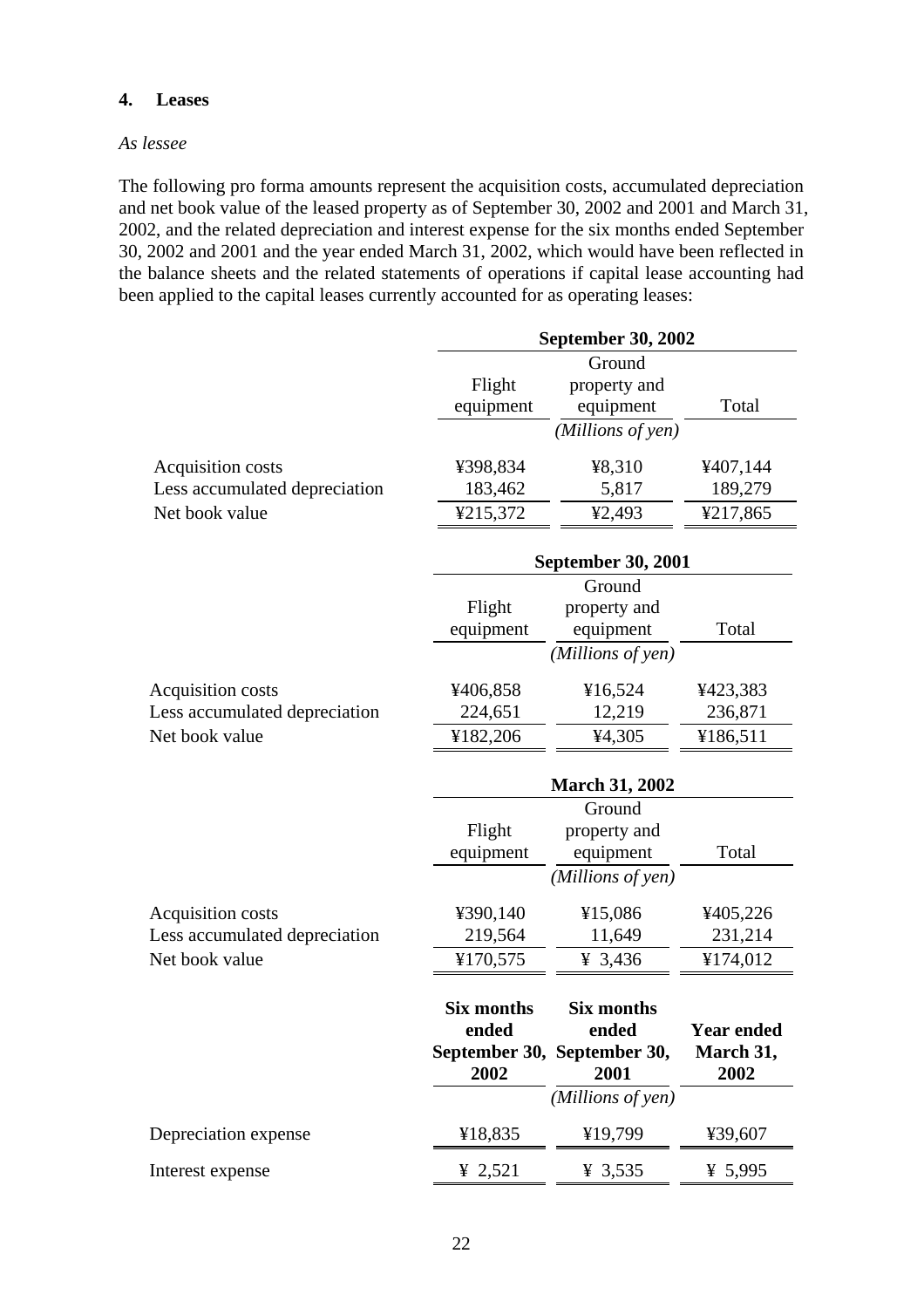### *As lessee (continued)*

Lease expenses relating to capital leases accounted for as operating leases amounted to ¥22,781 million for the six months ended September 30, 2002, ¥23,945 million for the six months ended September 30, 2001, and ¥48,816 million for the year ended March 31, 2002.

The present value of future rental expenses under capital leases accounted for as operating leases outstanding at September 30, 2002 and 2001 and March 31, 2002 is summarized as follows:

|               | September 30,<br>2002 | September 30,<br>2001 | March 31,<br>2002 |
|---------------|-----------------------|-----------------------|-------------------|
|               |                       | (Millions of yen)     |                   |
| Within 1 year | ¥ 38,047              | ¥ 39,398              | ¥ 38,417          |
| Over 1 year   | 189,526               | 162,821               | 148,777           |
|               | ¥227,573              | ¥202,219              | ¥187,194          |

Future rental expenses under operating leases outstanding at September 30, 2002 and 2001 and March 31, 2002 are summarized as follows:

|               | September 30,<br>2002 | September 30,<br>2001 | March 31,<br>2002 |
|---------------|-----------------------|-----------------------|-------------------|
|               |                       | (Millions of yen)     |                   |
| Within 1 year | ¥11,463               | ¥ 16,069              | ¥ 13,899          |
| Over 1 year   | 76,818                | 85,132                | 86,653            |
|               | ¥88,282               | ¥101,202              | ¥100,552          |

#### *As lessor*

The following pro forma amounts represent the acquisition costs, accumulated depreciation and net book value of the leased property as of September 30, 2002 and 2001 and March 31, 2002 and the related depreciation and interest revenue for the six months ended September 30, 2002 and 2001 and the year ended March 31, 2002, which would have been reflected in the balance sheets and the related statements of operations if direct financing lease accounting had been applied to the capital leases currently accounted for as operating leases:

|                               |                        | <b>September 30, 2002</b> |        |  |  |
|-------------------------------|------------------------|---------------------------|--------|--|--|
|                               |                        | Ground                    |        |  |  |
|                               | Flight<br>property and |                           |        |  |  |
|                               | equipment              | equipment                 | Total  |  |  |
|                               |                        | (Millions of yen)         |        |  |  |
| Acquisition costs             | ¥348                   | ¥2,725                    | ¥3,073 |  |  |
| Less accumulated depreciation | 272                    | 2,027                     | 2,299  |  |  |
| Net book value                | ¥ 75                   | 698<br>¥                  | 773    |  |  |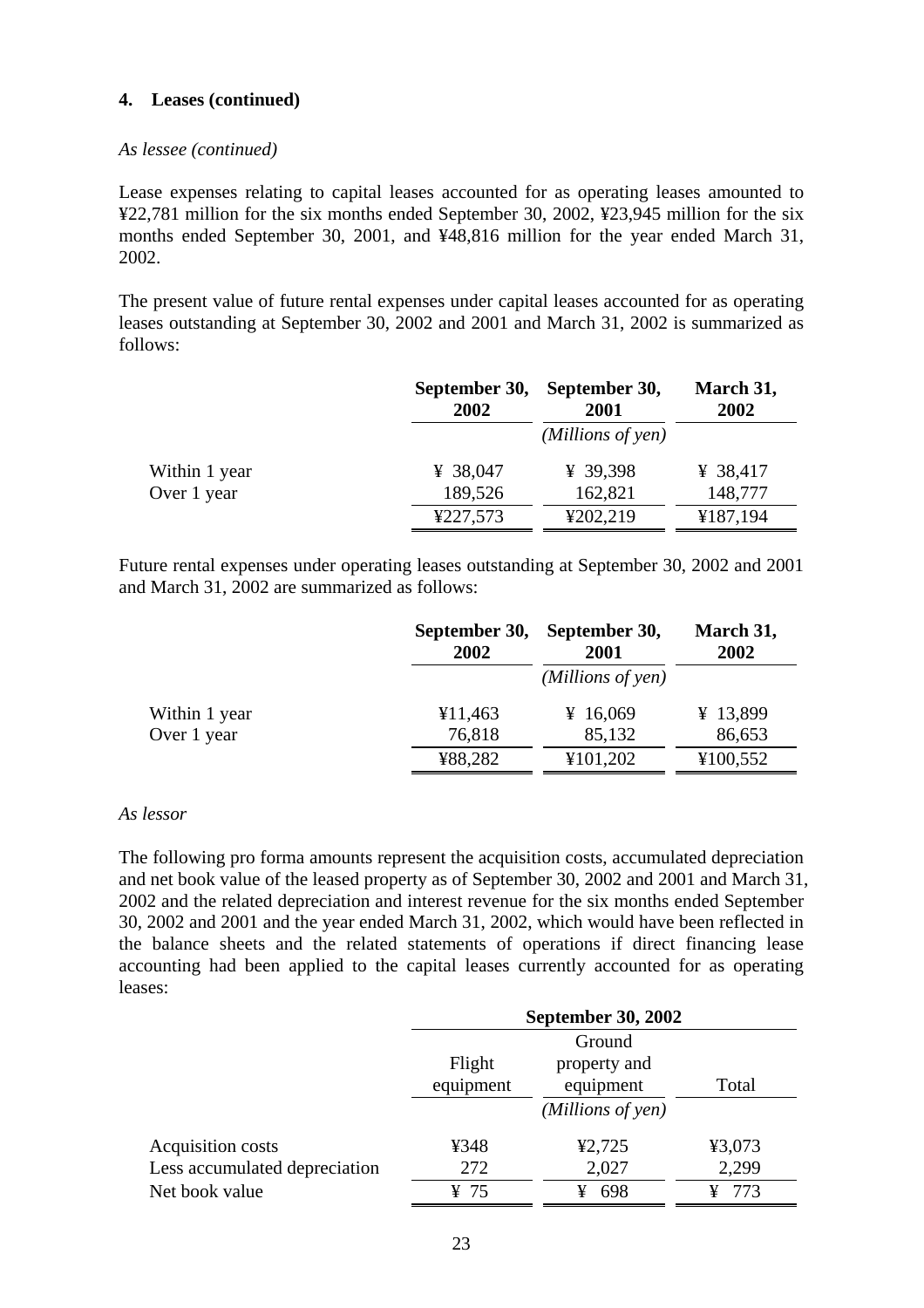### *As lessor (continued)*

|                               |                                                     | <b>September 30, 2001</b>                           |                                        |
|-------------------------------|-----------------------------------------------------|-----------------------------------------------------|----------------------------------------|
|                               |                                                     | Ground                                              |                                        |
|                               | Flight                                              | property and                                        |                                        |
|                               | equipment                                           | equipment                                           | Total                                  |
|                               |                                                     | (Millions of yen)                                   |                                        |
| Acquisition costs             | ¥348                                                | ¥4,272                                              | ¥4,620                                 |
| Less accumulated depreciation | 237                                                 | 3,083                                               | 3,320                                  |
| Net book value                | ¥110                                                | ¥1,188                                              | ¥1,299                                 |
|                               |                                                     | <b>March 31, 2002</b>                               |                                        |
|                               |                                                     | Ground                                              |                                        |
|                               | Flight                                              | property and                                        |                                        |
|                               | equipment                                           | equipment                                           | Total                                  |
|                               |                                                     | (Millions of yen)                                   |                                        |
| Acquisition costs             | ¥348                                                | ¥3,925                                              | ¥4,273                                 |
| Less accumulated depreciation | 255                                                 | 2,999                                               | 3,254                                  |
| Net book value                | 492                                                 | ¥ 926                                               | ¥1,018                                 |
|                               | <b>Six months</b><br>ended<br>September 30,<br>2002 | <b>Six months</b><br>ended<br>September 30,<br>2001 | <b>Year ended</b><br>March 31,<br>2002 |
|                               |                                                     | (Millions of yen)                                   |                                        |
| Depreciation expense          | 4251                                                | ¥364                                                | ¥711                                   |
| Interest expense              | $\frac{1}{2}$ 24                                    | $\frac{1}{2}$ 43                                    | $\frac{1}{2}$ 80                       |

Lease revenues relating to direct financing leases accounted for as operating leases amounted to ¥337 million for the six months ended September 30, 2002, ¥437 million for the six months ended September 30, 2001, and ¥852 million for the year ended March 31, 2002.

The present value of future rental revenues under direct financing leases accounted for as operating leases outstanding at September 30, 2002 and 2001 and at March 31, 2002 is summarized as follows:

|               | 2002 | September 30, September 30,<br>2001 | March 31,<br>2002 |
|---------------|------|-------------------------------------|-------------------|
|               |      | (Millions of yen)                   |                   |
| Within 1 year | ¥361 | ¥ 637                               | $\frac{1}{2}$ 492 |
| Over 1 year   | 477  | 776                                 | 610               |
|               | ¥838 | ¥1,414                              | ¥1,103            |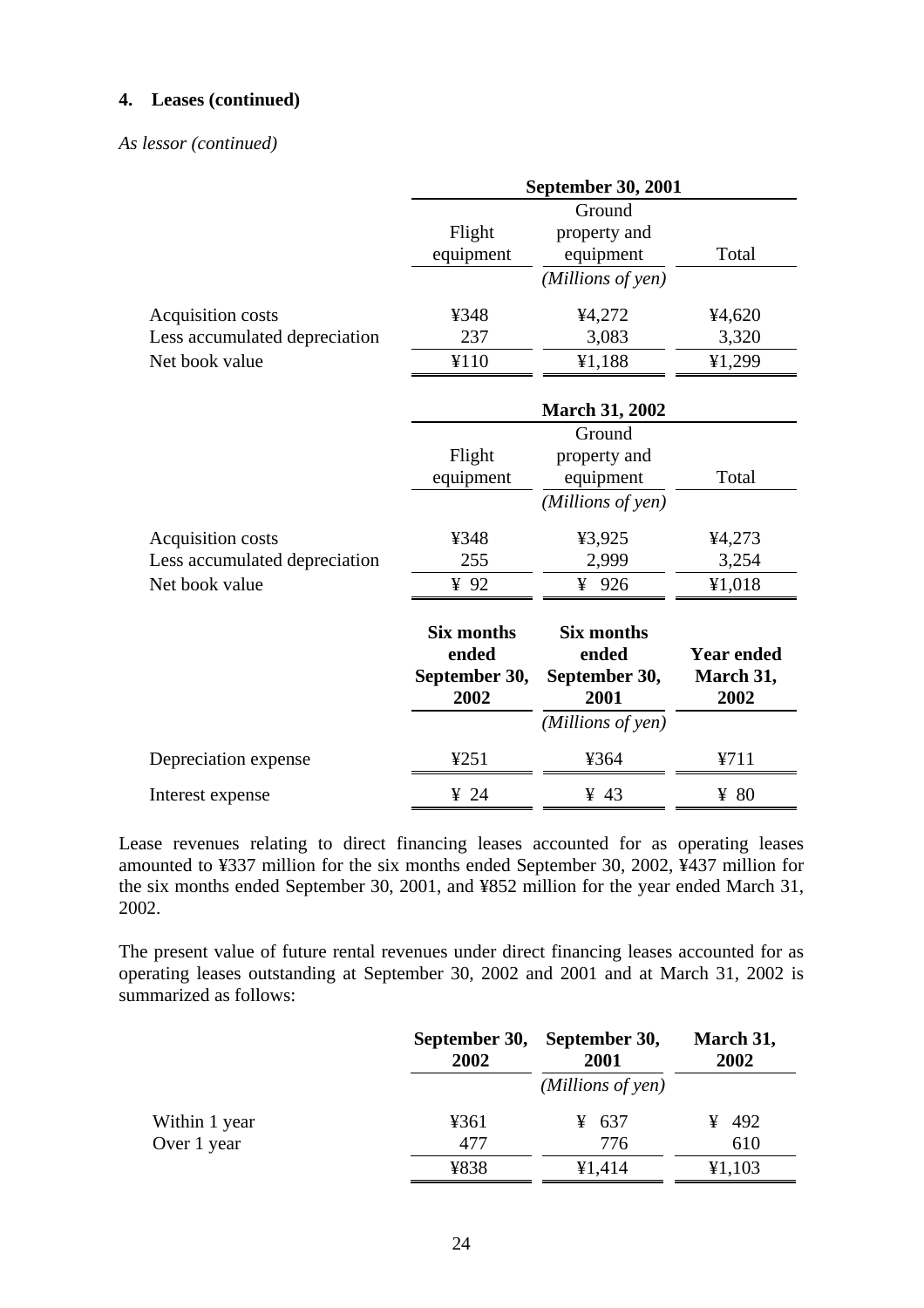#### *As lessor (continued)*

Future rental revenues under operating leases outstanding at September 30, 2002 and 2001 and March 31, 2002 are summarized as follows:

|               | 2002 | September 30, September 30,<br>2001 | March 31,<br>2002 |
|---------------|------|-------------------------------------|-------------------|
|               |      | (Millions of yen)                   |                   |
| Within 1 year | ¥48  | ¥ 396                               | ¥96               |
| Over 1 year   |      | 1,572                               |                   |
|               | ¥48  | ¥1,968                              | ¥96               |

### **5. Segment Information**

The Company and its consolidated subsidiaries conduct worldwide operations in air transportation, travel services, hotel and resort operations, card and lease operations, trading and other airline-related business. This segmentation has been made for internal management purposes. Businesses other than the air transportation business, travel services, and hotel and resort operations are insignificant to the consolidated results of operations of the Company and its consolidated subsidiaries and, accordingly, have been included in "Other"

a. Business segment information

 Business segment information of the Company and its consolidated subsidiaries for the six months ended September 30, 2002 and 2001 and the year ended March 31, 2002 is summarized as follows:

|                                                   | Six months ended September 30, 2002 |                    |                                   |            |              |              |              |  |
|---------------------------------------------------|-------------------------------------|--------------------|-----------------------------------|------------|--------------|--------------|--------------|--|
|                                                   | Air trans-<br>portation             | Travel<br>services | Hotel and<br>resort<br>operations | Other      | Total        | Eliminations | Consolidated |  |
|                                                   | (Millions of yen)                   |                    |                                   |            |              |              |              |  |
| Sales to outside parties<br>Intra-group sales and | ¥578,955                            | ¥179,924           | ¥16.545                           | ¥ 82.734   | ¥<br>858.159 | ¥            | ¥858,159     |  |
| transfers                                         | 91.937                              | 18.842             | 2,452                             | 109,987    | 223.219      | (223, 219)   |              |  |
| Total                                             | 670.892                             | 198.766            | 18.997                            | 192.722    | 1,081,378    | (223, 219)   | 858,159      |  |
| Operating expenses                                | 647,670                             | 197,035            | 18,994                            | 189,178    | 1,052,879    | (223, 272)   | 829,607      |  |
| Operating income                                  | ¥ 23,222                            | 1,730<br>¥         | ¥                                 | 3,543<br>¥ | 28,499<br>¥  | ¥<br>52      | ¥ 28,552     |  |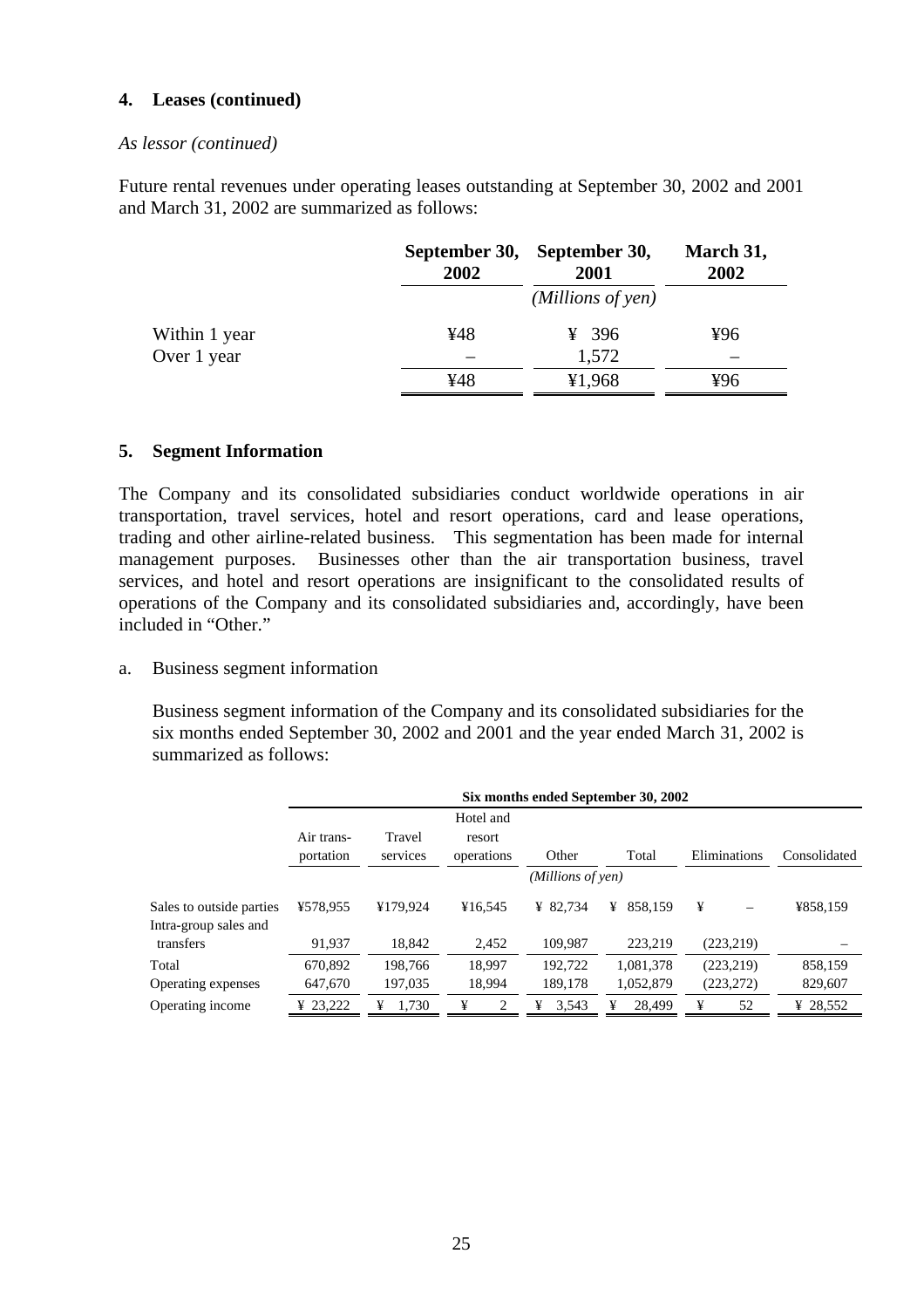# **5. Segment Information (continued)**

### a. Business segment information (continued)

|                                                   | Six months ended September 30, 2001 |                    |                                   |            |              |               |              |  |
|---------------------------------------------------|-------------------------------------|--------------------|-----------------------------------|------------|--------------|---------------|--------------|--|
|                                                   | Air trans-<br>portation             | Travel<br>services | Hotel and<br>resort<br>operations | Other      | Total        | Eliminations  | Consolidated |  |
|                                                   | (Millions of yen)                   |                    |                                   |            |              |               |              |  |
| Sales to outside parties<br>Intra-group sales and | ¥576,497                            | ¥188.205           | ¥17.629                           | ¥ 88.926   | ¥<br>871.259 | ¥             | ¥871,259     |  |
| transfers                                         | 97,018                              | 17,962             | 2,551                             | 125,065    | 242,596      | (242, 596)    |              |  |
| Total                                             | 673,515                             | 206.167            | 20,180                            | 213.991    | 1,113,855    | (242, 596)    | 871,259      |  |
| Operating expenses                                | 641,122                             | 205,197            | 19,256                            | 207,876    | 1,073,452    | (241, 150)    | 832,302      |  |
| Operating income                                  | 32,393<br>¥                         | 970<br>¥           | 923<br>¥                          | 6,115<br>¥ | 40.403<br>¥  | (1, 446)<br>¥ | ¥ 38,956     |  |

|                            | Year ended March 31, 2002 |              |                     |                   |                |              |                |
|----------------------------|---------------------------|--------------|---------------------|-------------------|----------------|--------------|----------------|
|                            | Air trans-                | Travel       | Hotel and<br>resort |                   |                |              |                |
|                            | portation                 | services     | operations          | Other             | Total          | Eliminations | Consolidated   |
|                            |                           |              |                     | (Millions of yen) |                |              |                |
| Sales to outside parties   | ¥1.061.954                | ¥326.991     | ¥33.355             | ¥186.387          | ¥1.608.689     | ¥            | ¥1,608,689     |
| Intra-group sales and      |                           |              |                     |                   |                |              |                |
| transfers                  | 174,054                   | 33,004       | 4,975               | 239,550           | 451,585        | (451, 585)   |                |
| Total                      | 1.236.009                 | 359,996      | 38.331              | 425,937           | 2.060.275      | (451, 585)   | 1,608,689      |
| Operating expenses         | 1,249,682                 | 365,065      | 38,147              | 418,818           | 2,071,714      | (451,100)    | 1,620,614      |
| Operating (loss)<br>income | (13,673)<br>¥             | (5,068)<br>¥ | 183<br>¥            | 7,118<br>¥        | (11, 439)<br>¥ | (485)<br>¥   | (11, 925)<br>¥ |

### b. Operating revenues from foreign operations

 Operating revenues from foreign operations, which include international passenger and cargo services of the Company and two domestic subsidiaries, export sales of domestic subsidiaries, and sales of subsidiaries outside Japan, for the six months ended September 30, 2002 and 2001 and the year ended March 31, 2002 were as follows:

|                                                                                  | Six months ended September 30, 2002 |          |                   |                      |  |
|----------------------------------------------------------------------------------|-------------------------------------|----------|-------------------|----------------------|--|
|                                                                                  | North and                           |          |                   |                      |  |
|                                                                                  | Asia and                            | South    |                   |                      |  |
|                                                                                  | Oceania                             | America  | Europe            | Total                |  |
|                                                                                  |                                     |          | (Millions of yen) |                      |  |
| Operating revenues from foreign<br>operations<br>Consolidated operating revenues | ¥203,147                            | ¥154,874 | ¥106,472          | ¥464,495<br>¥858,159 |  |
| Operating revenues from foreign<br>operations as a percentage of                 |                                     |          |                   |                      |  |
| consolidated operating revenues                                                  | 23.7%                               | 18.0%    | 12.4%             | 54.1%                |  |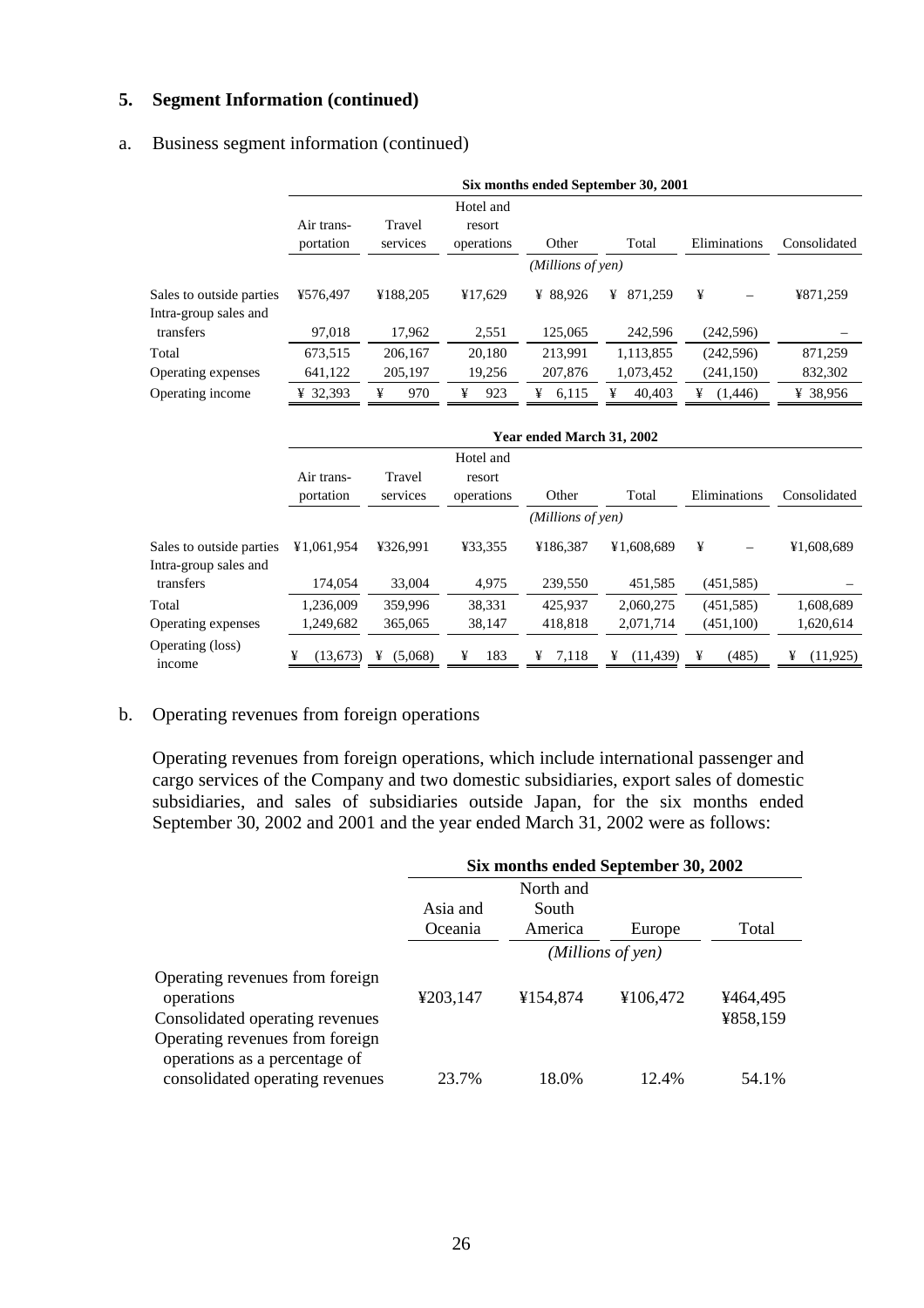## **5. Segment Information (continued)**

### b. Operating revenues from foreign operations (continued)

|                                                                                                     | Six months ended September 30, 2001 |                           |                   |              |  |
|-----------------------------------------------------------------------------------------------------|-------------------------------------|---------------------------|-------------------|--------------|--|
|                                                                                                     |                                     | North and                 |                   |              |  |
|                                                                                                     | Asia and                            | South                     |                   |              |  |
|                                                                                                     | Oceania                             | America                   | Europe            | Total        |  |
|                                                                                                     |                                     |                           | (Millions of yen) |              |  |
| Operating revenues from foreign<br>operations                                                       | ¥200,740                            | ¥171,194                  | ¥113,717          | ¥485,652     |  |
| Consolidated operating revenues                                                                     |                                     |                           |                   | ¥871,259     |  |
| Operating revenues from foreign<br>operations as a percentage of                                    |                                     |                           |                   |              |  |
| consolidated operating revenues                                                                     | 23.0%                               | 19.6%                     | 13.1%             | 55.7%        |  |
|                                                                                                     |                                     |                           |                   |              |  |
|                                                                                                     |                                     | Year ended March 31, 2002 |                   |              |  |
|                                                                                                     |                                     | North and                 |                   |              |  |
|                                                                                                     | Asia and                            | South                     |                   |              |  |
|                                                                                                     | Oceania                             | America                   | Europe            | Total        |  |
|                                                                                                     |                                     |                           | (Millions of yen) |              |  |
| Operating revenues from foreign<br>operations                                                       | ¥385,755                            | ¥302,981                  | ¥188,233          | 876,970<br>¥ |  |
|                                                                                                     |                                     |                           |                   | ¥1,608,689   |  |
| Consolidated operating revenues<br>Operating revenues from foreign<br>operations as a percentage of |                                     |                           |                   |              |  |

c. Geographic information

 For the six months ended September 30, 2002 and 2001 and the year ended March 31, 2002, operating revenues from operations in Japan represented more than 90% of consolidated operating revenues. As a result, geographic information is not required to be disclosed in accordance with accounting principles generally accepted in Japan.

## **6. Subsequent Event**

On October 2, 2002, the Company established JALS, a holding company, with JAS by means of a transfer of shares in accordance with the Commercial Code of Japan. As a result, the Company and JAS became wholly-owned subsidiaries of JALS.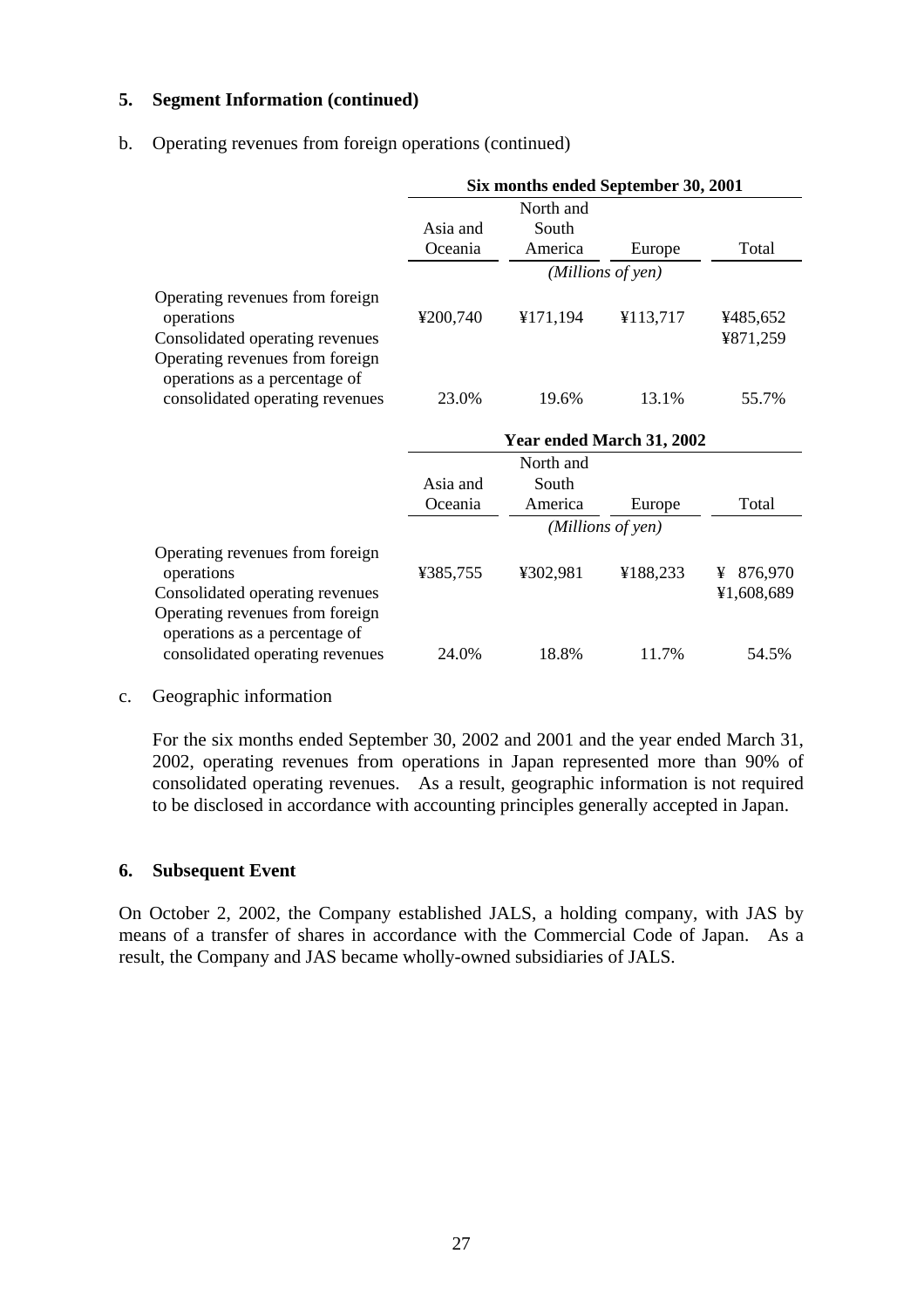|                         | Six months ended<br><b>September 30, 2002</b> |            | Six months ended<br><b>September 30, 2001</b> |            | <b>Year ended</b><br><b>March 31, 2002</b> |            |
|-------------------------|-----------------------------------------------|------------|-----------------------------------------------|------------|--------------------------------------------|------------|
|                         | Amount                                        | Percentage | Amount                                        | Percentage | Amount                                     | Percentage |
| International:          |                                               |            |                                               |            |                                            |            |
| Passenger operations    | ¥343,548                                      | 51.2       | ¥354,526                                      | 52.6       | ¥<br>612,727                               | 49.6       |
| Cargo operations        | 73,399                                        | 10.9       | 64,864                                        | 9.6        | 133,725                                    | 10.8       |
| Mail service operations | 3,871                                         | 0.6        | 3,858                                         | 0.6        | 8,227                                      | 0.7        |
| Luggage operations      | 1,283                                         | 0.2        | 1,257                                         | 0.2        | 2,560                                      | 0.2        |
| Subtotal                | 422,103                                       | 62.9       | 424,507                                       | 63.0       | 757,240                                    | 61.3       |
| Domestic:               |                                               |            |                                               |            |                                            |            |
| Passenger operations    | 167,222                                       | 24.9       | 168,738                                       | 25.1       | 324,950                                    | 26.3       |
| Cargo operations        | 9,499                                         | 1.4        | 10,098                                        | 1.5        | 19,618                                     | 1.6        |
| Mail-service operations | 3,083                                         | 0.5        | 3,042                                         | 0.4        | 6,284                                      | 0.5        |
| Luggage operations      | 71                                            | 0.0        | 67                                            | $0.0\,$    | 132                                        | 0.0        |
| Subtotal                | 179,876                                       | 26.8       | 181,946                                       | 27.0       | 350,986                                    | 28.4       |
| Other revenues          | 20,474                                        | 3.1        | 17,976                                        | 2.7        | 36,769                                     | 3.0        |
| Incidental business     |                                               |            |                                               |            |                                            |            |
| revenues                | 48,438                                        | 7.2        | 49,085                                        | 7.3        | 91,013                                     | 7.4        |
| Total revenues          | ¥670,892                                      | 100.0      | ¥673,515                                      | 100.0      | ¥1,236,009                                 | 100.0      |

# Components of Revenues in the Air Transportation Segment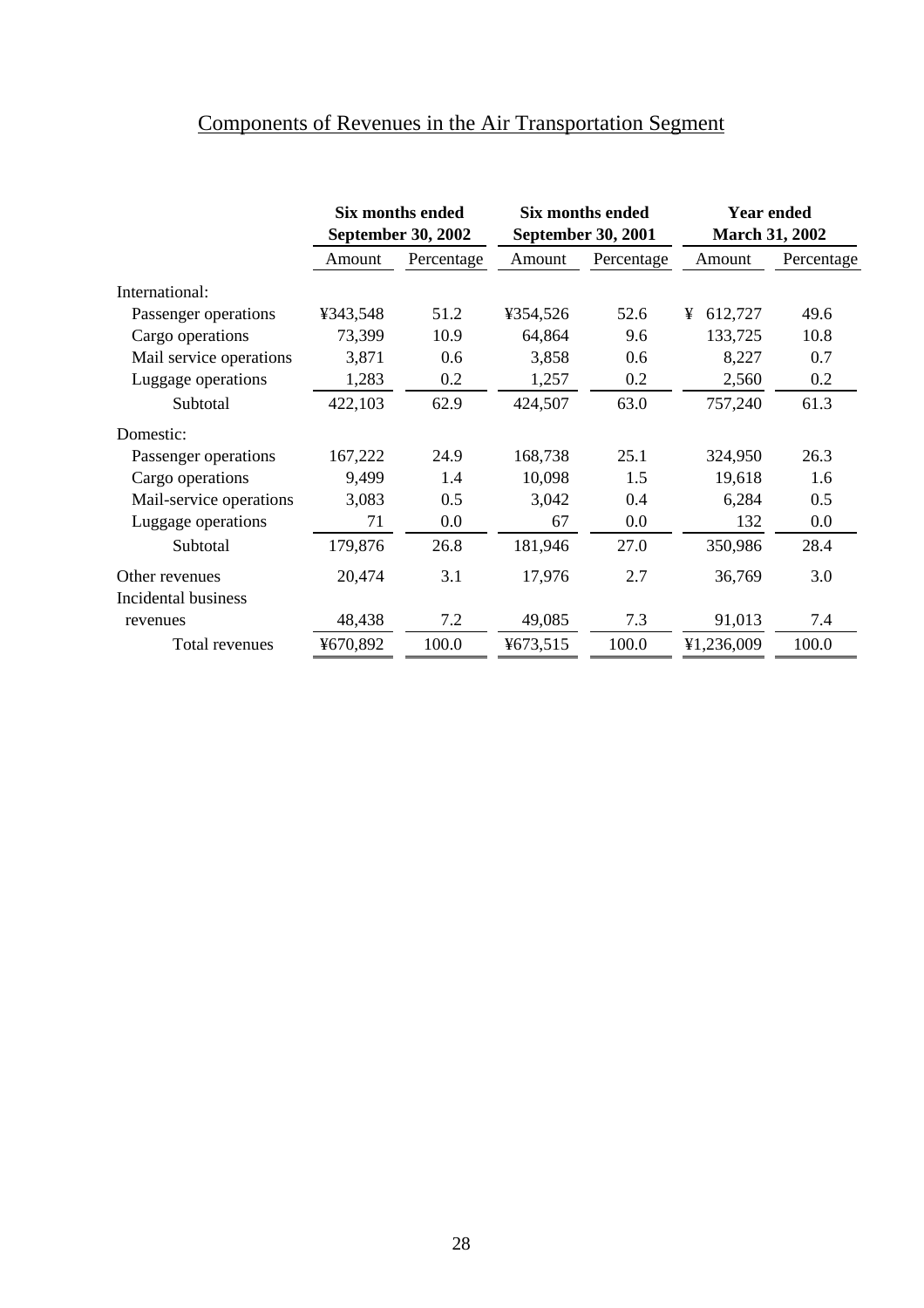# Japan Airlines Company, Ltd.

# Non-Consolidated Interim Financial Information

*For the six months ended September 30, 2002 and 2001 and the year ended March 31, 2002* 

### *Non-Consolidated Financial Highlights*

(As permitted by the Securities and Exchange Law of Japan, amounts of less than one million yen have been omitted.)

## **1. Non-Consolidated Operating Results**

(Millions of yen except for per share information)

| (i)   | Total operating revenues:    | <b>FH02</b>      | ¥ | 635,899    | $(-0.3\%)$  |
|-------|------------------------------|------------------|---|------------|-------------|
|       |                              | <b>FH01</b>      | ¥ | 637,699    | $(-1.2\%)$  |
|       |                              | <b>FY01</b>      |   | ¥1,169,499 |             |
| (ii)  | Operating income (loss):     | <b>FH02</b>      | ¥ | 19,111     | $(-31.8\%)$ |
|       |                              | <b>FH01</b>      | ¥ | 28,032     | $(-50.5\%)$ |
|       |                              | <b>FY01</b>      | ¥ | (16,360)   |             |
| (iii) | Ordinary income (loss):      | <b>FH02</b>      | ¥ | 28,425     | (117.3%)    |
|       |                              | FH <sub>01</sub> | ¥ | 13,078     | $(-68.5\%)$ |
|       |                              | <b>FY01</b>      | ¥ | (41, 534)  |             |
| (iv)  | Net income (loss):           | <b>FH02</b>      | ¥ | 31,204     | (156.7%)    |
|       |                              | <b>FH01</b>      | ¥ | 12,154     | $(-68.4\%)$ |
|       |                              | <b>FY01</b>      | ¥ | (34, 874)  |             |
| (v)   | Net income (loss) per share: | <b>FH02</b>      | ¥ | 17.50      |             |
|       |                              | <b>FH01</b>      | ¥ | 6.82       |             |
|       |                              | <b>FY01</b>      | ¥ | (19.56)    |             |

Note 1. Weighted average number of shares outstanding during period:

| September 30, 2002 | 1,782,970,748 |
|--------------------|---------------|
| September 30, 2001 | 1,783,473,439 |
| March 31, 2002     | 1,783,412,130 |

## **2. Dividends**

| (i)  | Annual dividend per share:     | <b>FH02</b>      |      |
|------|--------------------------------|------------------|------|
|      |                                | FH <sub>01</sub> |      |
|      |                                | FY01             | 0.00 |
| (ii) | Semiannual dividend per share: | FH <sub>02</sub> |      |
|      |                                | FH <sub>01</sub> |      |
|      |                                | FY <sub>01</sub> |      |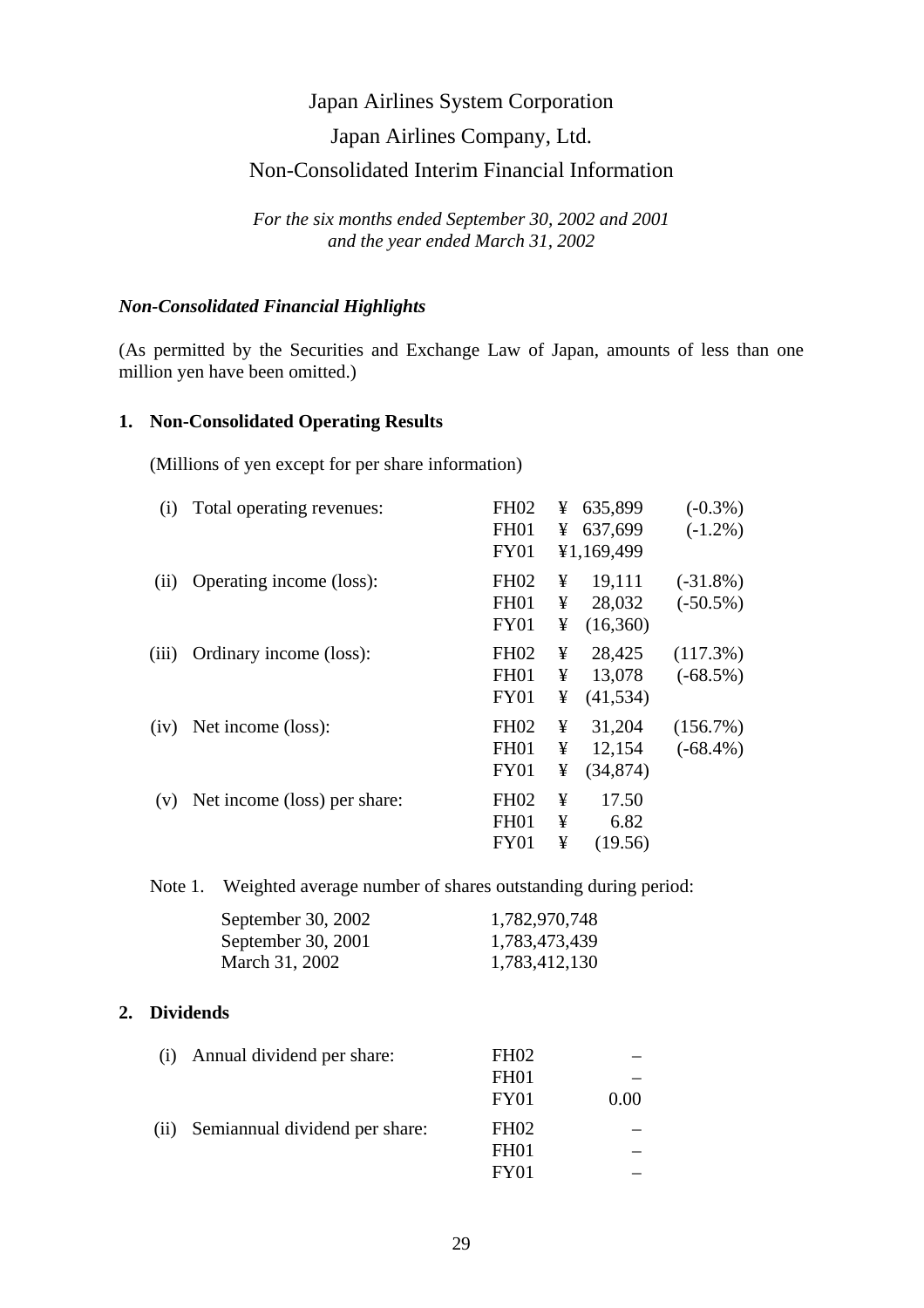# **3. Non-Consolidated Financial Position**

|       | Total assets:                   | <b>FH02</b>      |   | ¥1,469,343 million            |  |
|-------|---------------------------------|------------------|---|-------------------------------|--|
|       |                                 | <b>FH01</b>      |   | ¥1,435,902 million            |  |
|       |                                 | FY01             |   | $¥1,480,101$ million          |  |
| (i)   | Total stockholders' equity:     | <b>FH02</b>      |   | $\frac{1}{2}$ 260,194 million |  |
|       |                                 | FH <sub>01</sub> |   | $\frac{1}{2}$ 277,189 million |  |
|       |                                 | FY01             |   | $\frac{1}{2}$ 230,685 million |  |
| (iii) | Stockholders' equity ratio:     | FH <sub>02</sub> |   | 17.7%                         |  |
|       |                                 | <b>FH01</b>      |   | 19.3%                         |  |
|       |                                 | <b>FY01</b>      |   | 15.6%                         |  |
| (iv)  | Stockholders' equity per share: | <b>FH02</b>      | ¥ | 145.98                        |  |
|       |                                 | <b>FH01</b>      | ¥ | 155.42                        |  |
|       |                                 | FY01             | ¥ | 129.36                        |  |

Note 1. Number of shares outstanding at end of period:

| September 30, 2002 | 1,782,417,216 |
|--------------------|---------------|
| September 30, 2001 | 1,783,473,439 |
| March 31, 2002     | 1,783,240,556 |

Note 2. Number of shares of common stock in treasury outstanding at end of period:

| September 30, 2002 | 1,056,223 |
|--------------------|-----------|
| September 30, 2001 | 7.184     |
| March 31, 2002     | 232,883   |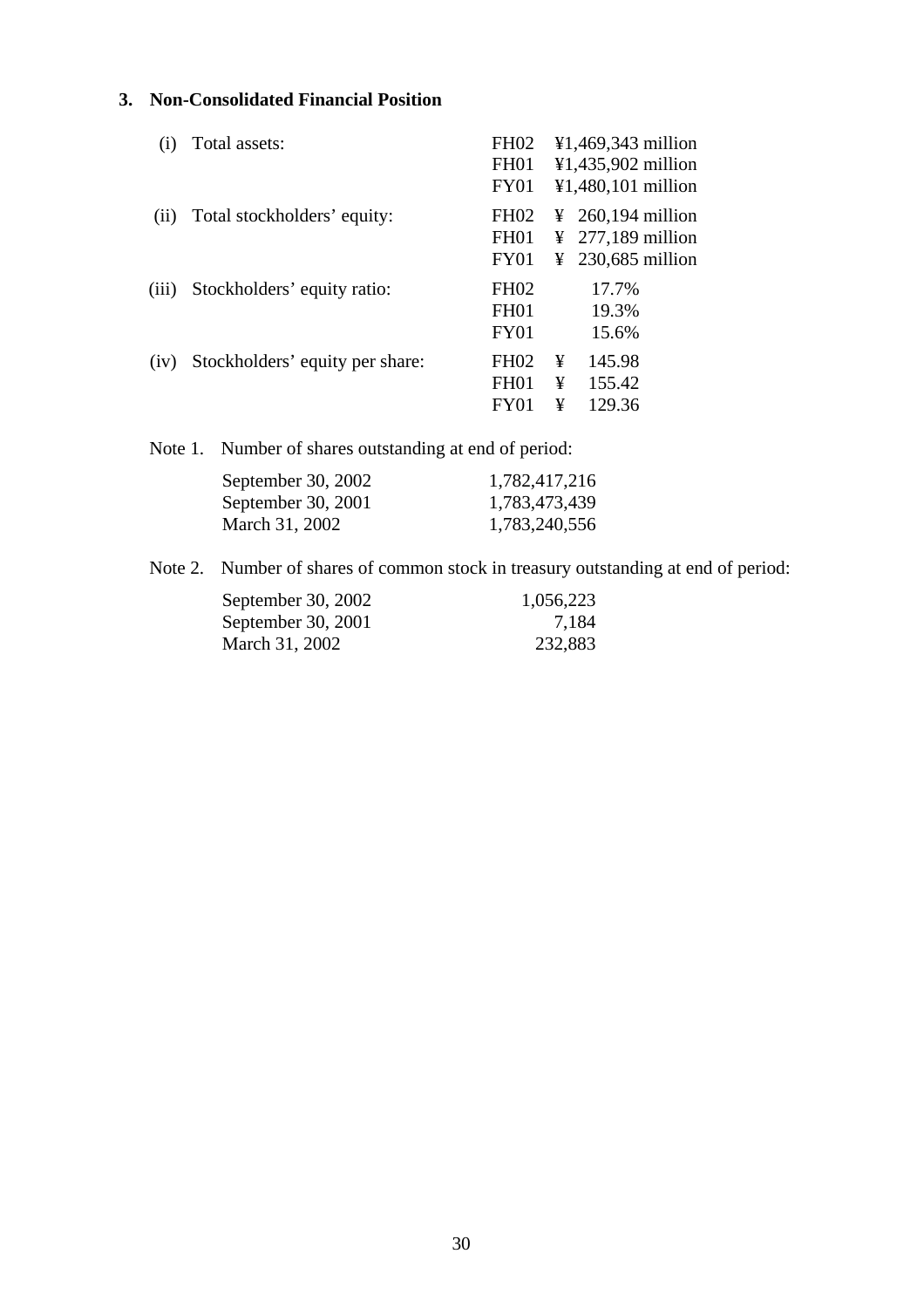# Japan Airlines Company, Ltd.

# Comparative Non-Consolidated Balance Sheets

|                                             | September 30,<br>2002 | March 31,<br>2002 | September 30,<br>2001 |
|---------------------------------------------|-----------------------|-------------------|-----------------------|
|                                             |                       | (Millions of yen) |                       |
| <b>Assets</b>                               |                       |                   |                       |
| Current assets:<br>I.                       |                       |                   |                       |
| Cash and time deposits                      | 82,020<br>¥           | ¥<br>64,565       | 24,341<br>¥           |
| Accounts receivable                         | 166,351               | 177,214           | 169,028               |
| Short-term investments in securities        | 13,822                | 13,818            | 19,774                |
| Supplies                                    | 56,822                | 55,792            | 58,013                |
| Prepaid expenses                            | 8,203                 | 8,232             | 6,875                 |
| Deferred income taxes                       | 8,763                 | 10,372            | 7,579                 |
| Other current assets                        | 58,198                | 55,832            | 50,476                |
| Allowance for bad debts                     | (632)                 | (664)             | (589)                 |
| Total current assets                        | 393,548               | 385,164           | 335,499               |
| II. Fixed assets:<br>Tangible fixed assets: |                       |                   |                       |
| <b>Buildings</b>                            | 95,479                | 98,319            | 113,602               |
| <b>Structures</b>                           | 3,903                 | 4,070             | 4,361                 |
| Machinery and equipment                     | 21,434                | 23,101            | 23,836                |
| Flight equipment                            | 596,277               | 585,056           | 594,437               |
| Vehicles                                    | 1,468                 | 1,242             | 1,194                 |
| Tools and parts                             | 11,353                | 11,333            | 11,549                |
| Land                                        | 46,599                | 46,737            | 47,267                |
| Construction in progress                    | 33,087                | 34,755            | 37,529                |
| Total tangible fixed assets                 | 809,604               | 804,616           | 833,777               |
| Intangible fixed assets:                    |                       |                   |                       |
| Software                                    | 32,165                | 27,006            | 21,650                |
| Other intangible fixed assets               | 455                   | 614               | 906                   |
| Total intangible fixed assets               | 32,620                | 27,620            | 22,556                |
| Investments:                                |                       |                   |                       |
| Investments in securities                   | 64,154                | 65,129            | 67,650                |
| Investments in subsidiaries                 | 97,592                | 100,937           | 101,191               |
| Long-term loans receivable                  | 20,789                | 48,778            | 25,992                |
| Long-term prepaid expenses                  | 4,098                 | 4,000             | 4,535                 |
| Deferred income taxes                       | 19,931                | 12,470            | 15,630                |
| Other investments                           | 28,564                | 32,857            | 30,449                |
| Allowance for bad debts                     | (1,560)               | (1, 473)          | (1,401)               |
| Total investments                           | 233,569               | 262,699           | 244,048               |
| Total fixed assets                          | 1,075,795             | 1,094,937         | 1,100,383             |
| III. Deferred charges:                      |                       |                   |                       |
| Bond issuance expenses                      |                       |                   | 19                    |
| Total deferred charges                      |                       |                   | 19                    |
| Total assets                                | ¥1,469,343            | ¥1,480,101        | ¥1,435,902            |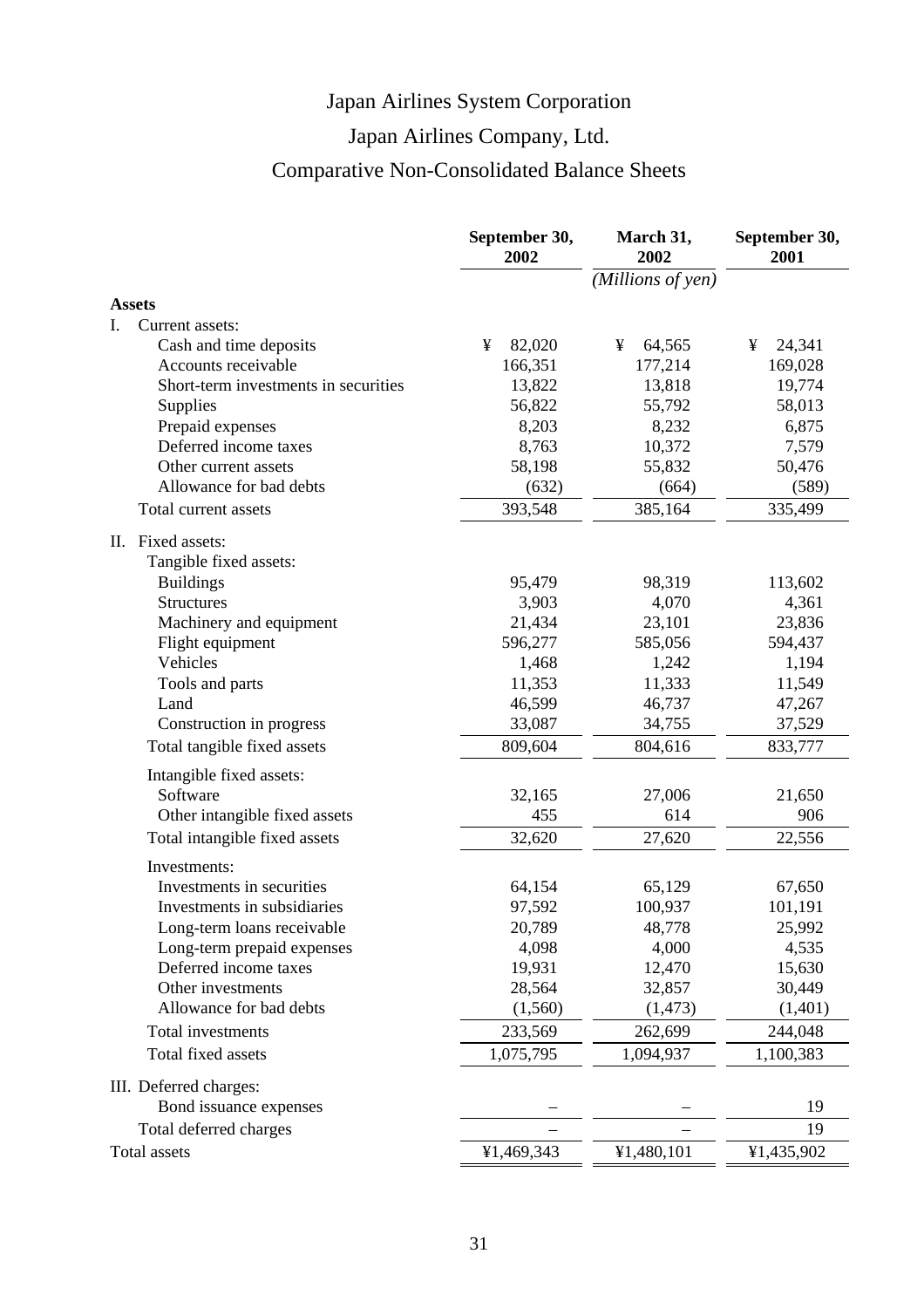|                                                                              | September 30,<br>2002 | March 31,<br>2002 | September 30,<br>2001 |
|------------------------------------------------------------------------------|-----------------------|-------------------|-----------------------|
|                                                                              |                       | (Millions of yen) |                       |
| <b>Liabilities</b>                                                           |                       |                   |                       |
| <b>Current liabilities:</b><br>I.                                            |                       |                   |                       |
| Accounts payable – trade                                                     | ¥ 153,385             | ¥ 152,693         | ¥ 163,597             |
| Current portion of long-term loans                                           | 48,285                | 37,202            | 39,975                |
| Current portion of bonds                                                     | 106,845               | 60,000            | 60,000                |
| Accounts payable – other                                                     | 18,906                | 18,764            | 15,801                |
| Accrued income taxes                                                         | 15                    | 40                | 17                    |
| Accrued expenses                                                             | 38,966                | 37,329            | 37,875                |
| Advances received                                                            | 32,883                | 30,141            | 32,569                |
| Deposits received                                                            | 19,391                | 20,239            | 17,083                |
| Air transport deposits                                                       | 24,394                | 22,646            | 24,748                |
| Other current liabilities                                                    | 20,287                | 15,605            | 7,993                 |
| Total current liabilities                                                    | 463,362               | 394,664           | 399,662               |
| II. Non-current liabilities:                                                 |                       |                   |                       |
| <b>Bonds</b>                                                                 | 232,000               | 297,509           | 357,509               |
| Long-term loans                                                              | 361,254               | 401,599           | 252,963               |
| Accrued pension and severance costs<br>Reserve for loss on investments in    | 85,467                | 79,942            | 78,828                |
| subsidiaries and affiliates                                                  | 10,016                | 10,595            | 4,286                 |
| Other non-current liabilities                                                | 57,048                | 65,105            | 65,462                |
| Total non-current liabilities                                                | 745,786               | 854,751           | 759,050               |
| <b>Total liabilities</b>                                                     | 1,209,149             | 1,249,416         | 1,158,713             |
| <b>Stockholders' equity</b><br>I.<br>Common stock                            | 188,550               | 188,550           | 188,550               |
|                                                                              |                       |                   |                       |
| Capital surplus:<br>П.<br>Additional paid-in capital                         | 32,516                | 32,516            | 32,516                |
| III. Retained earnings:                                                      |                       |                   |                       |
| Legal reserve                                                                | 1,782                 | 1,782             | 1,782                 |
| Reserve for special depreciation                                             | 4,911                 | 6,026             | 6,026                 |
| Retained earnings brought forward                                            | 33,345                | 1,025             | 48,055                |
| Total retained earnings                                                      | 40,038                | 8,834             | 55,864                |
| IV. Net unrealized (loss) gain on investments in<br>securities, net of taxes |                       |                   |                       |
|                                                                              | (575)                 | 861               | 258                   |
| V. Common stock in treasury, at cost                                         | (336)                 | (77)              |                       |
| Total stockholders' equity                                                   | 260,194               | 230,685           | 277,189               |
| Total liabilities and stockholders' equity                                   | ¥1,469,343            | ¥1,480,101        | ¥1,435,902            |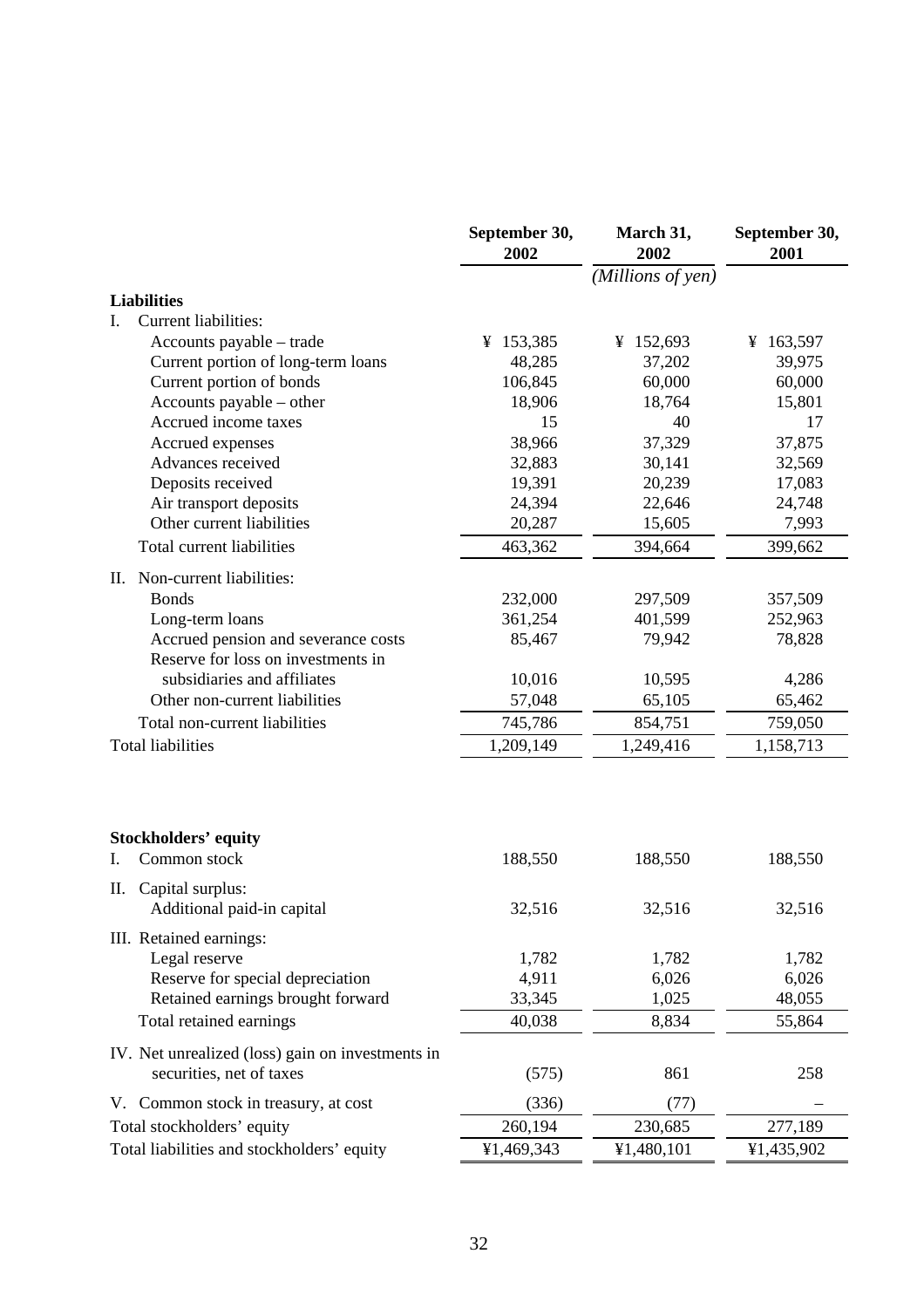# Japan Airlines Company, Ltd.

# Comparative Non-Consolidated Statements of Operations

|                                              | Six months<br>ended<br>September 30,<br>2002 | Six months<br>ended<br>September 30,<br>2001 | <b>Year ended</b><br>March 31,<br>2002 |
|----------------------------------------------|----------------------------------------------|----------------------------------------------|----------------------------------------|
|                                              |                                              | (Millions of yen)                            |                                        |
| Operating revenues<br>Operating expenses:    | ¥635,899                                     | ¥637,699                                     | ¥1,169,499                             |
| Cost of operating revenues                   | 496,439                                      | 491,572                                      | 962,052                                |
| Selling, general and administrative expenses | 120,348                                      | 118,094                                      | 223,807                                |
| Total operating expenses                     | 616,788                                      | 609,666                                      | 1,185,859                              |
| Operating income (loss)                      | 19,111                                       | 28,032                                       | (16,360)                               |
| Non-operating income:                        |                                              |                                              |                                        |
| Interest and dividend income                 | 2,120                                        | 2,481                                        | 3,453                                  |
| Gain on sales of flight equipment            |                                              |                                              | 1,138                                  |
| Exchange gain, net                           |                                              |                                              | 2,111                                  |
| Other income                                 | 29,483                                       | 5,129                                        | 10,491                                 |
| Total non-operating income                   | 31,604                                       | 7,610                                        | 17,194                                 |
| Non-operating expenses:                      |                                              |                                              |                                        |
| Interest expense                             | 12,571                                       | 13,827                                       | 27,109                                 |
| Exchange loss, net                           | 955                                          | 1,533                                        |                                        |
| Other expenses                               | 8,763                                        | 7,203                                        | 15,258                                 |
| Total non-operating expenses                 | 22,290                                       | 22,564                                       | 42,368                                 |
| Ordinary income (loss)                       | 28,425                                       | 13,078                                       | (41, 534)                              |
| Extraordinary profit:                        |                                              |                                              |                                        |
| Gain on sales of fixed assets                | $\mathfrak{2}$                               | 267                                          | 5,904                                  |
| Gain on sales of investments in securities   | 98                                           |                                              | 11,412                                 |
| Gain on sales of investments in subsidiaries | 559                                          | 1,004                                        | 1,302                                  |
| Total extraordinary profit                   | 660                                          | 1,272                                        | 18,619                                 |
| Extraordinary loss:                          |                                              |                                              |                                        |
| Loss on disposal of fixed assets             | 994                                          | 401                                          | 2,277                                  |
| Special termination benefits                 | 549                                          | 356                                          | 920                                    |
| Loss on revaluation of investments in        |                                              |                                              |                                        |
| securities                                   | 1,112                                        | 1,311                                        | 2,211                                  |
| Provision for loss on investments            |                                              |                                              |                                        |
| in subsidiaries and affiliates               |                                              |                                              | 6,267                                  |
| Total extraordinary loss                     | 2,656                                        | 2,069                                        | 11,676                                 |
| Income (loss) before income taxes            | 26,429                                       | 12,281                                       | (34,592)                               |
| Income taxes – current                       | 138                                          | 135                                          | 282                                    |
| Income taxes - deferred                      | (4, 914)                                     | (9)                                          |                                        |
| Net income (loss)                            | 31,204                                       | 12,154                                       | (34, 874)                              |
| Retained earnings brought forward            | 2,141                                        | 35,900                                       | 35,900                                 |
| Retained earnings at end of period           | ¥ 33,345                                     | ¥ 48,055                                     | ¥<br>1,025                             |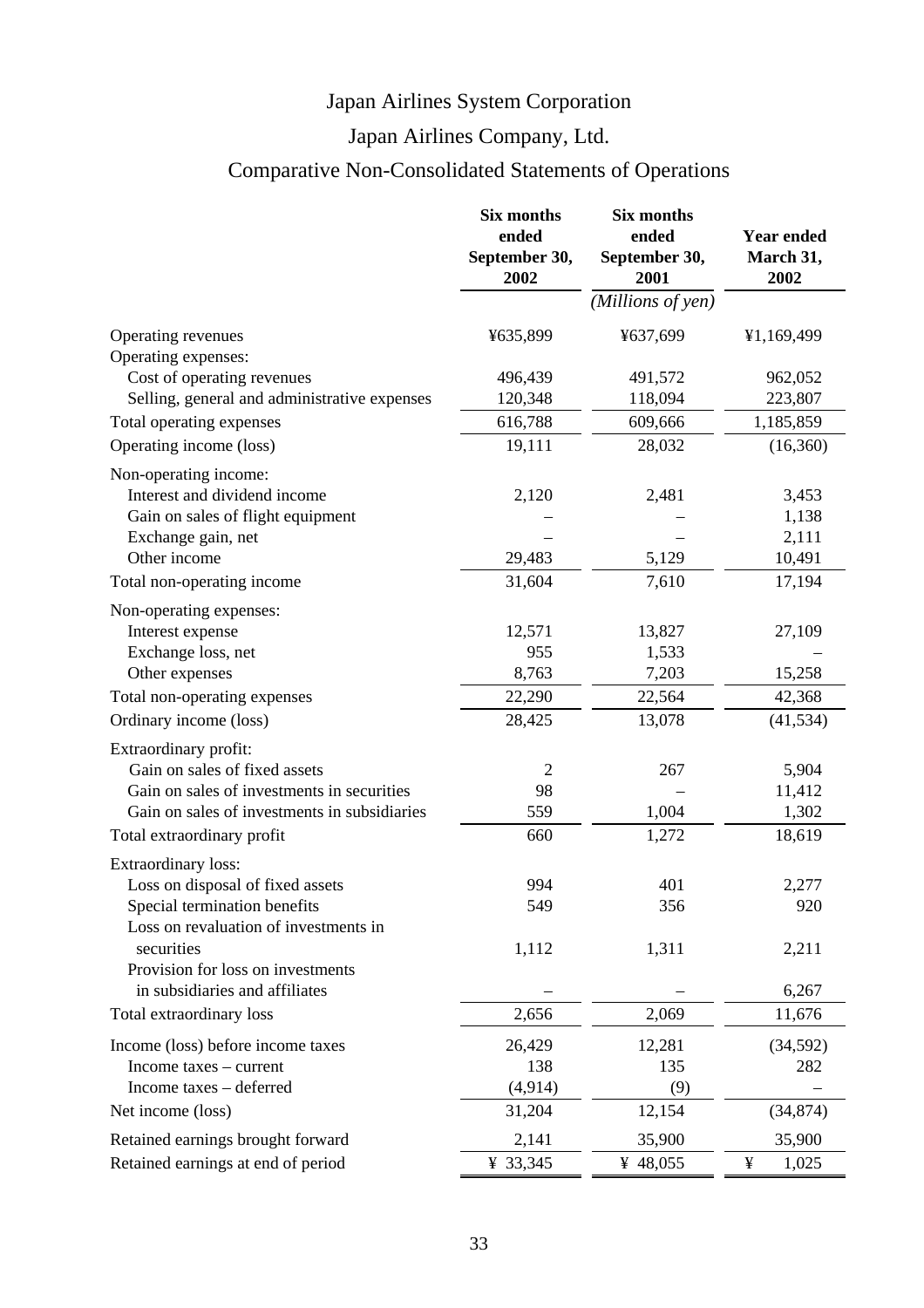# Japan Airlines System Corporation Japan Airlines Company, Ltd. Notes to Non-Consolidated Interim Financial Statements

*September 30 and March 31, 2002 and September 30,2001*

# **1. Basis of Presentation**

On October 2, 2002, Japan Airlines Company, Ltd. (the "Company") established Japan Airlines System Corporation "JALS", a holding company, with Japan Air System Co., Ltd. "JAS" by means of a transfer of shares in accordance with the Commercial Code of Japan. As a result, the Company became a wholly-owned subsidiary of JALS.

The purpose of the accompanying non-consolidated interim financial statements as of and for the six months ended September 30, 2002 and 2001 is to provide useful accounting information on the Company for the semiannual financial period.

As permitted by the Securities and Exchange Law of Japan, amounts of less than one million yen have been omitted. As a result, the totals shown in the accompanying non-consolidated interim financial statements do not necessarily agree with the sum of the individual amounts.

Certain amounts previously reported have been reclassified to conform to the current year's classification.

# **2. Other Information**

- (1) At September 30 and March 31, 2002 and September 30, 2001, accumulated depreciation amounted to ¥1,015,799 million, ¥995,288 million and ¥986,441 million, respectively.
- (2) At September 30 and March 31, 2002 and September 30, 2001, contingent liabilities for guarantees, amounted to ¥17,838 million, ¥14,355 million and ¥16,108 million, respectively. In addition, at September 30 and March 31, 2002 and September 30, 2001, contingent liabilities for commitments such as guarantees, keep-well agreements and others, amounted to ¥41,024 million, ¥37,077 million and ¥38,318 million, respectively.
- (3) At September 30 and March 31, 2002 and September 30, 2001, the Company was liable under debt assumption agreements for in-substance defeasance of certain bonds in aggregate amounts of ¥50,000 million, ¥50,000 million and ¥50,000 million, respectively.
- (4) At September 30 and March 31, 2002 and September 30, 2001, common stock in treasury stated at cost amounted to ¥336 million, ¥77 million and ¥2 million, respectively.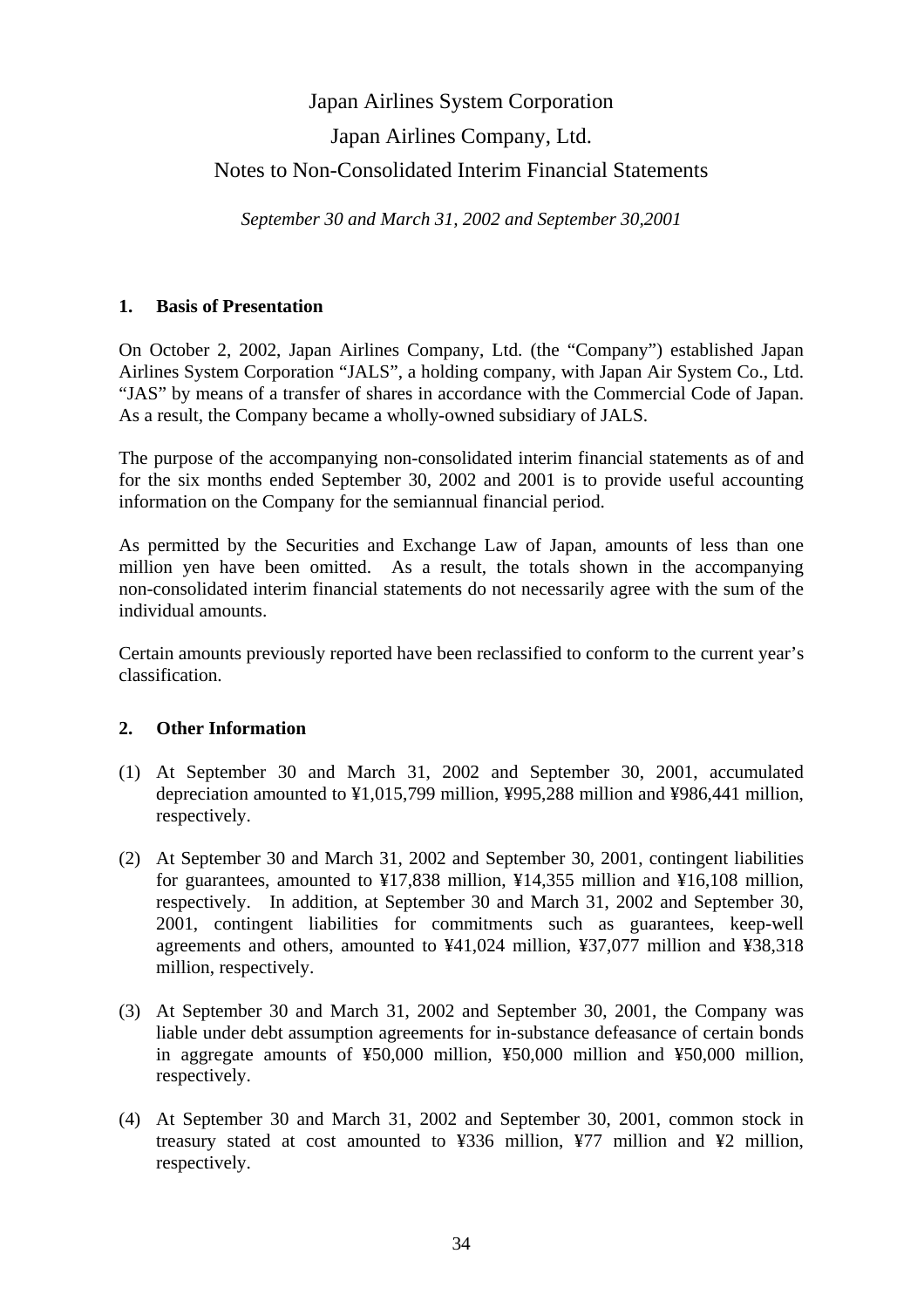# **2. Other Information (continued)**

(5) At September 30, 2002, investments in marketable securities of subsidiaries and affiliates were as follows:

| <b>Carrying value</b> | <b>Market value</b> |  |
|-----------------------|---------------------|--|
| (Millions of yen)     |                     |  |
| ¥11,313               | ¥12,599             |  |

# **3. Subsequent Event**

On October 2, 2002, the Company established JALS, a holding company, with JAS by means of a transfer of shares in accordance with the Commercial Code of Japan. As a result, the Company and JAS became wholly-owned subsidiaries of JALS.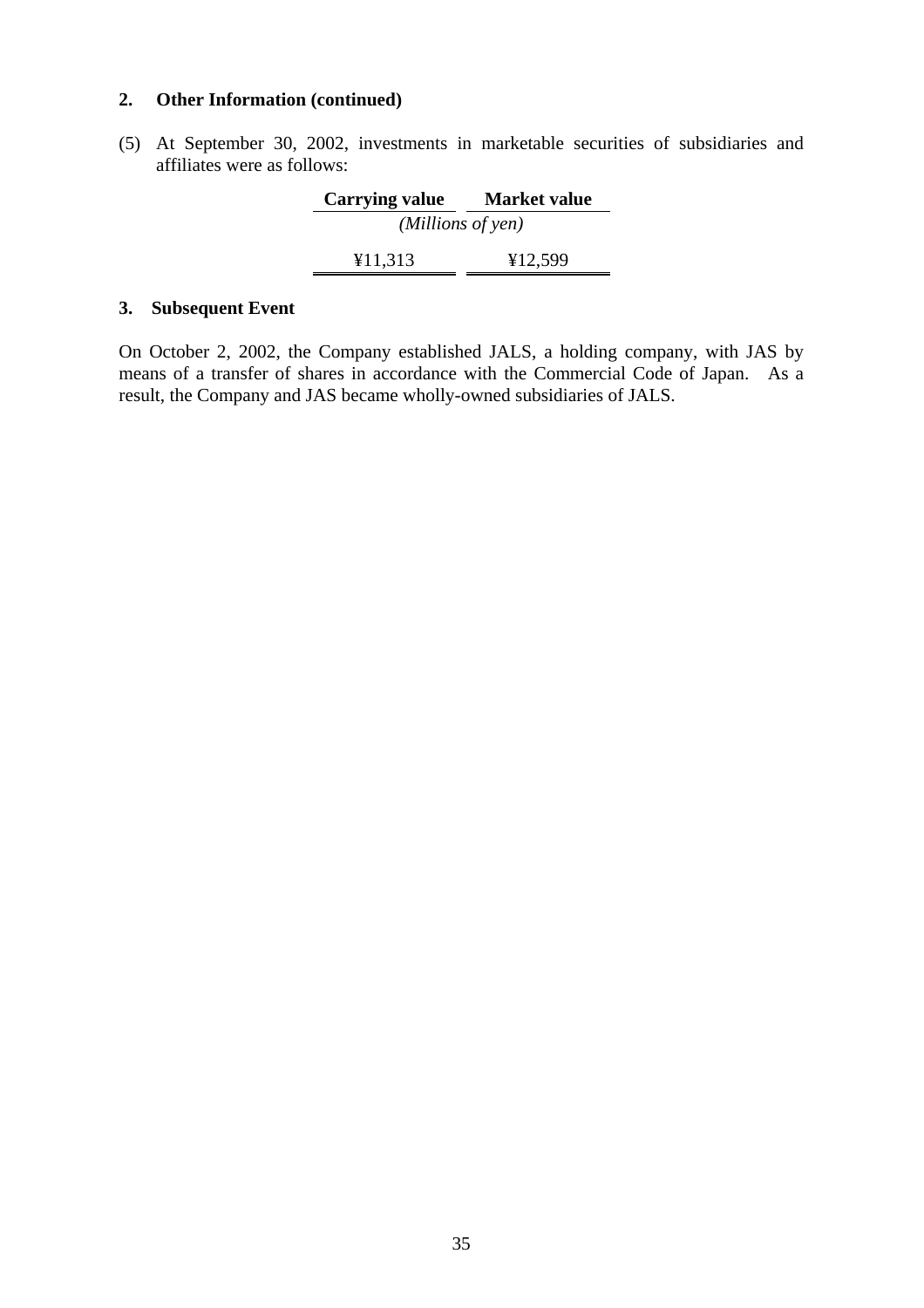#### Japan Air System JAS Performance and Financial Highlights

#### 1.6-Month Overview

While the six-month period under review (April to September 2002) witnessed an increase in the number of flights departing from and arriving at Tokyo's Haneda Airport, we moved to cut the number of flights to and from Kansai International, Sendai, and other airports. In conjunction with improved management of our business segments, we actively initiated measures to stimulate demand in the clearly worsening domestic passenger market, measures which included discounting a variety of individual passenger fares. Despite these proactive efforts, our total number of passengers was down slightly year-on-year.

In international routes, we moved to boost efficiency by cutting flights to and from Kansai International Airport and shifting all such routes to Narita Airport. Passenger numbers, however, fell sharply compared with the same period of the previous year.

The current economic downturn also affected the cargo transport business (including air mail), with the total amount of freight shipped down slightly for the six months under review. Businesses operated by affiliated companies were also hurt by deteriorating economic conditions, suffering lower revenues year-on-year.

The aforementioned conditions pulled operating revenues for the Group 6.6% lower than the previous year to end at ¥207.4 billion.

On the other hand, the Group's successful efforts to trim costs despite rising insurance premiums, airport security costs and other expenses stemming from the September 11 terrorist attacks, resulted in operating expenses of ¥201.0 billion, or 3.5% lower than the previous year. Operating income, though, fell 53.2% to ¥6.4 billion, ordinary income was down 32.1% at ¥6.3 billion and net income for the period under review declined 30.1% to ¥3.4 billion).

Detailed performance figures for each business segment are found below.

#### Air Transportation Operations

As previously mentioned, while new flights were added on six domestic routes, including flights between Tokyo (Haneda) and Aomori, during the six months under review, the Company reduced overall flights primarily to and from Kansai International and Sendai airports. Moreover, the Company assumed operation of a portion of Japan Air Commuter's routes to and from Osaka's Itami Airport, in addition to the transfer of a number of routes between the cities of Sapporo and Kushiro to Hokkaido Air Systems, in a concerted effort by the Group to boost efficiency in this business segment.

 Attempts were also made to stimulate consumer demand through various marketing campaigns, as well as expanded discounting on select flights, ultra-discount fare offers, the continuation of birthday discounts and other low-fare incentives for individual passengers. Despite these efforts, the Company's total number of passengers declined 2.5% to end at11,425,000. Combined with a sharp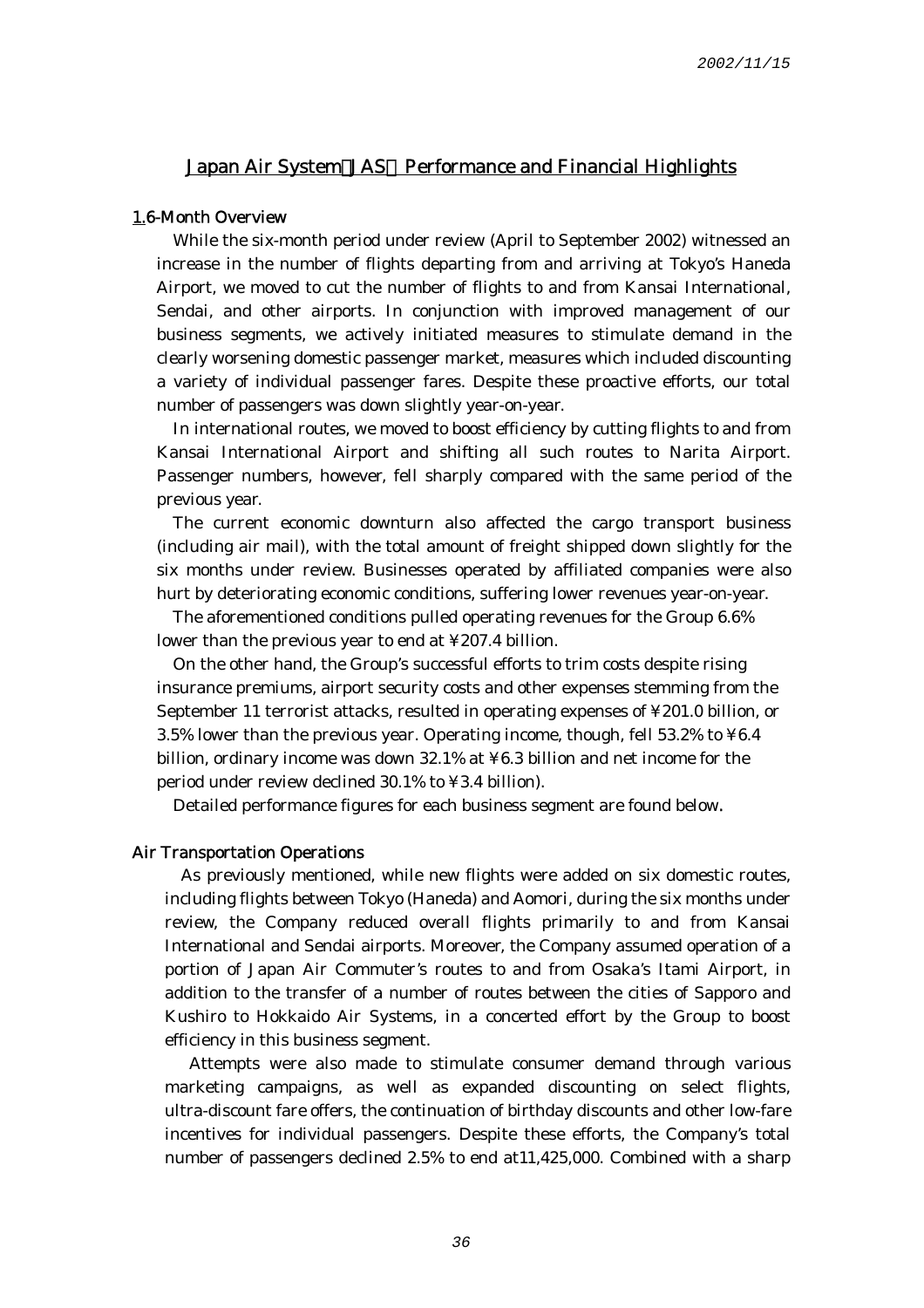fall in fares per passenger, revenues from domestic customers declined 4.7% year-on-year to ¥163 billion.

In international routes, although the start of use of an additional runway at Narita Airport during the period allowed the establishment of a new route between Narita and Shanghai as well as the shifting of all Kansai International-bound JAS flights to Narita Airport, lower than expected demand – primarily during the 2002 FIFA World Cup – caused total passenger numbers to drop 14.9% from the previous year to 309,000. Declines in per passenger fares similar to those for domestic customers pulled revenues from international passengers down 21.8% to ¥8.5 billion.

Revenues in the cargo and mail transport business, hit by declines in the total volume of freight shipped, also ended the six months under review lower than the corresponding period of the previous term.

The result of these prevailing conditions in the Air Transportation segment was revenues of ¥185.9 billion and operating income of ¥6 billion.

#### Other Businesses

In the travel services business, efforts by JAS Nice Wing Co., Ltd. to increase sales of its Nice Wing brand travel packages led to favorable growth in package tours which included visits to theme parks and theatre performances in Japan.

However, the total number of travelers, including Japanese nationals traveling domestically and internationally as well as travelers of foreign nationality, rose a mere 2.8% over the previous year, partly due to the unfavorable result of cutting flights to and from Kansai International Airport.

As for retailing businesses, while the effects of the ongoing economic recession led to a decline in net sales at JAS Trading Co., Ltd.'s airport retail store division, the company's sale of food and other new merchandise online led to improved sales at its mail order division. Progress was also made in reducing merchandise inventories and upkeep costs.

As a result of the above performance, the Other Businesses segment ended the six months under review with total revenues of  $\angle$  21.4 billion and operating income of  $\angle$  0.3 billion.

#### 2. Cash Flows

While a decline in revenues was experienced in cash flows from operating activities due to Japan's continuing recession, the early collection of trade accounts receivable resulted in a net cash inflow of ¥24.8 billion. In cash flows from investing activities, the purchase of new aircraft alongside the sell-off of unused assets resulted in a net cash outflow of ¥1.1 billion.

Meanwhile, cash flows from financing activities, due to efforts to strengthen and improve the Group's financial position through the repayment of loans and other debts, resulted in a net cash outflow of ¥19.3 billion.

The final result of the above was a  $\angle$  4.2billion increase during the six-month period in cash and cash equivalents, which stood at ¥16.9 billion.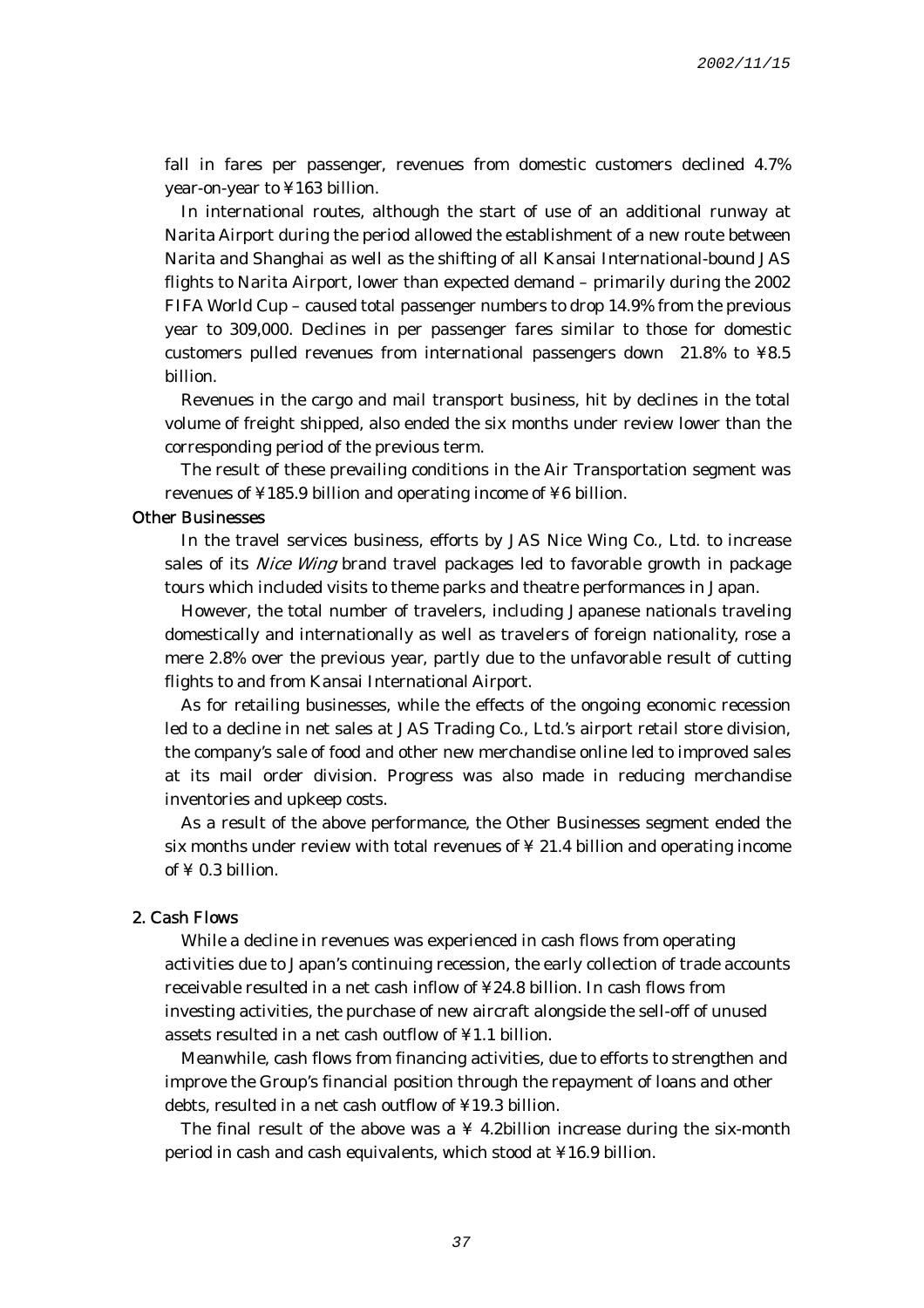# Japan Air System Co., Ltd.

# Consolidated Interim Financial Information

*For the six months ended September 30, 2002 and 2001 and the year ended March 31, 2002* 

#### **1. Consolidated Financial Highlights**

(As permitted by the Securities and Exchange Law of Japan, amounts of less than one million yen have been omitted.)

## **(1) Consolidated Operating Results for the Six Months Ended September 30, 2002 and 2001 and the Year Ended March 31, 2002**

(Millions of yen except for per share information)

| (i)   | Total operating revenues                                            | <b>FH02</b><br>FH01<br>FY01                         |             | ¥420,791                      | $\text{\textsterling}207,455$ (-6.6%)<br>$\text{\textsterling}222,053$ (5.3%) |
|-------|---------------------------------------------------------------------|-----------------------------------------------------|-------------|-------------------------------|-------------------------------------------------------------------------------|
| (ii)  | Operating income                                                    | FH <sub>02</sub><br>FH01<br><b>FY01</b>             | ¥           | 10,833                        | $\frac{1}{2}$ 6,431 (-53.2%)<br>¥ 13,751 $(1.9\%)$                            |
| (iii) | Ordinary income                                                     | FH <sub>02</sub><br>FH01<br>FY01                    | ¥<br>¥<br>¥ | 3,500                         | $6,396$ $(-32.1\%)$<br>9,413 (11.9%)                                          |
| (iv)  | Net income                                                          | FH <sub>02</sub><br>FH01<br>FY01                    | ¥<br>¥<br>¥ | 927                           | $3,421$ $(-30.1\%)$<br>4,895 (73.8%)                                          |
| (V)   | Net income per share                                                | <b>FH02</b><br><b>FH01</b><br><b>FY01</b>           | ¥           | ¥ 156.32<br>¥ 223.68<br>42.40 |                                                                               |
| (vi)  | Equity in earnings of unconsolidated<br>subsidiaries and affiliates | FH <sub>02</sub><br>FH <sub>01</sub><br><b>FY01</b> | ¥<br>¥<br>¥ | 432<br>198<br>102             |                                                                               |

Note 1. Weighted average number of shares outstanding during period:

| September 30, 2002 | 21,886,954 |
|--------------------|------------|
| September 30, 2001 | 21,887,800 |
| March 31, 2002     | 21,887,767 |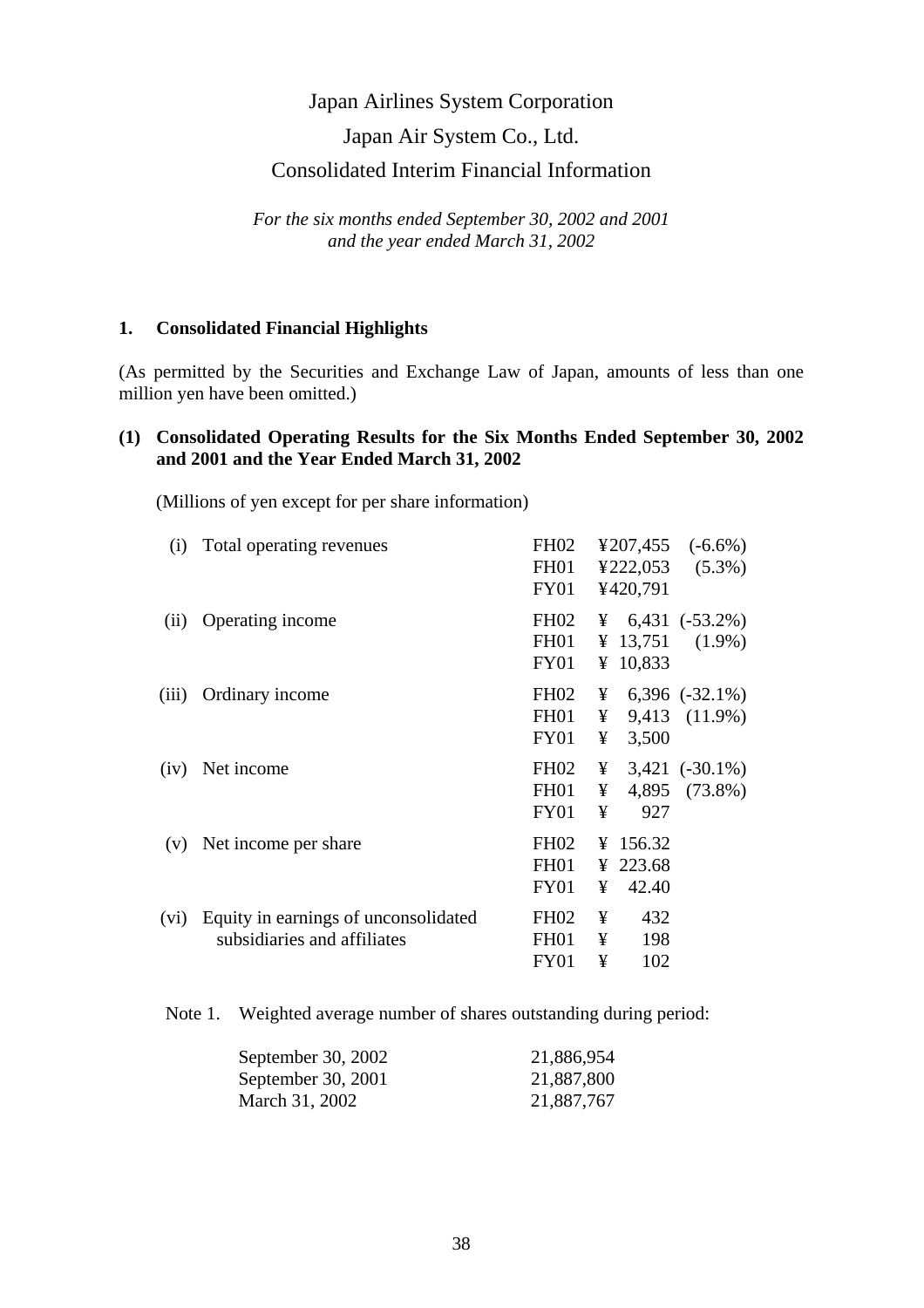# **(2) Consolidated Financial Position at September 30, 2002 and 2001 and March 31, 2002**

(Millions of yen except for per share information)

| (i)   | Total assets                   | <b>FH02</b><br>FH <sub>01</sub><br>FY01 | ¥ 443,044<br>¥ 465,084<br>¥458,464        |
|-------|--------------------------------|-----------------------------------------|-------------------------------------------|
| (ii)  | Total stockholders' equity     | <b>FH02</b><br><b>FH01</b><br>FY01      | 29,579<br>¥<br>30,843<br>¥<br>¥<br>26,145 |
| (iii) | Stockholders' equity ratio     | <b>FH02</b><br><b>FH01</b><br>FY01      | 6.7%<br>6.6%<br>5.7%                      |
| (iv)  | Stockholders' equity per share | <b>FH02</b><br><b>FH01</b><br>FY01      | ¥1,351.55<br>¥1,409.15<br>¥1,194.57       |

| Note 1. Number of shares outstanding at end of period: |            |  |
|--------------------------------------------------------|------------|--|
| September 30, 2002                                     | 21,885,818 |  |
| September 30, 2001                                     | 21,887,808 |  |
| March 31, 2002                                         | 21,887,358 |  |
|                                                        |            |  |

# **(3) Consolidated Cash Flows for the Six Months Ended September 30, 2002 and 2001 and the Year Ended March 31, 2002**

(Millions of yen)

| (i)   | Net cash provided<br>by operating activities | FH <sub>02</sub><br>FH <sub>01</sub><br>FY01   | ¥ 24,862<br>¥ 19,247<br>¥ 15,342                                      |
|-------|----------------------------------------------|------------------------------------------------|-----------------------------------------------------------------------|
| (i)   | Net cash used in investing activities        | <b>FH02</b><br>FH <sub>01</sub><br><b>FY01</b> | ¥ $(1,101)$<br>¥ $(8,556)$<br>$\frac{1}{2}(15,428)$                   |
| (iii) | Net cash used in financing activities        | <b>FH02</b><br><b>FH01</b><br>FY01             | $\frac{1}{2}(19,373)$<br>$\frac{1}{2}(20, 862)$<br>$\frac{4}{16,515}$ |
| (iv)  | Cash and cash equivalents at end of period   | <b>FH02</b><br>FH <sub>01</sub><br>FY01        | ¥ 16,911<br>¥ 18,977<br>¥ 12,624                                      |

## **(4) Consolidation Policy**

See notes to accompanying consolidated interim financial statements.

# **(5) Changes in Accounting Policy**

Not applicable.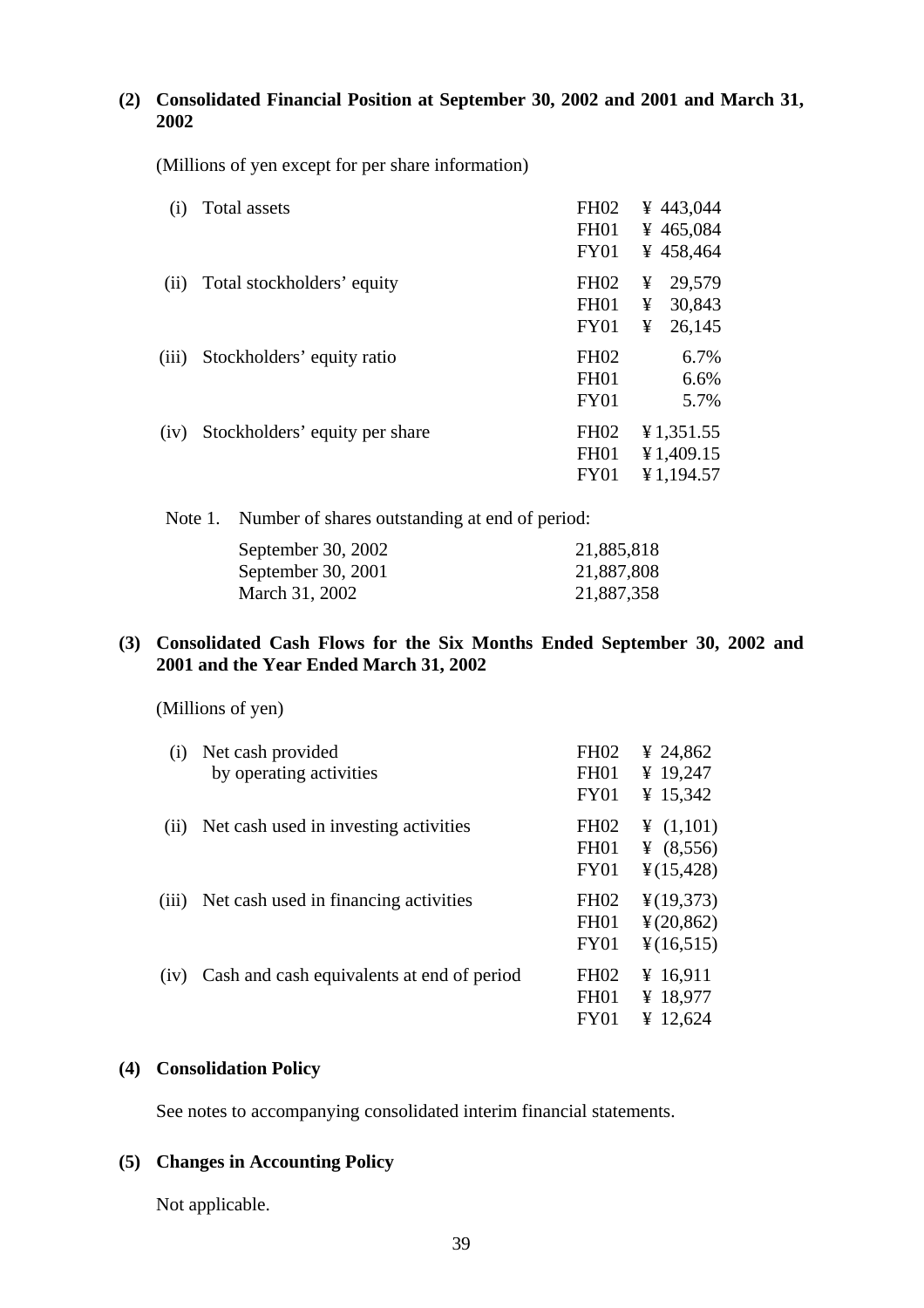## **2. Consolidated Subsidiaries and Unconsolidated Subsidiaries and Affiliates Accounted for by the Equity Method**

As of September 30, 2002, the number of consolidated subsidiaries was 6. The names of the consolidated subsidiaries were as follows:

> Japan Air Commuter Co., Ltd. JAS Nice Wing Co., Ltd. JAS Trading Co., Ltd. Harlequin Air Co., Ltd. Hokkaido Air System Co., Ltd. JAS Aircraft Co., Ltd.

The names of the principal unconsolidated subsidiaries were as follows:

Hokkaido Air Service Co., Ltd. Toa Air Service Co., Ltd. Ground Air Service Co., Ltd.

These unconsolidated subsidiaries, whose combined total assets, operating income, net income and retained earnings were not material in relation to the consolidated financial statements, have been excluded from consolidation.

As of September 30, 2002, the number of unconsolidated subsidiaries accounted for by the equity method was 22.

The names of the principal unconsolidated subsidiaries which were accounted for by the equity method were as follows:

> Hokkaido Air Service Co., Ltd. Toa Air Service Co., Ltd. Ground Air Service Co., Ltd.

As of September 30, 2002, the number of affiliates accounted for by the equity method was 3.

The name of the principal affiliate accounted for by the equity method was as follows:

Nitto Aircraft Maintenance Co., Ltd.

The name of the principal unconsolidated subsidiary not accounted for by the equity method was as follows:

JAS Aircraft (USA) Corp.

Investments in unconsolidated subsidiaries and affiliates not accounted for the equity method have been stated at cost because their total net income and total equity in earnings in the aggregate were not material in relation to the consolidated financial statements.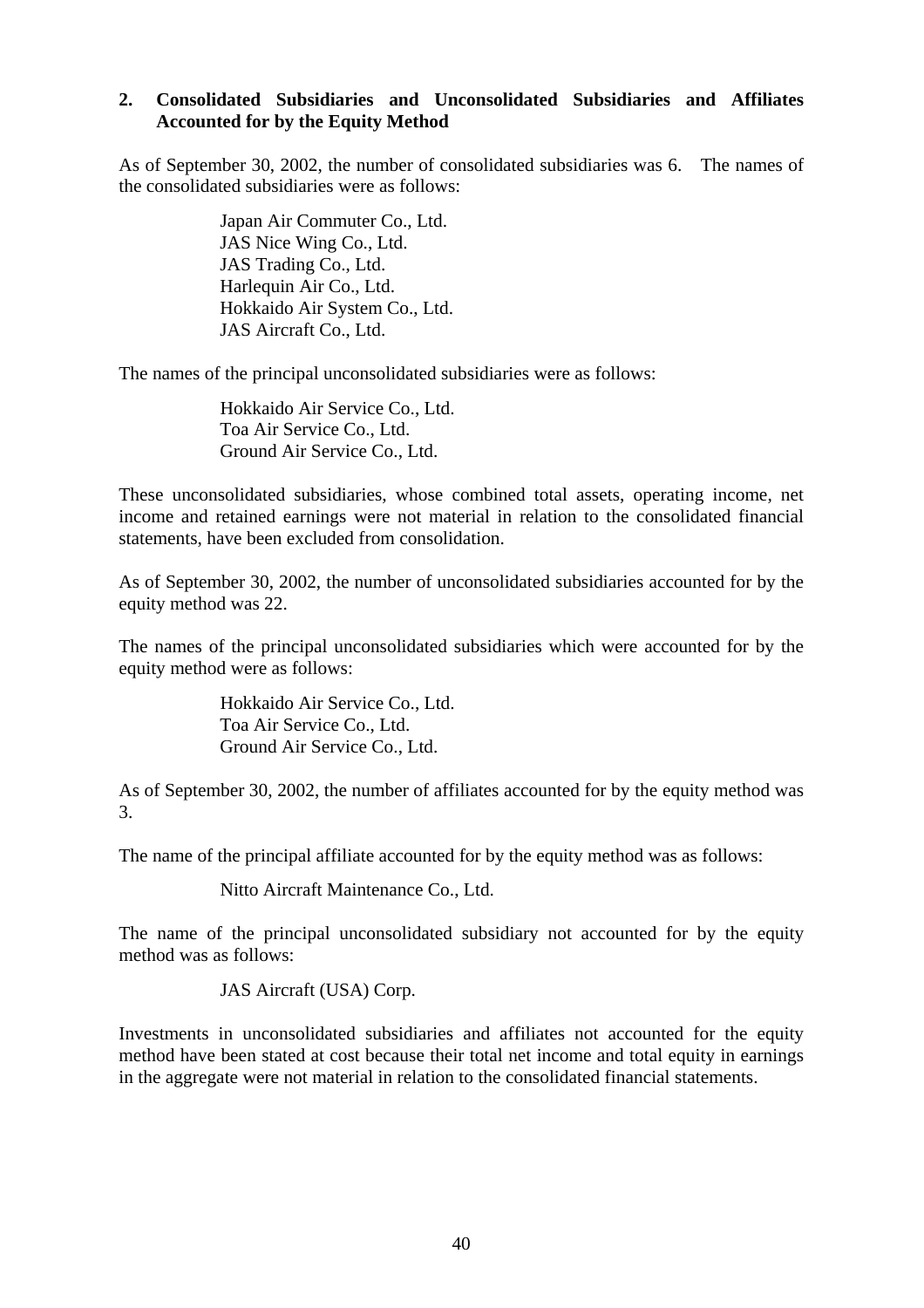Japan Air System Co., Ltd.

# Consolidated Balance Sheets

# *At September 30 and March 31, 2002 and September 30, 2001*

|                                             | September 30,<br>2002 | March 31,<br>2002 | September 30,<br>2001 |
|---------------------------------------------|-----------------------|-------------------|-----------------------|
|                                             |                       | (Millions of yen) |                       |
| <b>Assets</b>                               |                       |                   |                       |
| I.<br>Current assets:                       |                       |                   |                       |
| Cash and time deposits                      | ¥ 16,929              | ¥ $12,631$        | ¥ 19,810              |
| Accounts receivable                         | 22,205                | 30,314            | 30,136                |
| Inventories                                 | 19,215                | 19,511            | 19,348                |
| Prepaid expenses                            | 3,711                 | 3,058             | 3,036                 |
| Deferred income taxes                       | 642                   | 2,234             | 1,600                 |
| Other current assets                        | 11,070                | 11,408            | 6,405                 |
| Allowance for bad debts                     | (234)                 | (307)             | (245)                 |
| Total current assets                        | 73,541                | 78,852            | 80,092                |
| II. Fixed assets:<br>Tangible fixed assets: |                       |                   |                       |
| Buildings and structures                    | 65,775                | 67,680            | 68,715                |
| Machinery and equipment                     | 8,283                 | 8,706             | 9,046                 |
| Flight equipment                            | 260,459               | 264,279           | 270,624               |
| Tools, furniture and fixtures               | 2,939                 | 3,148             | 3,856                 |
| Land                                        | 276                   | 173               | 173                   |
| Construction in progress                    | 5,355                 | 10,536            | 6,633                 |
| Total tangible fixed assets                 | 343,089               | 354,524           | 359,049               |
| Intangible fixed assets                     | 1,829                 | 1,942             | 2,104                 |
| Investments:                                |                       |                   |                       |
| Investments in securities                   | 8,651                 | 8,055             | 9,124                 |
| Long-term prepaid expenses                  | 2,351                 | 2,486             | 2,461                 |
| Guarantee deposits                          | 9,899                 | 10,650            | 10,302                |
| Deferred income taxes                       | 1,356                 | 103               |                       |
| Other investments                           | 2,033                 | 1,672             | 1,700                 |
| Allowance for bad debts                     | (61)                  | (64)              | (62)                  |
| <b>Total investments</b>                    | 24,232                | 22,902            | 23,526                |
| Total fixed assets                          | 369,151               | 379,369           | 384,680               |
| III. Deferred charges:                      |                       |                   |                       |
| Preoperating costs                          |                       |                   | 18                    |
| Development expenses                        | 350                   | 242               | 292                   |
| Total deferred charges                      | 350                   | 242               | 311                   |
| Total assets                                | ¥443,044              | ¥458,464          | ¥465,084              |
|                                             |                       |                   |                       |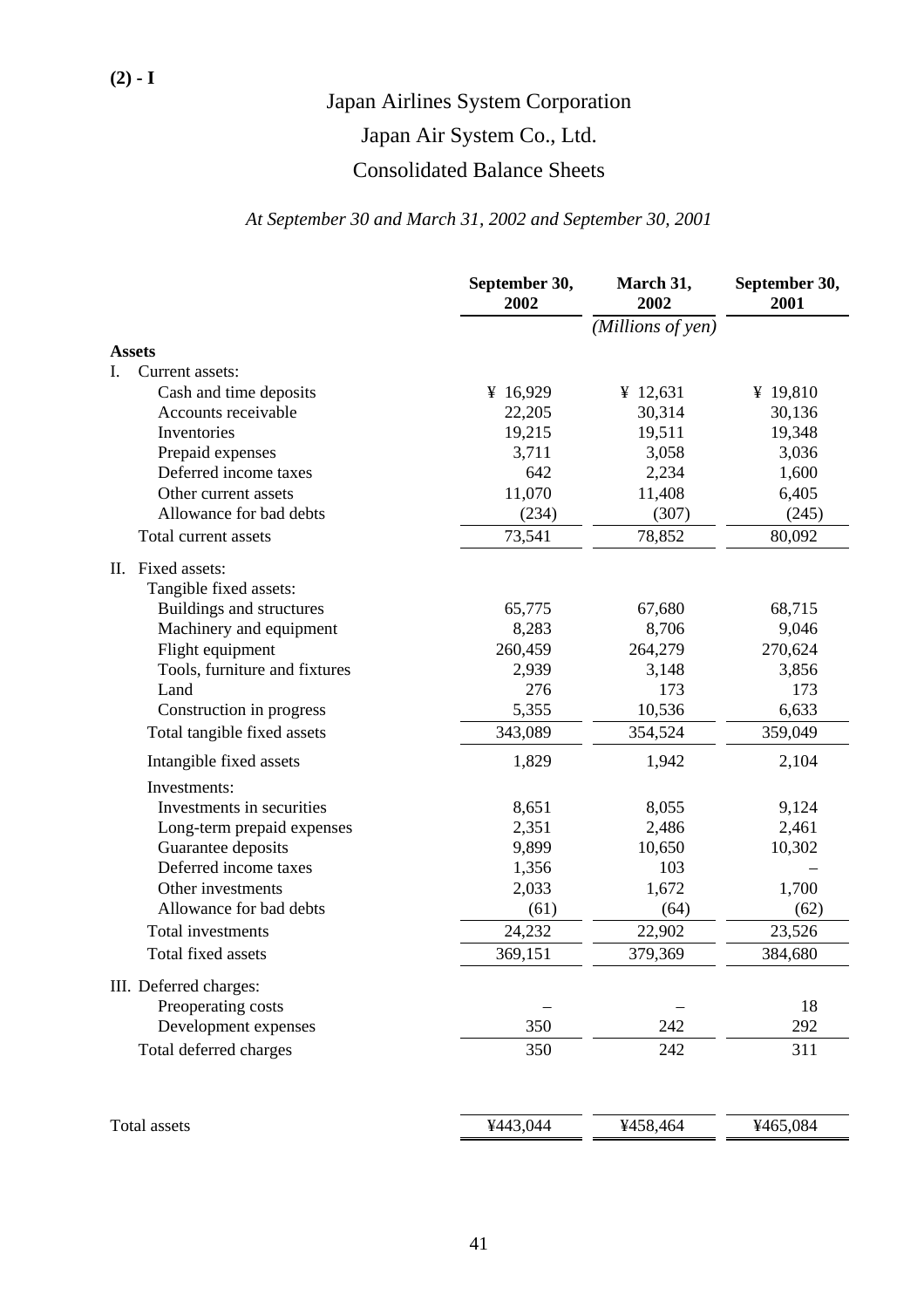|    |                                            | September 30,<br>2002 | March 31,<br>2002 | September 30,<br>2001 |
|----|--------------------------------------------|-----------------------|-------------------|-----------------------|
|    |                                            |                       | (Millions of yen) |                       |
|    | <b>Liabilities</b>                         |                       |                   |                       |
| L. | <b>Current liabilities:</b>                |                       |                   |                       |
|    | Accounts payable – trade                   | ¥ 37,273              | ¥ 37,996          | ¥ 41,060              |
|    | Short-term loans                           | 18,000                | 4,549             | 19,340                |
|    | Current portion of long-term loans         | 82,573                | 68,740            | 57,873                |
|    | Current portion of bonds                   | 7,700                 | 5,200             | 1,700                 |
|    | Accounts payable – other                   | 9,448                 | 7,354             | 7,249                 |
|    | Accrued income taxes                       | 1,875                 | 1,143             | 4,759                 |
|    | Accrued expenses                           | 5,681                 | 10,548            | 9,616                 |
|    | Deferred income taxes                      |                       | 34                |                       |
|    | Advances received                          | 12,260                | 8,271             | 10,942                |
|    | Deposits received                          | 2,275                 | 4,314             | 3,739                 |
|    | Other current liabilities                  | 1,577                 | 1,838             | 526                   |
|    | Total current liabilities                  | 178,667               | 149,991           | 156,808               |
|    | II. Non-current liabilities:               |                       |                   |                       |
|    | <b>Bonds</b>                               | 2,800                 | 7,000             | 8,800                 |
|    | Long-term loans                            | 189,970               | 233,884           | 226,074               |
|    | Accounts payable – non-current             | 11,935                | 12,798            | 13,625                |
|    | Deferred income taxes                      |                       | 329               | 832                   |
|    | Accrued pension and severance costs        | 26,251                | 24,409            | 24,145                |
|    | Guarantee deposits received                | 3,034                 | 3,110             | 3,138                 |
|    | Other non-current liabilities              | 376                   | 407               | 407                   |
|    | Total non-current liabilities              | 234,368               | 281,940           | 277,023               |
|    | <b>Total liabilities</b>                   | 413,035               | 431,932           | 433,832               |
|    | <b>Minority interests</b>                  | 429                   | 386               | 408                   |
|    | <b>Stockholders' equity</b>                |                       |                   |                       |
| I. | Common stock                               | 23,486                | 23,486            | 23,486                |
|    | II. Capital surplus                        | 2,674                 | 13,975            | 13,975                |
|    | III. Retained earnings (deficit)           | 2,945                 | (11,776)          | (7, 805)              |
|    | . Net unrealized gain on investments in    |                       |                   |                       |
|    | securities, net of taxes                   | 480                   | 454               | 1,189                 |
|    | V. Translation adjustments                 | (0)                   | 8                 | (2)                   |
|    | VI. Common stock in treasury, at cost      | (6)                   | (2)               | (0)                   |
|    | Total stockholders' equity                 | 29,579                | 26,145            | 30,843                |
|    | Total liabilities and stockholders' equity | ¥443,044              | ¥458,464          | ¥465,084              |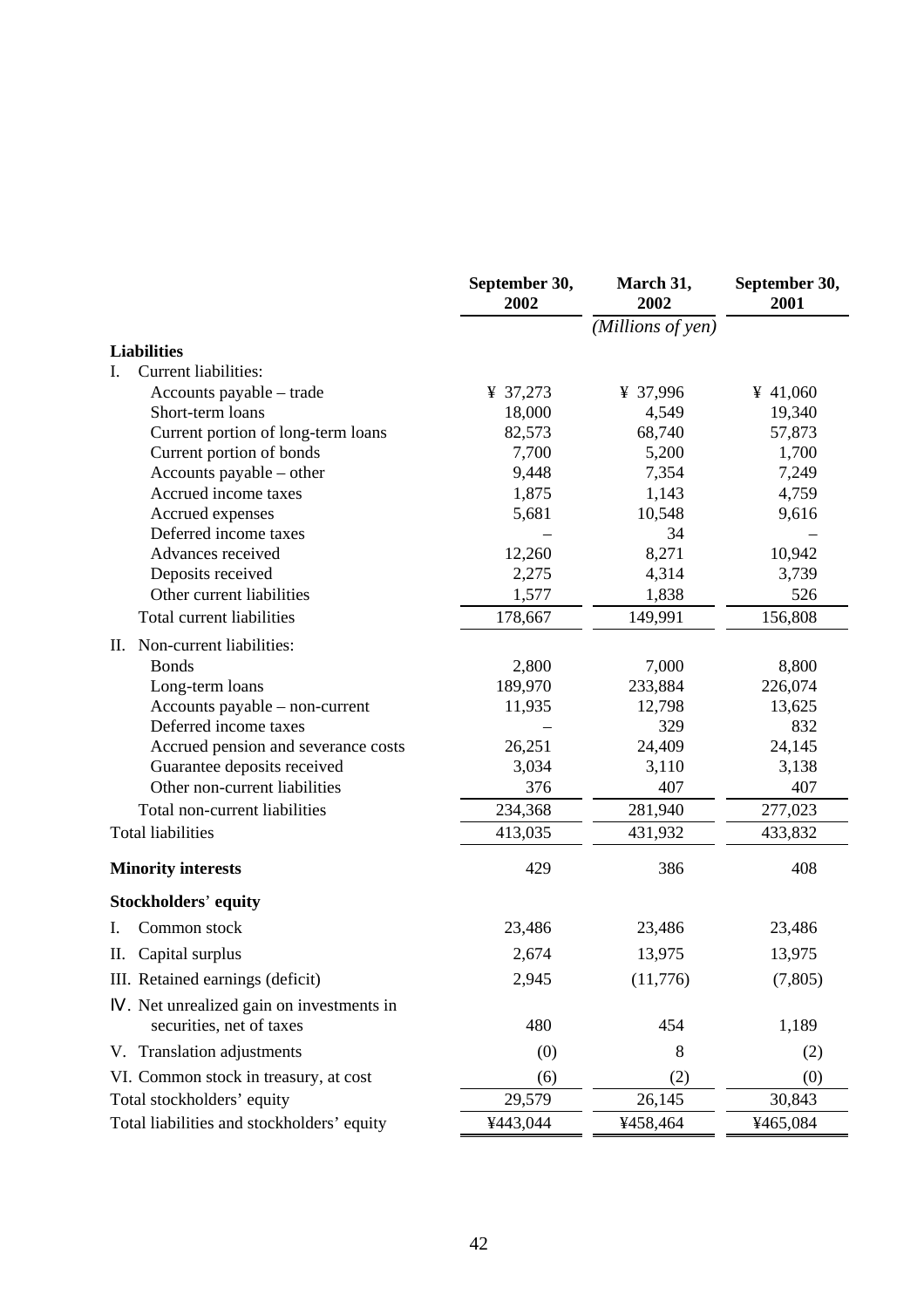# Japan Air System Co., Ltd.

# Consolidated Statements of Income

|                                              | Six months<br>ended<br>September 30,<br>2002 | <b>Six months</b><br>ended<br>September 30,<br>2001 | <b>Year ended</b><br>March 31,<br>2002 |
|----------------------------------------------|----------------------------------------------|-----------------------------------------------------|----------------------------------------|
|                                              |                                              | (Millions of yen)                                   |                                        |
| Operating revenues                           | ¥207,455                                     | ¥222,053                                            | ¥420,791                               |
| Operating expenses:                          |                                              |                                                     |                                        |
| Cost of operating revenues                   | 171,730                                      | 176,448                                             | 346,371                                |
| Selling, general and administrative expenses | 29,293                                       | 31,853                                              | 63,537                                 |
| Total operating expenses                     | 201,024                                      | 208,302                                             | 409,908                                |
| Operating income                             | 6,431                                        | 13,751                                              | 10,883                                 |
| Non-operating income:                        |                                              |                                                     |                                        |
| Interest and dividend income                 | 90                                           | 95                                                  | 140                                    |
| Other income                                 | 5,497                                        | 738                                                 | 3,189                                  |
| Total non-operating income                   | 5,587                                        | 834                                                 | 3,330                                  |
| Non-operating expenses:                      |                                              |                                                     |                                        |
| Interest expense                             | 4,137                                        | 4,415                                               | 8,631                                  |
| Other expenses                               | 1,485                                        | 756                                                 | 2,082                                  |
| Total non-operating expenses                 | 5,622                                        | 5,172                                               | 10,713                                 |
| Ordinary income                              | 6,396                                        | 9,413                                               | 3,500                                  |
| Extraordinary profit:                        |                                              |                                                     |                                        |
| Gain on sales of investments in securities   |                                              |                                                     | 1,185                                  |
| Total extraordinary profit                   |                                              |                                                     | 1,185                                  |
| Extraordinary loss:                          |                                              |                                                     |                                        |
| Special termination benefits                 | 40                                           | 170                                                 | 526                                    |
| Loss on disposal of fixed assets             | 1,310                                        |                                                     | 1,762                                  |
| Loss on revaluation of investments in        |                                              |                                                     |                                        |
| securities                                   |                                              |                                                     | 210                                    |
| Total extraordinary loss                     | 1,351                                        | 170                                                 | 2,498                                  |
| Income before income taxes and minority      |                                              |                                                     |                                        |
| interests                                    | 5,045                                        | 9,243                                               | 2,187                                  |
| Income taxes – current                       | 1,624                                        | 4,577                                               | 2,184                                  |
| Income taxes - deferred                      | (43)                                         | (259)                                               | (933)                                  |
| Minority interests                           | (42)                                         | (30)                                                | (7)                                    |
| Net income                                   | ¥<br>3,421                                   | ¥<br>4,895                                          | ¥<br>927                               |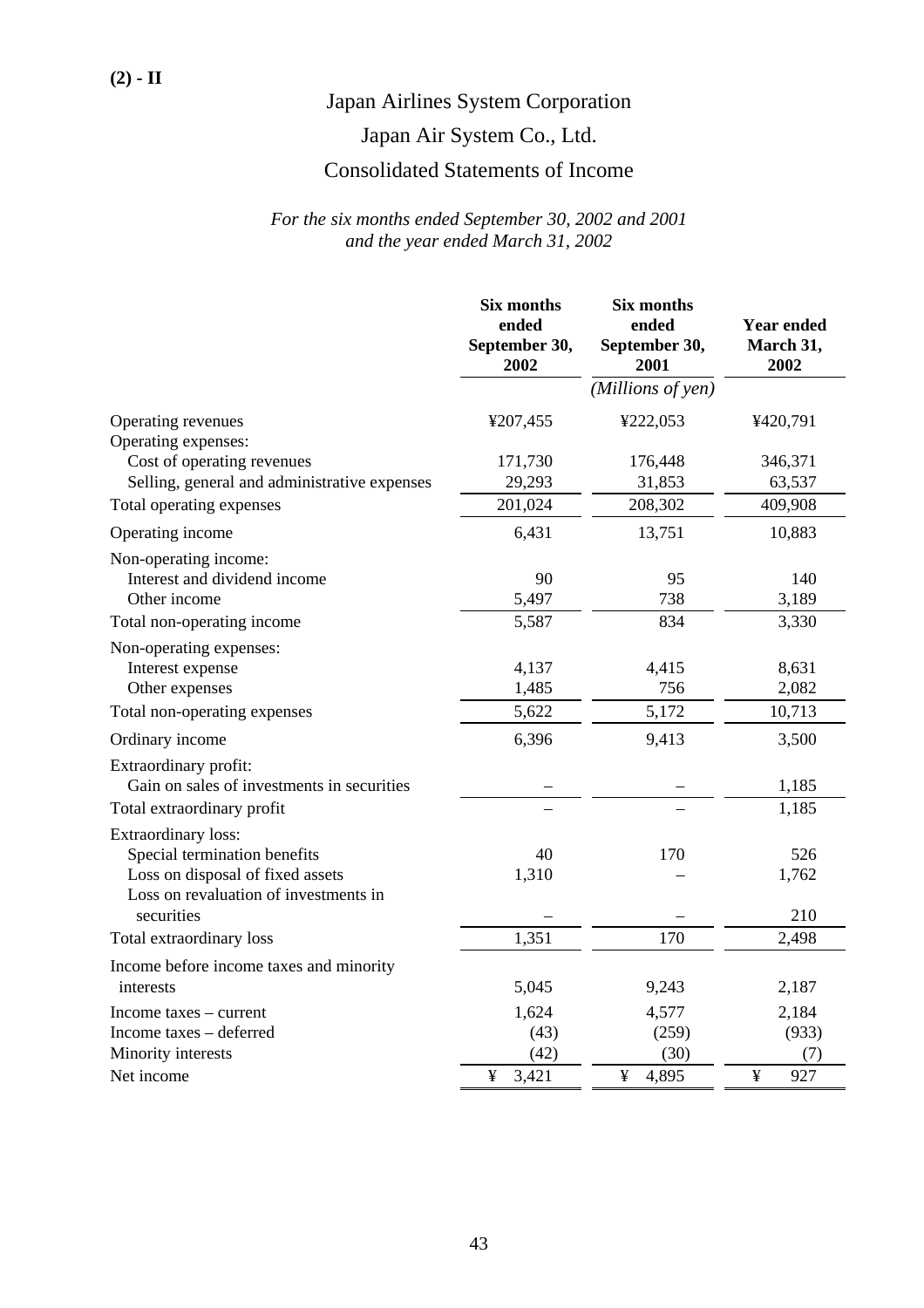# Japan Air System Co., Ltd.

# Consolidated Statements of Capital Surplus and Retained Earnings

|                                                  | Six months<br>ended<br>September 30,<br>2002 | Six months<br>ended<br>September 30,<br>2001 | <b>Year ended</b><br>March 31,<br>2002 |
|--------------------------------------------------|----------------------------------------------|----------------------------------------------|----------------------------------------|
|                                                  |                                              | (Millions of yen)                            |                                        |
| <b>Capital surplus</b>                           |                                              |                                              |                                        |
| Balance at beginning of period                   | ¥13,975                                      | ¥13,975                                      | ¥13,975                                |
| Decrease resulting from a reversal of additional |                                              |                                              |                                        |
| paid-in capital                                  | (11,301)                                     |                                              |                                        |
| Balance at end of period                         | ¥ 2,674                                      | ¥13,975                                      | ¥13,975                                |
|                                                  |                                              |                                              |                                        |
| <b>Retained earnings (deficit)</b>               |                                              |                                              |                                        |
| Balance at beginning of period                   | $\frac{4}{11,776}$                           | $\frac{1}{2}(12,700)$                        | $\frac{1}{2}(12,700)$                  |
| Decrease in deficit:                             |                                              |                                              |                                        |
| Net income                                       | 3,421                                        | 4,895                                        | 927                                    |
| Increase resulting from a reversal of additional |                                              |                                              |                                        |
| paid-in capital                                  | 11,301                                       |                                              |                                        |
| Increase in deficit:                             |                                              |                                              |                                        |
| Increase due to addition of affiliated companies |                                              |                                              |                                        |
| accounted for by the equity method               |                                              | (0)                                          | (4)                                    |
| Balance at end of period                         | ¥ 2,945                                      | ¥ $(7,805)$                                  | $\frac{1}{2}(11,776)$                  |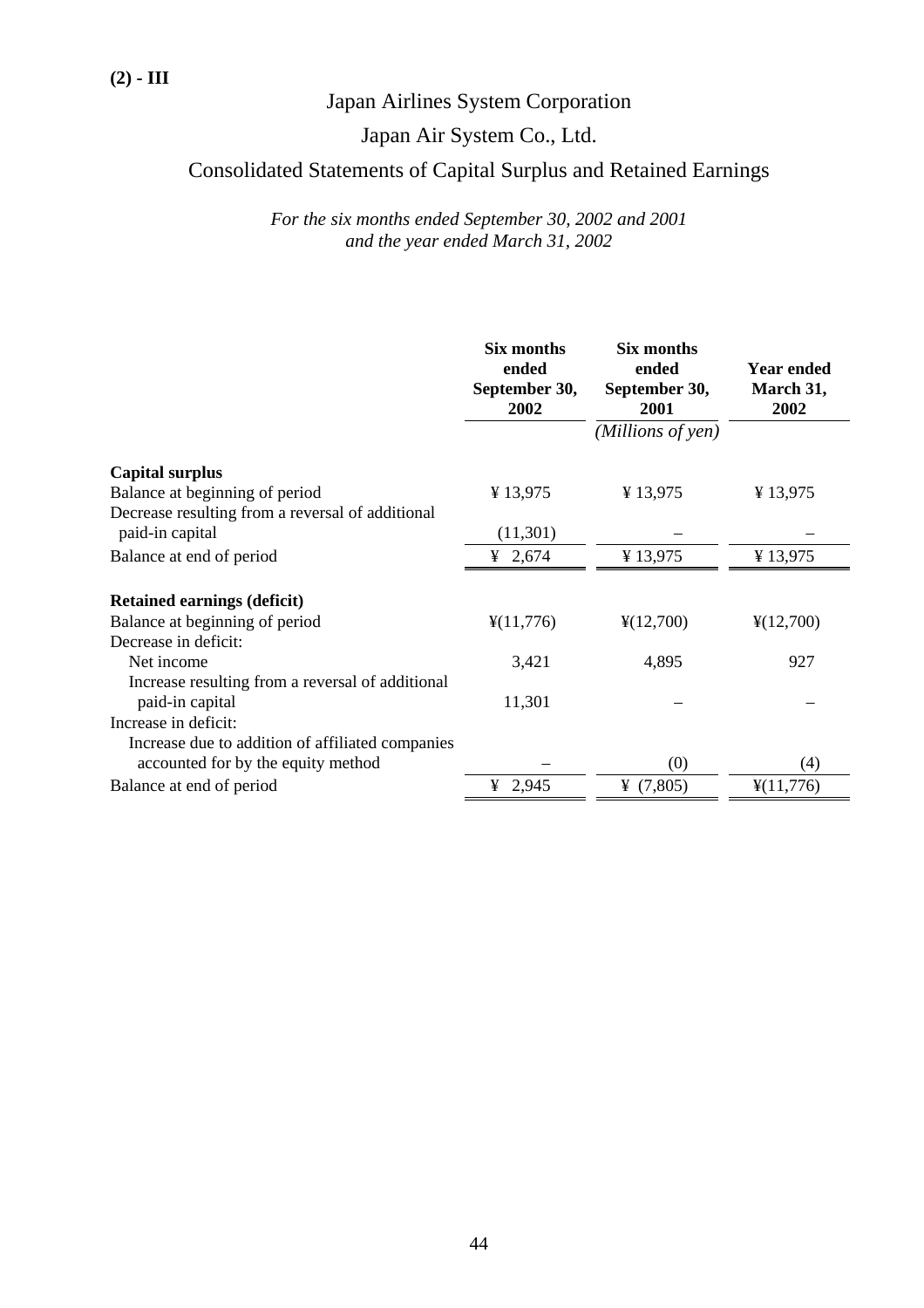# Japan Air System Co., Ltd.

# Consolidated Statements of Cash Flows

|                                                   | Six months<br>ended<br>September 30,<br>2002 | Six months<br>ended<br>September 30,<br>2001 | <b>Year ended</b><br>March 31,<br>2002 |
|---------------------------------------------------|----------------------------------------------|----------------------------------------------|----------------------------------------|
|                                                   |                                              | (Millions of yen)                            |                                        |
| <b>Operating activities</b>                       |                                              |                                              |                                        |
| Income before income taxes and minority           |                                              |                                              |                                        |
| interests                                         | 5,045<br>¥                                   | ¥ 9,243                                      | ¥ 2,187                                |
| Adjustments to reconcile income before income     |                                              |                                              |                                        |
| taxes and minority interests to net cash provided |                                              |                                              |                                        |
| by operating activities:                          |                                              |                                              |                                        |
| Depreciation and amortization                     | 11,694                                       | 11,876                                       | 23,770                                 |
| Amortization of deferred charges                  | 85                                           | 140                                          | 340                                    |
| Gain and loss on sales and loss on disposal of    |                                              |                                              |                                        |
| tangible fixed assets                             | 1,251                                        | 102                                          | 786                                    |
| Gain and loss on sales and loss on revaluation    |                                              |                                              |                                        |
| of investments in securities                      |                                              | $\boldsymbol{0}$                             | (964)                                  |
| Net provision for allowance for bad debts         | (76)                                         | 121                                          | 187                                    |
| Net provision for accrued pension and             |                                              |                                              |                                        |
| severance costs                                   | 1,841                                        | 942                                          | 1,206                                  |
| Interest and dividend income                      | (90)                                         | (95)                                         | (140)                                  |
| Interest expense                                  | 4,137                                        | 4,415                                        | 8,631                                  |
| Equity in earnings of unconsolidated              |                                              |                                              |                                        |
| subsidiaries and affiliates                       | (432)                                        | (198)                                        | (102)                                  |
| Decrease (increase) in accounts receivable        | 8,108                                        | (393)                                        | (571)                                  |
| Decrease in inventories                           | 111                                          | 429                                          | 267                                    |
| (Decrease) increase in accounts payable           | (723)                                        | 3,067                                        | 4                                      |
| Decrease in accrued expenses                      | (4,824)                                      | (1,283)                                      | (38)                                   |
| Other                                             | 3,670                                        | (2,004)                                      | (7, 411)                               |
| Subtotal                                          | 29,798                                       | 26,364                                       | 28,151                                 |
| Interest and dividends received                   | 98                                           | 94                                           | 133                                    |
| Interest paid                                     | (4,186)                                      | (4,310)                                      | (8, 817)                               |
| Income taxes paid                                 | (847)                                        | (2,901)                                      | (4,125)                                |
| Net cash provided by operating activities         | 24,862                                       | 19,247                                       | 15,342                                 |
| <b>Investing activities</b>                       |                                              |                                              |                                        |
| Purchases of time deposits                        | (10)                                         |                                              |                                        |
| Proceeds from maturity of time deposits           |                                              | 300                                          | 1,125                                  |
| Purchases of tangible fixed assets                | (7,318)                                      | (7,890)                                      | (15,601)                               |
| Proceeds from sales of tangible fixed assets      | 6,478                                        |                                              | 13                                     |
| Purchases of intangible fixed assets              | (242)                                        | (293)                                        | (443)                                  |
| Purchases of investments in securities            | (85)                                         | (34)                                         | (883)                                  |
| Proceeds from sales of investments in securities  | 9                                            | 9                                            | 1,559                                  |
| Other                                             | 67                                           | (648)                                        | (1,200)                                |
| Net cash used in investing activities             | (1,101)                                      | (8,556)                                      | (15, 428)                              |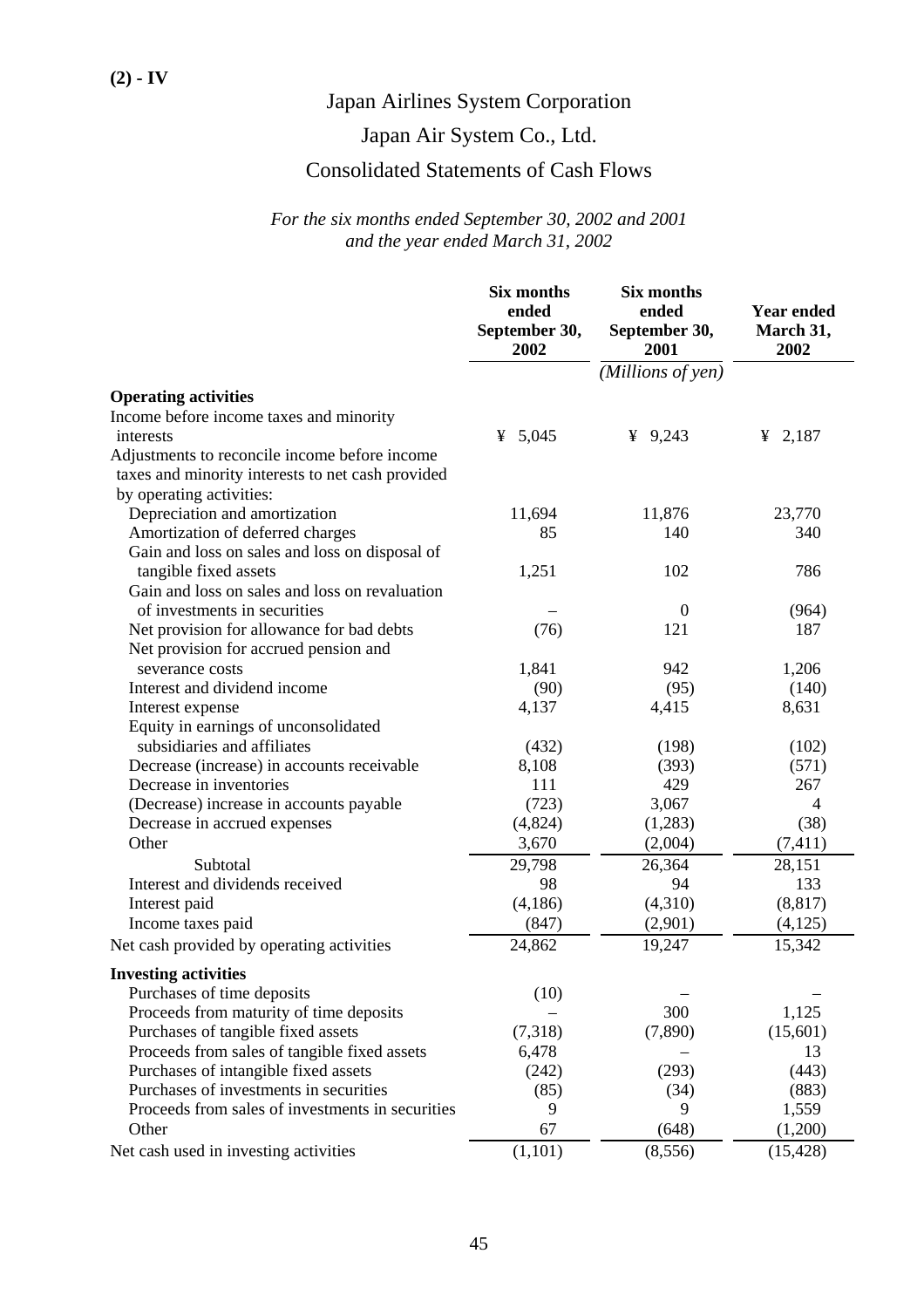|                                                                                | <b>Six months</b><br>ended<br>September 30,<br>2002 | <b>Six months</b><br>ended<br>September 30,<br>2001 | <b>Year ended</b><br>March 31,<br>2002 |
|--------------------------------------------------------------------------------|-----------------------------------------------------|-----------------------------------------------------|----------------------------------------|
|                                                                                |                                                     | (Millions of yen)                                   |                                        |
| <b>Financing activities</b>                                                    |                                                     |                                                     |                                        |
| Increase (decrease) in short-term loans                                        | ¥ 13,451                                            | $\frac{1}{2}(16,880)$                               | $\frac{4(31,671)}{}$                   |
| Proceeds from long-term loans                                                  |                                                     | 22,175                                              | 73,857                                 |
| Repayment of long-term loans                                                   | (30,080)                                            | (25,211)                                            | (58,216)                               |
| Redemption of bonds                                                            | (1,700)                                             |                                                     |                                        |
| Proceed from issue of bonds                                                    |                                                     |                                                     | 1,700                                  |
| Payments of installment payables                                               | (1,039)                                             | (946)                                               | (2,185)                                |
| Other                                                                          | (4)                                                 |                                                     |                                        |
| Net cash used in financing activities                                          | (19, 373)                                           | (20, 862)                                           | (16, 515)                              |
| Effect of exchange rate changes on cash and cash<br>equivalents                | (100)                                               | (30)                                                | 47                                     |
| Net increase (decrease) in cash and cash                                       |                                                     |                                                     |                                        |
| equivalents                                                                    | 4,287                                               | (10,201)                                            | (16, 554)                              |
| Cash and cash equivalents at beginning of period                               | 12,624                                              | 29,178                                              | 29,178                                 |
| Cash and cash equivalents at end of period                                     | ¥16,911                                             | ¥18,977                                             | ¥ 12,624                               |
| Reconciliation between cash and time deposits<br>and cash and cash equivalents |                                                     |                                                     |                                        |
| Cash and time deposits in balance sheet                                        | ¥16,929                                             | ¥19,810                                             | ¥12,631                                |
| Time deposits with original maturity of more                                   |                                                     |                                                     |                                        |
| than three months                                                              | (17)                                                | (832)                                               | (7)                                    |
| Cash and cash equivalents at end of period                                     | ¥16,911                                             | ¥18,977                                             | ¥12,624                                |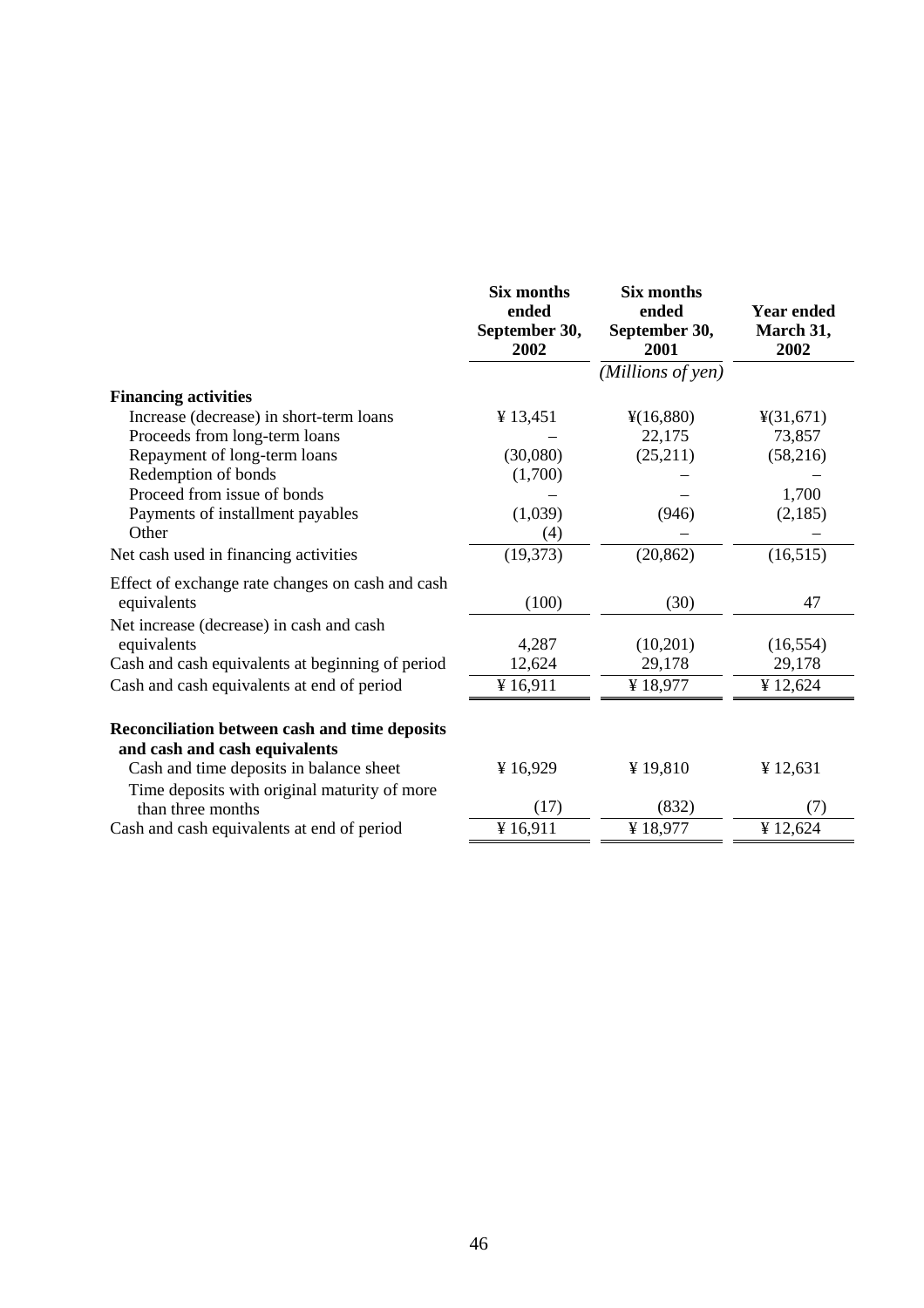# Japan Airlines System Corporation Japan Air System Co., Ltd. Notes to Consolidated Interim Financial Statements

September 30, 2002 and 2001

# **1. Summary of Significant Accounting Policies**

a. Basis of presentation

 On October 2, 2002, Japan Air System Co., Ltd. (the "Company") established Japan Airlines System Corporation "JALS," a holding company, with Japan Airlines Company, Ltd. "JAL" by means of a transfer of shares in accordance with the Commercial Code of Japan. As a result, the Company became a wholly-owned subsidiary of JALS.

 The Company and consolidated subsidiaries maintain their accounting records and prepare their financial statements in accordance with accounting principles and practices generally accepted and applied in Japan. The accompanying consolidated interim financial statements have been compiled from the consolidated financial statements to be filed with the Financial Services Agency as required by the Securities and Exchange Law of Japan and include certain additional financial information for the convenience of readers outside Japan. Accordingly, the accompanying consolidated interim financial statements are not intended to present the consolidated financial position, results of operations and cash flows in accordance with accounting principles and practices generally accepted in countries and jurisdictions other than Japan.

 As permitted by the Securities and Exchange Law of Japan, amounts of less than one million yen have been omitted. As a result, the totals shown in the accompanying consolidated interim financial statements do not necessarily agree with the sum of the individual amounts.

 Certain amounts previously reported have been reclassified to conform to the current year's classification.

b. Principles of consolidation and accounting for investments in affiliates

 The consolidated interim financial statements include the accounts of the Company and all significant subsidiaries. All significant intercompany accounts and transactions and unrealized gain or loss on intercompany accounts and transactions have been eliminated.

 Investments in significant unconsolidated subsidiaries and affiliates are accounted for by the equity method.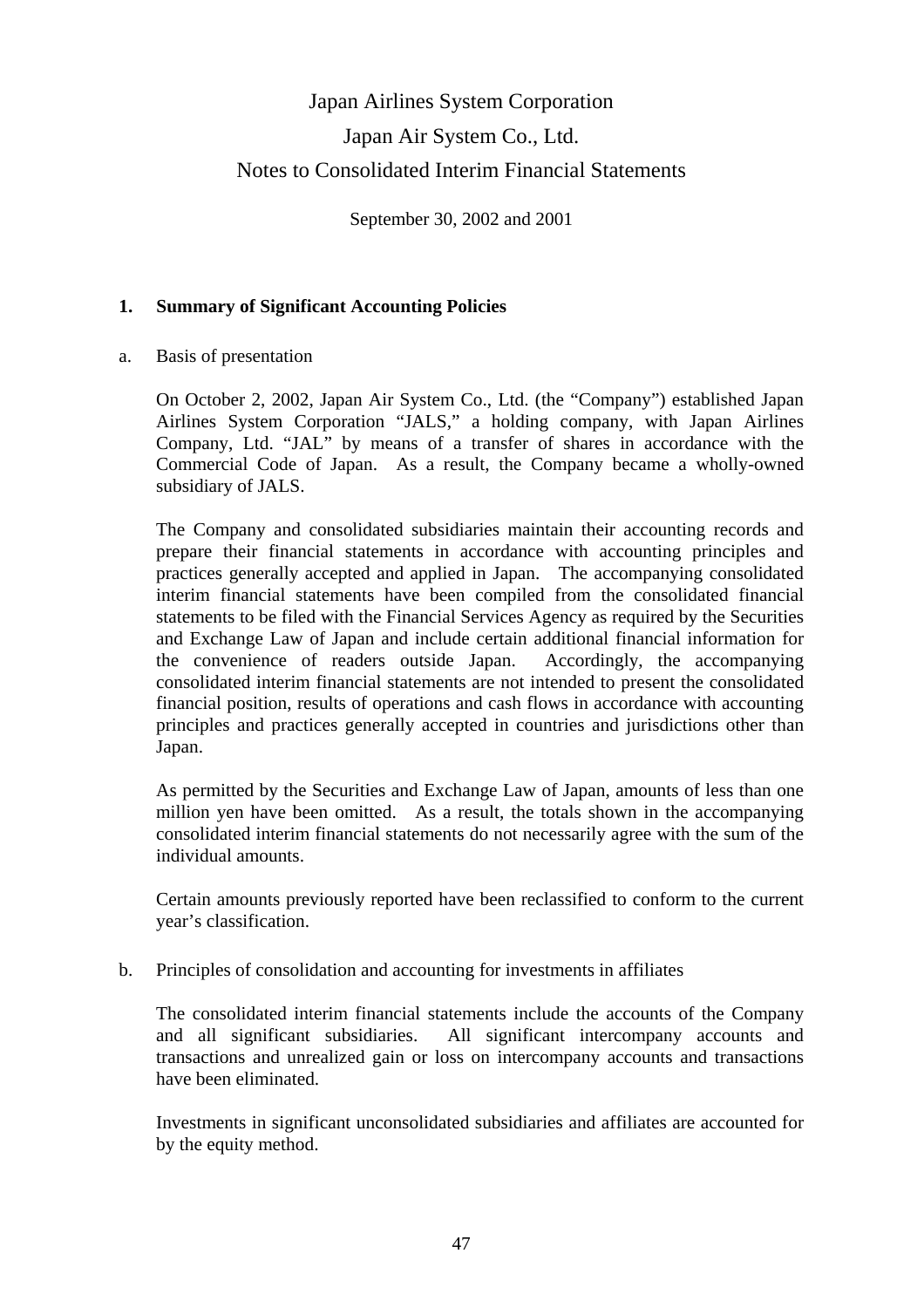c. Fiscal years of consolidated subsidiaries

 The fiscal years of all consolidated subsidiaries are in accord with the fiscal year of the Company.

d. Cash equivalents

 The Company and its consolidated subsidiaries define cash equivalents as highly liquid, short-term investments with an original maturity of three months or less.

e. Inventories

Inventories are principally stated at cost based on the moving average method.

f. Securities

 *Investments in subsidiaries and affiliates* 

 Investments in subsidiaries and affiliates are stated at cost based on the moving average method.

### *Investments in marketable securities*

 Investments in marketable securities are stated at fair value and net unrealized gain or loss on such securities is accounted for as a separate component of stockholders' equity. Cost of securities sold is determined by the moving average method.

#### *Investments in non-marketable securities*

 Investments in non-marketable securities are stated at cost based on the moving average method.

g. Derivatives

Derivatives are stated at fair value.

#### h. Property and equipment

Tangible fixed assets: Flight equipment The straight-line method

Ground property and equipment Principally the straight-line method

Intangible fixed assets The straight-line method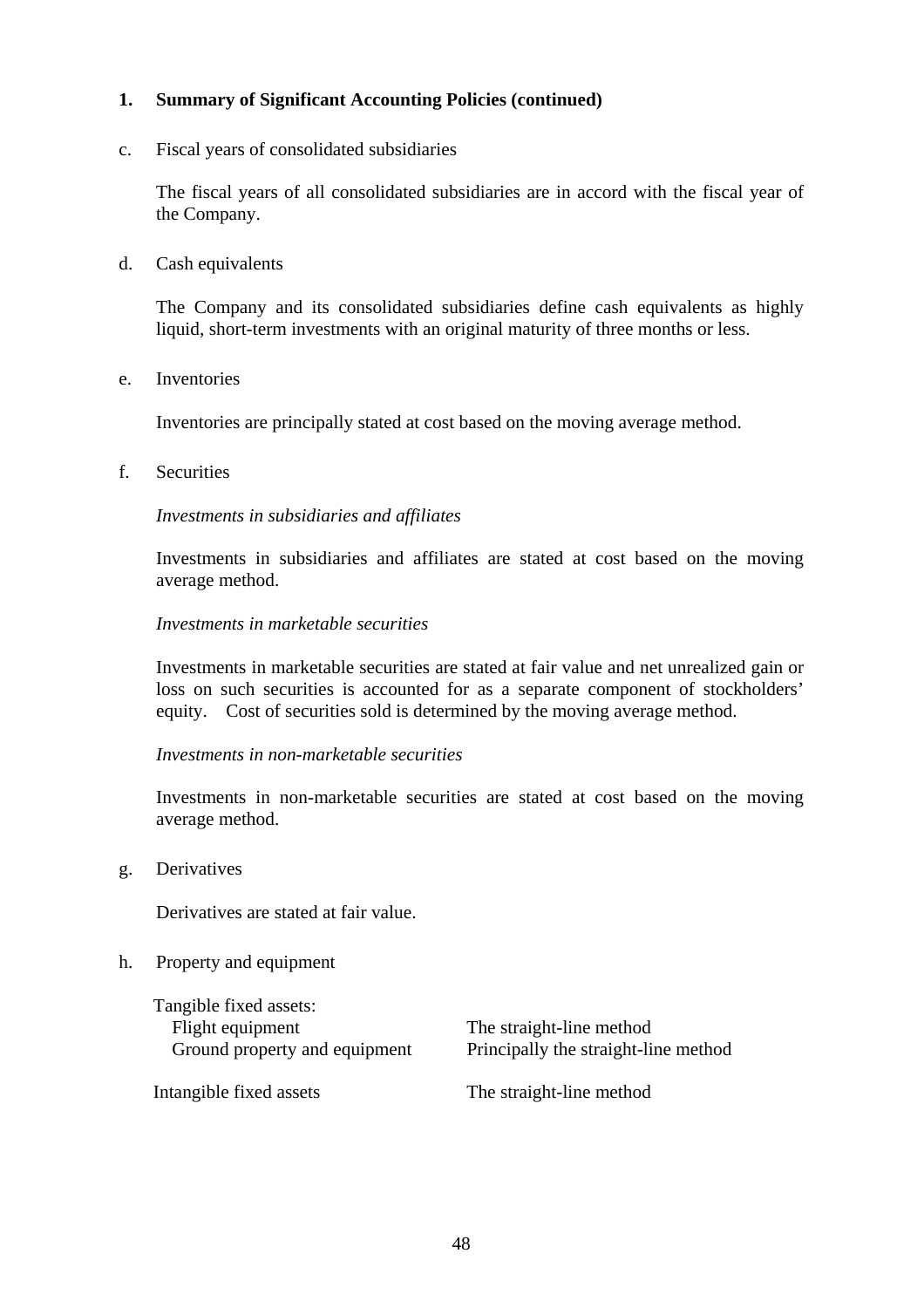## i. Allowance for bad debts

 The allowance for bad debts on certain receivables is provided at the estimated unrecoverable amounts. The allowance for bad debts on other receivables is provided based on the historical rate of losses on receivables.

## j. Accrued pension and severance costs

 To provide for employees' severance indemnities, net period pension cost (the amount recognized as the cost of a pension plan for a period) is accounted for based on the projected benefit obligation and the pension plan assets.

 The unrecognized benefit obligation at transition amounted to ¥23,691 million is being amortized by the straight-line method over a period of fifteen years. The actuarial assumption adjustment is being amortized by straight-line method over a period of fifteen years. Amortization is computed commencing the fiscal year subsequent to the year in which the adjustment was recorded.

k. Development expenses

 Development expenses are capitalized and amortized over a period of five years in accordance with the Commercial Code of Japan.

l. Leases

 The Company and its consolidated subsidiaries lease certain equipment under noncancelable lease agreements referred to as capital leases. At the Company and subsidiaries, capital leases, defined as leases which do not transfer the ownership of the leased property to the lessee, are accounted for as operating leases.

m. Hedge accounting

 Gain or loss on derivatives designated as hedges is deferred until the loss or gain on the underlying hedged item is recognized.

 Foreign receivables and payables are translated at the forward foreign exchange rate if certain conditions are met.

 The related interest differential paid or received under interest rate swaps is recognized over the term of each swap agreement in interest expense if certain conditions are met.

n. Consumption tax

 Transactions subject to consumption tax are recorded at amounts exclusive of consumption tax.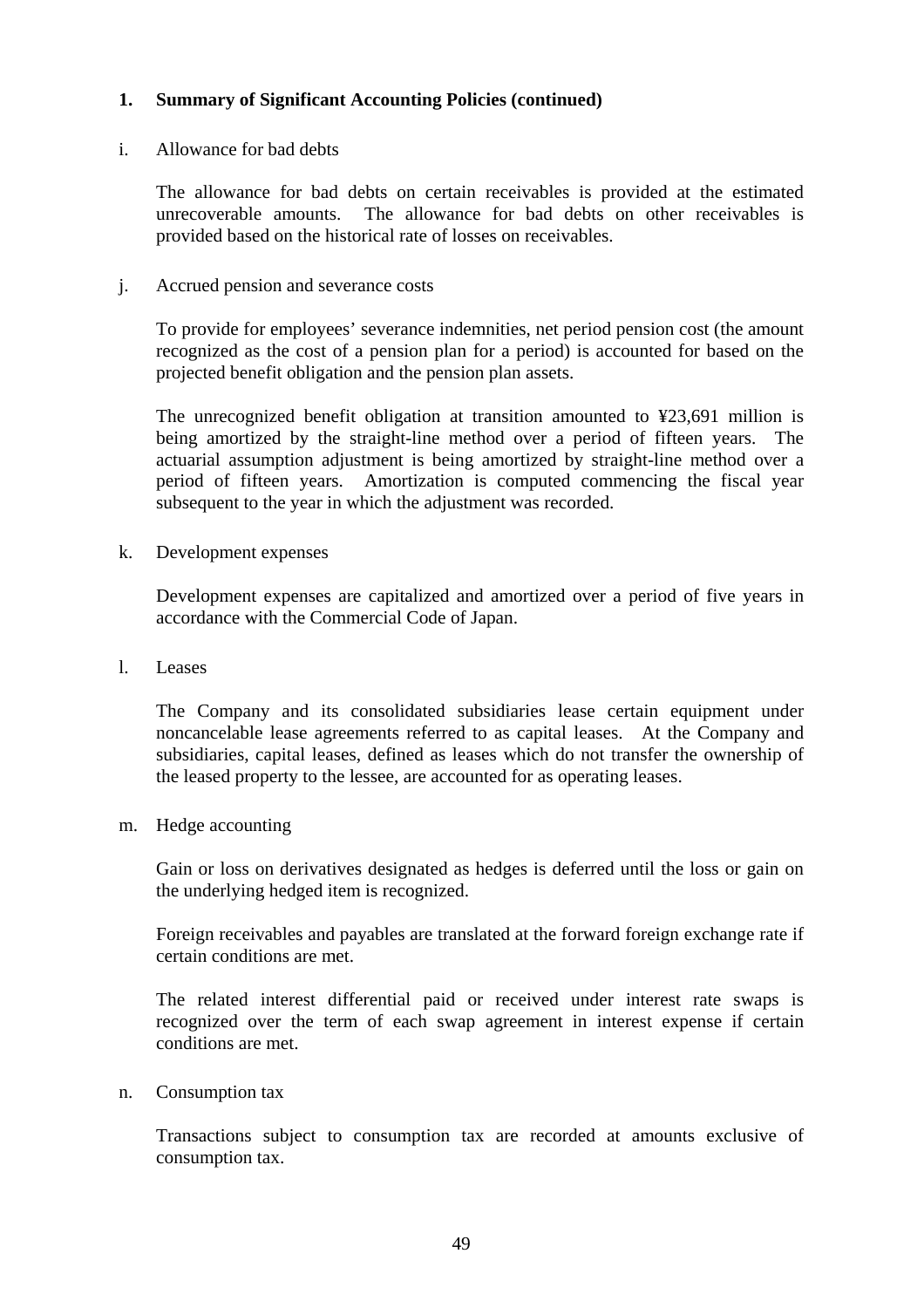## **2. Other Information**

- a. Accumulated depreciation at September 30, 2002 and 2001 amounted to ¥279,336 million and ¥265,395 million, respectively.
- b. At September 30, 2002 and 2001, contingent liabilities for guarantees and commitments such as guarantees, keep-well agreements and others amounted to ¥6,330 million and ¥7,023 million, respectively.

# **3. Fair Value of Marketable Securities**

The components of net unrealized gain on investments in marketable securities, accounted for as a separate component of stockholders' equity, net of taxes, at September 30, 2002 and 2001 are sumarized as follows:

|               |                      | <b>September 30, 2002</b> |                        |
|---------------|----------------------|---------------------------|------------------------|
|               | Acquisition<br>costs | Carrying<br>value         | Net unrealized<br>gain |
|               |                      | (Millions of yen)         |                        |
| <b>Stocks</b> | 42,510               | ¥3,339                    | ¥828                   |
|               | 42,510               | ¥3,339                    | ¥828                   |
|               |                      | <b>September 30, 2001</b> |                        |
|               | Acquisition          | Carrying                  | Net unrealized         |
|               | costs                | value                     | gain                   |
|               |                      | (Millions of yen)         |                        |
| <b>Stocks</b> | ¥1,885               | ¥3,938                    | 42,053                 |
|               | ¥1,885               | ¥3,938                    | 42,053                 |

Investments in non-marketable securities at September 30, 2002 and 2001 amounted to ¥2,779 million and ¥2,768 million, respectively.

# **4. Fair Value of Derivatives**

Since the derivative instruments of the Company and consolidated subsidiaries were entered into solely for hedging purposes, information relating to fair value and quantitative disclosures are not applicable.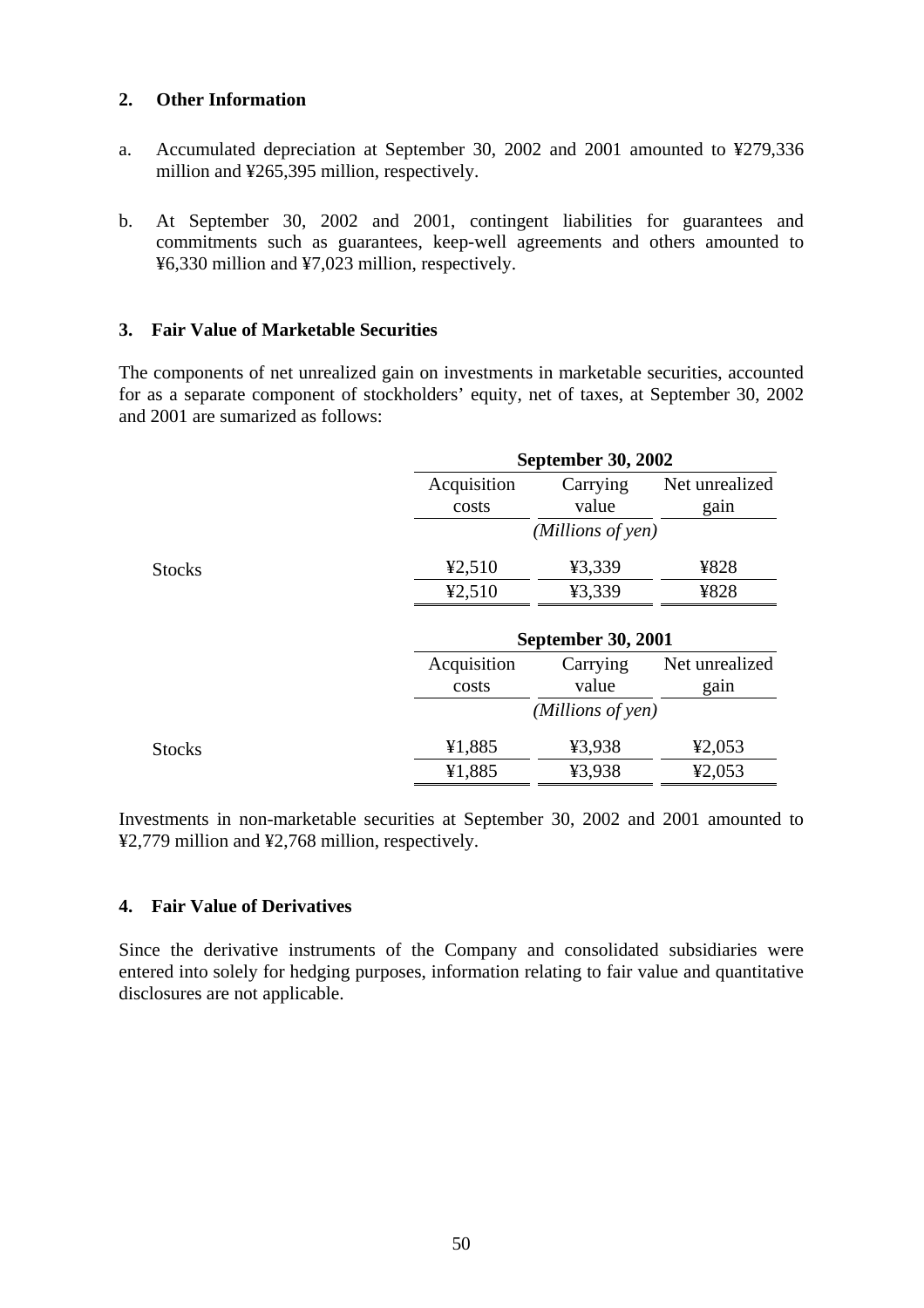### **5. Leases**

The following pro forma amounts represent the acquisition costs, accumulated depreciation and net book value of the leased property as of September 30, 2002 and 2001, and the related depreciation and interest expense for the six months ended September 30, 2002 and 2001, which would have been reflected in the balance sheets and the related statements of income if capital lease accounting had been applied to the capital leases currently accounted for as operating leases:

|                               | <b>September 30, 2002</b> |                           |         |  |
|-------------------------------|---------------------------|---------------------------|---------|--|
|                               |                           | Ground                    |         |  |
|                               | Flight                    | property and              |         |  |
|                               | equipment                 | equipment                 | Total   |  |
|                               |                           | (Millions of yen)         |         |  |
| Acquisition costs             | ¥65,876                   | ¥15,160                   | ¥81,036 |  |
| Less accumulated depreciation | 46,061                    | 6,210                     | 52,272  |  |
| Net book value                | ¥19,815                   | ¥ 8,949                   | ¥28,764 |  |
|                               |                           | <b>September 30, 2001</b> |         |  |
|                               |                           | Ground                    |         |  |
|                               | Flight                    | property and              |         |  |
|                               | equipment                 | equipment                 | Total   |  |
|                               |                           | (Millions of yen)         |         |  |
|                               |                           |                           |         |  |
| Acquisition costs             | ¥65,876                   | ¥8,749                    | ¥74,625 |  |
| Less accumulated depreciation | 40,769                    | 4,213                     | 44,982  |  |
| Net book value                | ¥25,107                   | ¥4,536                    | ¥29,644 |  |
|                               |                           |                           |         |  |
|                               | <b>Six months</b>         | <b>Six months</b>         |         |  |
|                               | ended                     | ended                     |         |  |
|                               | September 30,<br>2002     | September 30,<br>2001     |         |  |
|                               |                           |                           |         |  |
|                               |                           | (Millions of yen)         |         |  |
| Depreciation expense          | ¥4,701                    | ¥3,771                    |         |  |
| Interest expense              | 471<br>¥                  | 602<br>¥                  |         |  |

Lease expenses relating to capital leases accounted for as operating leases amounted to ¥5,111 million for the six months ended September 30, 2002, and ¥4,514 million for the six months ended September 30, 2001.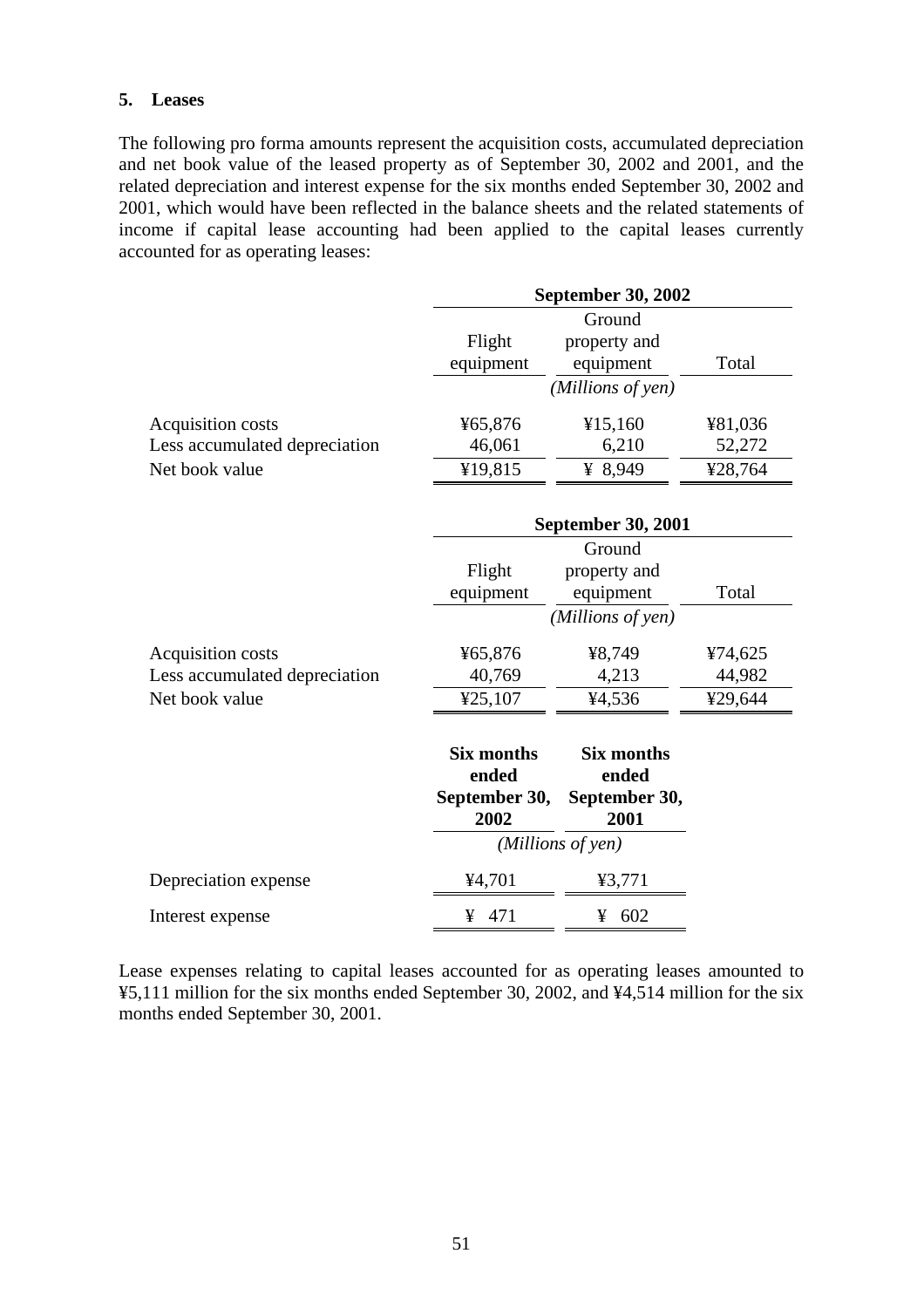The present value of future rental expenses under capital leases accounted for as operating leases outstanding at September 30, 2002 and 2001 is summarized as follows:

|               | 2002      | September 30, September 30,<br>2001 |
|---------------|-----------|-------------------------------------|
|               |           | (Millions of yen)                   |
| Within 1 year | ¥ $9,236$ | ¥ 7,989                             |
| Over 1 year   | 21,653    | 24,922                              |
|               | ¥30,890   | ¥32,912                             |

Future rental expenses under operating leases outstanding at September 30, 2002 and 2001 are summarized as follows:

|               | 2002      | September 30, September 30,<br>2001 |
|---------------|-----------|-------------------------------------|
|               |           | (Millions of yen)                   |
| Within 1 year | ¥ $9,818$ | ¥ $9,671$                           |
| Over 1 year   | 46,812    | 32,180                              |
|               | ¥56,631   | ¥41,852                             |

#### **6. Segment Information**

The Company and its consolidated subsidiaries conduct operations in air transportation, travel services, trading and other airline-related business. This segmentation has been made for internal management purposes. Businesses other than the air transportation business, are insignificant to the consolidated results of operations of the Company and its consolidated subsidiaries and, accordingly, have been included in "Other."

#### a. Business segment information

 Business segment information of the Company and its consolidated subsidiaries for the six months ended September 30, 2002 and 2001 is summarized as follows:

|                                    | Six months ended September 30, 2002 |          |                   |             |              |
|------------------------------------|-------------------------------------|----------|-------------------|-------------|--------------|
|                                    | Air trans-<br>portation             | Other    | Total             | Elimination | Consolidated |
|                                    |                                     |          | (Millions of yen) |             |              |
| Sales to outside<br>parties        | ¥185,984                            | ¥21,471  | ¥207,455          | ¥           | ¥207,455     |
| Intra-group sales<br>and transfers | 42                                  | 12,669   | 12,712            | (12,712)    |              |
| Total                              | 186,027                             | 34,140   | 220,167           | (12,712)    | 207,455      |
| Operating                          |                                     |          |                   |             |              |
| expenses                           | 179,943                             | 33,755   | 213,699           | (12,675)    | 201,024      |
| Operating income                   | ¥<br>6,083                          | 384<br>¥ | ¥<br>6.468        | ¥<br>(36)   | ¥<br>6.431   |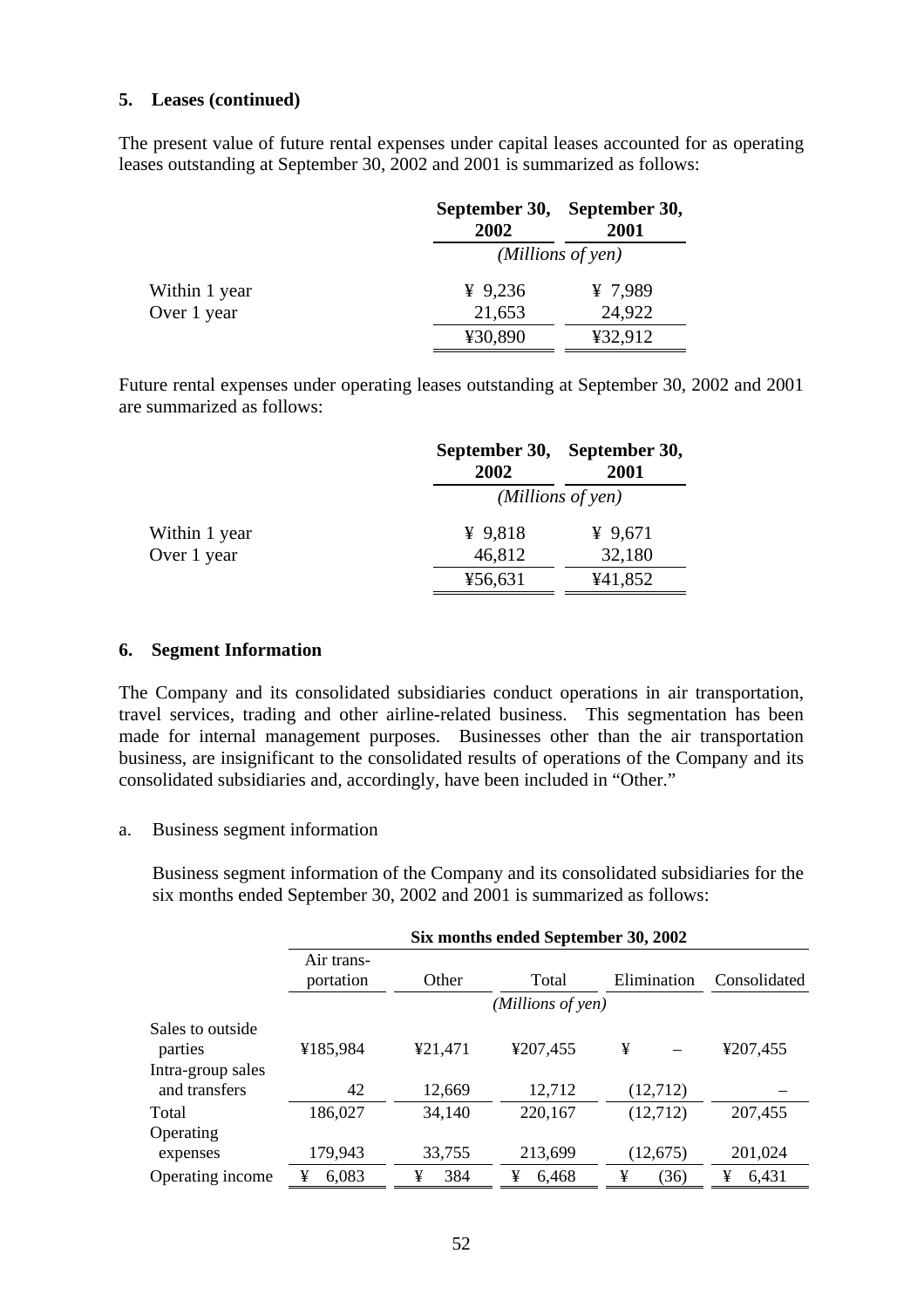### **6. Segment Information**

### a. Business segment information (continued)

|                                    | Six months ended September 30, 2001 |          |                   |             |              |
|------------------------------------|-------------------------------------|----------|-------------------|-------------|--------------|
|                                    | Air trans-<br>portation             | Other    | Total             | Elimination | Consolidated |
|                                    |                                     |          | (Millions of yen) |             |              |
| Sales to outside<br>parties        | ¥197,595                            | ¥24,457  | ¥222,053          | ¥           | ¥222,053     |
| Intra-group sales<br>and transfers | 19                                  | 13,041   | 13,060            | (13,060)    |              |
| Total                              | 197,615                             | 37,498   | 235,113           | (13,060)    | 222,053      |
| Operating<br>expenses              | 184,414                             | 37,034   | 221,449           | (13, 147)   | 208,302      |
| Operating income                   | 13,201<br>¥                         | ¥<br>463 | ¥ 13,664          | ¥<br>86     | ¥ 13,751     |

### b. Geographic information

 The Company has no overseas consolidated subsidiaries or significant branch offices. Accordingly, geographic information is not disclosed.

### c. Operating revenues from foreign operations

 For the six months ended September 30, 2002 and 2001, operating revenues from operations in Japan represented more than 90% of consolidated operating revenues. As a result, operating revenues from foreign operations are not required to be disclosed.

### **7. Subsequent Event**

On October 2, 2002, the Company established JALS, a holding company, with JAL by means of a transfer of shares in accordance with the Commercial Code of Japan. As a result, the Company and JAL became wholly-owned subsidiaries of JALS.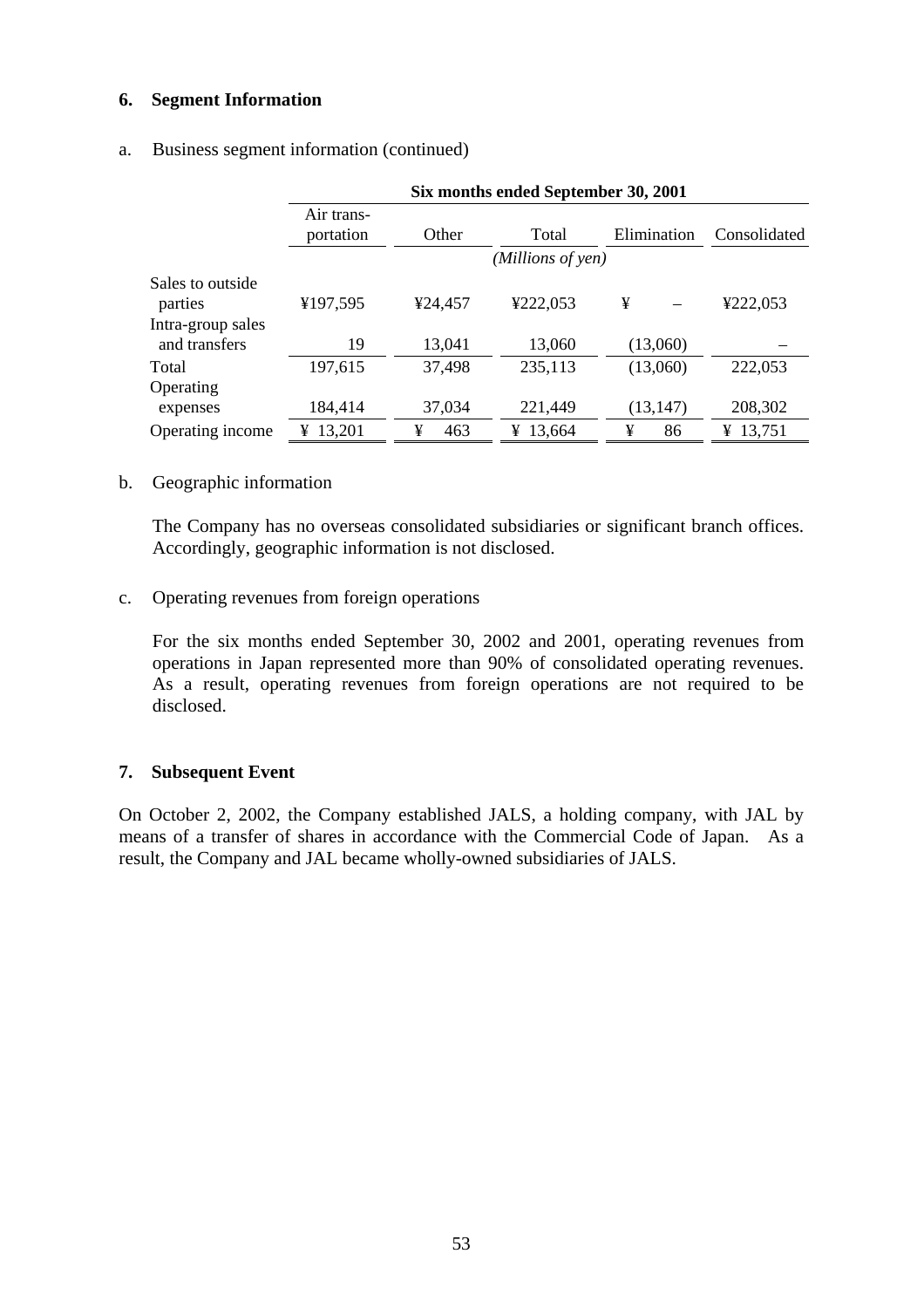# Components of Revenues in the Air Transportation Segment

|                                          | <b>Six months ended</b><br><b>September 30, 2002</b> |            |          | <b>Six months ended</b><br><b>September 30, 2001</b> |  |
|------------------------------------------|------------------------------------------------------|------------|----------|------------------------------------------------------|--|
|                                          | Amount                                               | Percentage | Amount   | Percentage                                           |  |
| Air transportation business<br>revenues: |                                                      |            |          |                                                      |  |
| Passenger operations:                    |                                                      |            |          |                                                      |  |
| Domestic                                 | ¥163,002                                             | 87.6       | ¥171,121 | 86.6                                                 |  |
| International                            | 8,570                                                | 4.6        | 10,963   | 5.5                                                  |  |
|                                          | 171,572                                              | 92.3       | 182,084  | 92.1                                                 |  |
| Cargo operations:                        |                                                      |            |          |                                                      |  |
| Domestic                                 | 5,383                                                | 2.9        | 5,675    | 2.9                                                  |  |
| International                            | 1,690                                                | 0.9        | 1,907    | 1.0                                                  |  |
|                                          | 7,074                                                | 3.8        | 7,582    | 3.8                                                  |  |
| Mail service operations:                 |                                                      |            |          |                                                      |  |
| Domestic                                 | 2,881                                                | 1.5        | 2,968    | 1.5                                                  |  |
| International                            | 9                                                    | 0.0        | 7        | 0.0                                                  |  |
|                                          | 2,890                                                | 1.6        | 2,976    | 1.5                                                  |  |
| Other revenues                           | 1,985                                                | 1.1        | 2,324    | 1.2                                                  |  |
| Total                                    | 183,523                                              | 98.7       | 194,967  | 98.7                                                 |  |
| Incidental business revenues             | 2,461                                                | 1.3        | 2,648    | 1.3                                                  |  |
| Total revenues                           | ¥185,984                                             | 100.0      | ¥197,615 | 100.0                                                |  |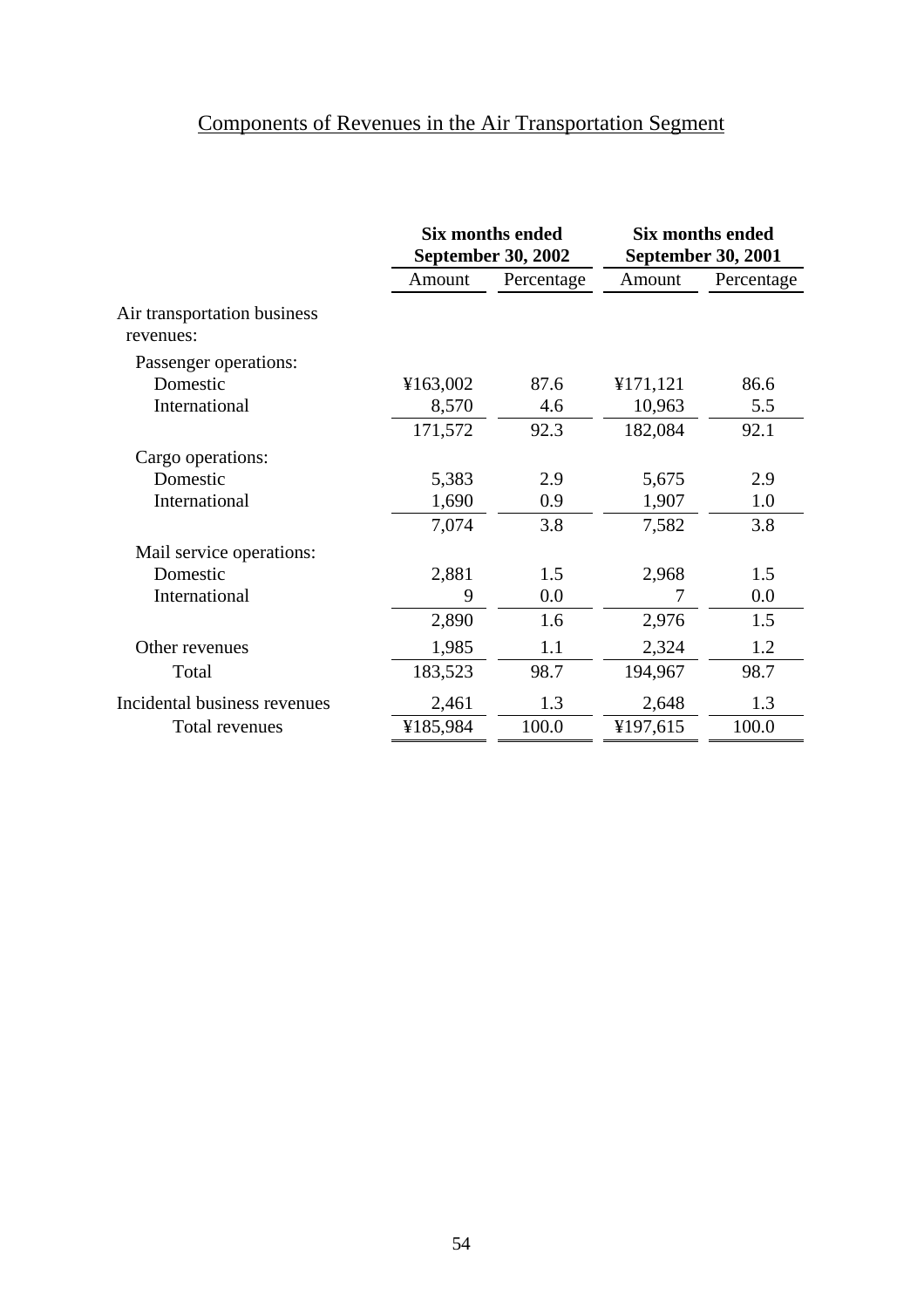# Japan Air System Co., Ltd.

# Non-Consolidated Interim Financial Information

*For the six months ended September 30, 2002 and 2001 and the year ended March 31, 2002* 

### *Non-Consolidated Financial Highlights*

(As permitted by the Securities and Exchange Law of Japan, amounts of less than one million yen have been omitted.)

## **1. Non-Consolidated Operating Results**

(Millions of yen except for per share information)

| (i)   | Total operating revenues: | <b>FH02</b>      |   | ¥178,119 | $(-5.9\%)$          |
|-------|---------------------------|------------------|---|----------|---------------------|
|       |                           | FH <sub>01</sub> |   | ¥189,316 | $(+2.7\%)$          |
|       |                           | <b>FY01</b>      |   | ¥360,635 |                     |
| (ii)  | Operating income:         | <b>FH02</b>      | ¥ |          | $5,604$ $(-56.2\%)$ |
|       |                           | <b>FH01</b>      |   | ¥ 12,803 | $(+3.6\%)$          |
|       |                           | <b>FY01</b>      |   | ¥ 10,299 |                     |
| (iii) | Ordinary income:          | <b>FH02</b>      | ¥ |          | $5,324$ $(-36.2\%)$ |
|       |                           | FH <sub>01</sub> | ¥ |          | $8,350 (+14.4\%)$   |
|       |                           | <b>FY01</b>      | ¥ | 2,935    |                     |
| (iv)  | Net income:               | <b>FH02</b>      | ¥ | 2,787    | $(-33.5\%)$         |
|       |                           | FH <sub>01</sub> | ¥ | 4,194    | $(+86.2\%)$         |
|       |                           | FY01             | ¥ | 525      |                     |
| (v)   | Net income per share:     | <b>FH02</b>      |   | ¥ 127.35 |                     |
|       |                           | <b>FH01</b>      |   | ¥ 191.61 |                     |
|       |                           | FY01             | ¥ | 24.03    |                     |
|       |                           |                  |   |          |                     |

Note 1. Weighted average number of shares outstanding during period:

| September 30, 2002 | 21,886,954 |
|--------------------|------------|
| September 30, 2001 | 21,887,979 |
| March 31, 2002     | 21,887,767 |

## **2. Dividends**

| (i)  | Annual dividend per share:     | FH <sub>02</sub> |      |
|------|--------------------------------|------------------|------|
|      |                                | FH <sub>01</sub> |      |
|      |                                | FY01             | 0.00 |
| (ii) | Semiannual dividend per share: | FH <sub>02</sub> |      |
|      |                                | FH <sub>01</sub> |      |
|      |                                | FY01             |      |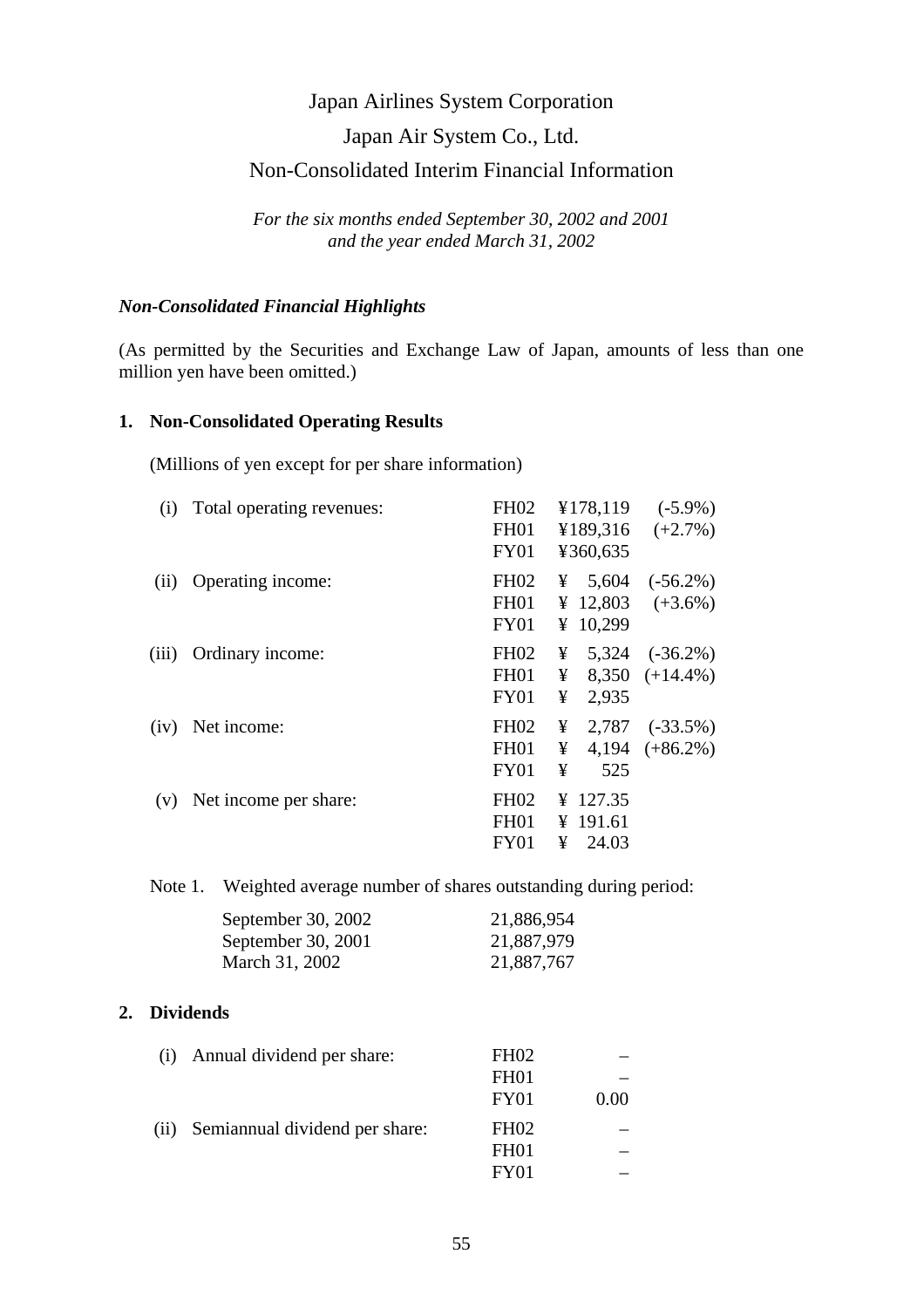# **3. Non-Consolidated Financial Position**

(Millions of yen except for per share information)

| (1)   | Total assets:                   | <b>FH02</b>      | ¥427,571 million             |
|-------|---------------------------------|------------------|------------------------------|
|       |                                 | FH <sub>01</sub> | $4451,121$ million           |
|       |                                 | FY01             | ¥443,017 million             |
| (ii)  | Total stockholders' equity:     | FH <sub>02</sub> | $\frac{1}{2}$ 29,421 million |
|       |                                 | <b>FH01</b>      | $31,018$ million<br>¥        |
|       |                                 | FY01             | $\frac{1}{2}$ 26,612 million |
| (iii) | Stockholders' equity ratio:     | <b>FH02</b>      | 6.9%                         |
|       |                                 | <b>FH01</b>      | 6.9%                         |
|       |                                 | FY01             | 6.0%                         |
| (iv)  | Stockholders' equity per share: | FH <sub>02</sub> | ¥1,344.33                    |
|       |                                 | FH <sub>01</sub> | ¥1,417.13                    |
|       |                                 | FY01             | ¥1,215.89                    |

Note 1. Number of shares outstanding at end of period:

| September 30, 2002 | 21,885,818 |
|--------------------|------------|
| September 30, 2001 | 21,887,979 |
| March 31, 2002     | 21,887,358 |

Note 2. Number of shares of common stock in treasury outstanding at end of period:

| September 30, 2002 | 2,161 |
|--------------------|-------|
| September 30, 2001 | -171  |
| March 31, 2002     | 621   |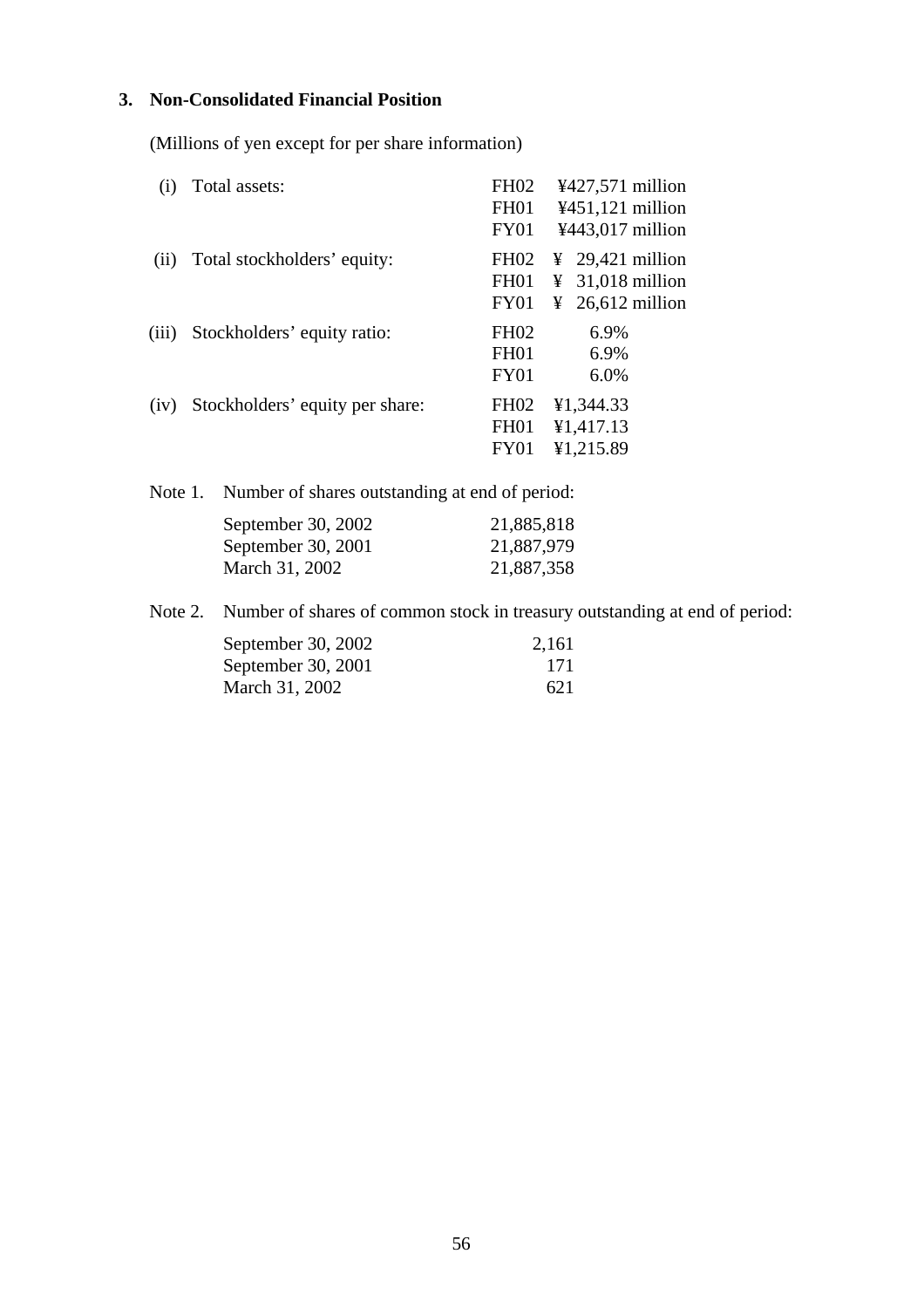# Japan Air System Co., Ltd.

# Comparative Non-Consolidated Balance Sheets

|    |                             | September 30,<br>2002 | March 31,<br>2002 | September 30,<br>2001 |
|----|-----------------------------|-----------------------|-------------------|-----------------------|
|    |                             |                       | (Millions of yen) |                       |
|    | <b>Assets</b>               |                       |                   |                       |
| I. | Current assets:             |                       |                   |                       |
|    | Cash and time deposits      | ¥ $10,792$            | ¥ $10,405$        | ¥ 15,945              |
|    | Accounts receivable         | 23,326                | 27,394            | 26,759                |
|    | Supplies                    | 16,780                | 16,860            | 17,036                |
|    | Other current assets        | 15,457                | 15,672            | 12,676                |
|    | Allowance for bad debts     | (278)                 | (356)             | (255)                 |
|    | Total current assets        | 66,078                | 69,976            | 72,162                |
|    | II. Fixed assets:           |                       |                   |                       |
|    | Tangible fixed assets:      |                       |                   |                       |
|    | <b>Buildings</b>            | 63,100                | 65,018            | 65,980                |
|    | Flight equipment            | 258,134               | 262,398           | 268,949               |
|    | Construction in progress    | 3,760                 | 9,455             | 5,930                 |
|    | Other tangible fixed assets | 11,558                | 12,021            | 13,061                |
|    | Total tangible fixed assets | 336,553               | 348,894           | 353,922               |
|    | Intangible fixed assets     | 1,580                 | 1,661             | 1,826                 |
|    | Investments:                |                       |                   |                       |
|    | Investments                 | 23,337                | 22,417            | 23,032                |
|    | Allowance for bad debts     | (61)                  | (64)              | (62)                  |
|    | Total investments           | 23,275                | 22,352            | 22,970                |
|    | Total fixed assets          | 361,410               | 372,908           | 378,719               |
|    | III. Deferred charges:      |                       |                   |                       |
|    | Development expenses        | 82                    | 132               | 239                   |
|    | Total deferred charges      | 82                    | 132               | 239                   |

| Total assets | $Y_A$ 27.57 | ¥443<br>$\Omega$ | $\sqrt{1}$<br>74 E 1 |
|--------------|-------------|------------------|----------------------|
|              |             |                  |                      |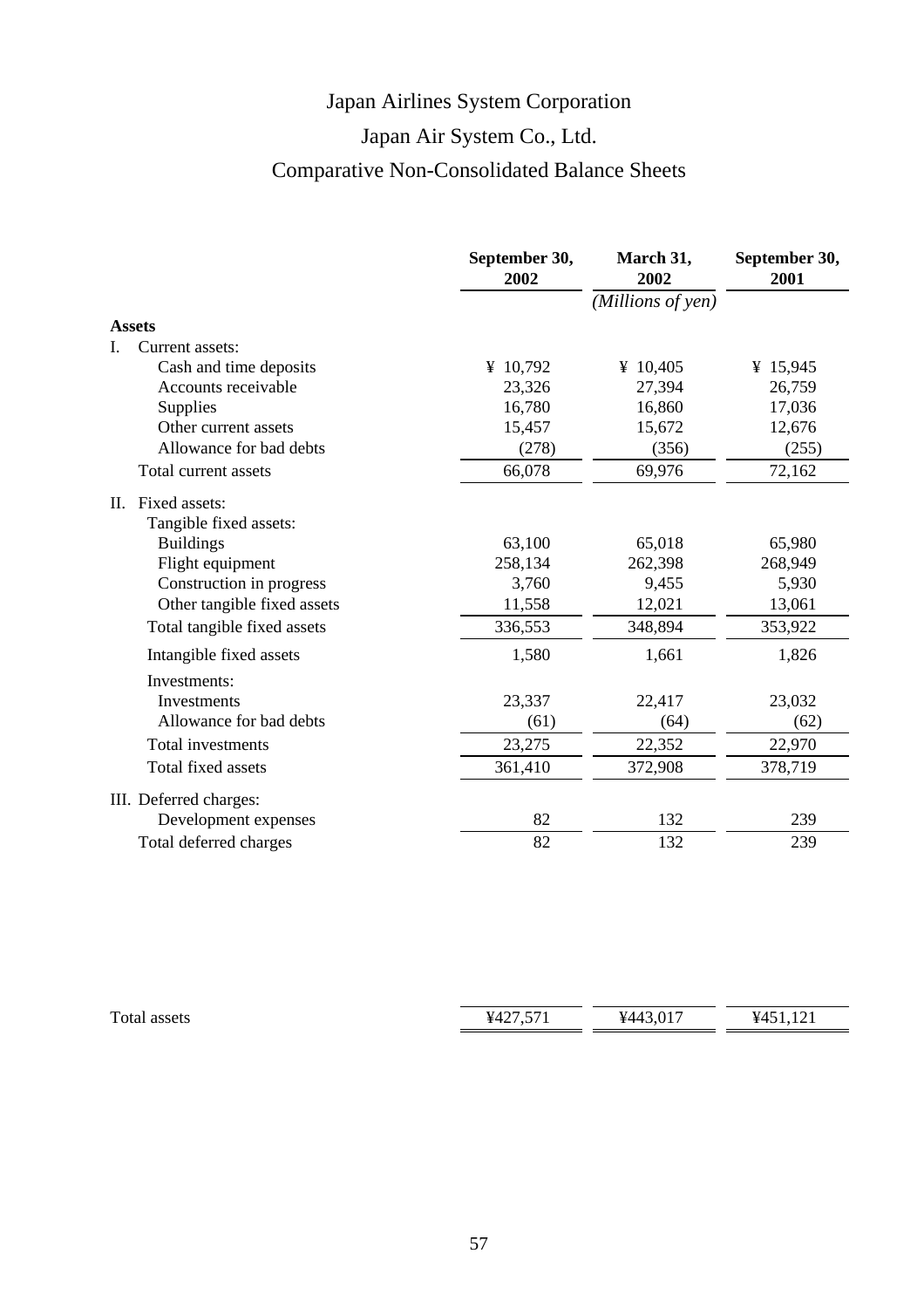|                                                      | September 30,<br>2002 | March 31,<br>2002 | September 30,<br>2001 |
|------------------------------------------------------|-----------------------|-------------------|-----------------------|
|                                                      |                       | (Millions of yen) |                       |
| <b>Liabilities</b>                                   |                       |                   |                       |
| <b>Current liabilities</b><br>L.                     |                       |                   |                       |
| Accounts payable – trade                             | ¥ 30,366              | ¥ 31,350          | ¥ 34,747              |
| Short-term loans                                     | 97,739                | 69,333            | 74,535                |
| Current portion of bonds                             | 7,700                 | 5,200             | 1,700                 |
| Accrued income taxes                                 | 1,622                 | 1,127             | 4,428                 |
| Other current liabilities                            | 29,478                | 30,404            | 30,499                |
| Total current liabilities                            | 166,907               | 137,416           | 145,909               |
| II. Non-current liabilities                          |                       |                   |                       |
| <b>Bonds</b>                                         | 2,800                 | 7,000             | 8,800                 |
| Long-term loans                                      | 188,228               | 232,016           | 223,997               |
| Accounts payable – non-current                       | 11,545                | 12,594            | 13,625                |
| Accrued pension and severance costs                  | 25,259                | 23,530            | 23,363                |
| Other non-current liabilities                        | 3,409                 | 3,846             | 4,407                 |
| Total non-current liabilities                        | 231,242               | 278,988           | 274,193               |
| <b>Total liabilities</b>                             | 398,149               | 416,404           | 420,103               |
| Stockholders' equity                                 |                       |                   |                       |
| Common stock<br>I.                                   | 23,486                | 23,486            | 23,486                |
| Π.<br>Capital surplus:<br>Additional paid-in capital | 2,674                 | 13,975            | 13,975                |
| III. Retained earnings (deficit):                    |                       |                   |                       |
| Legal reserve                                        |                       | 485               | 485                   |
| Other reserve                                        |                       | 3,400             | 3,400                 |
| Retained earnings (deficit) brought forward          | 2,787                 | (15, 186)         | (11,518)              |
| Total retained earnings (deficit)                    | 2,787                 | (11, 301)         | (7, 633)              |
| IV. Net unrealized gain on investments in            |                       |                   |                       |
| securities, net of taxes                             | 480                   | 454               | 1,189                 |
| V. Common stock in treasury, at cost                 | (6)                   | (2)               |                       |
| Total stockholders' equity                           | 29,421                | 26,612            | 31,018                |
| Total liabilities and stockholders' equity           | ¥427,571              | ¥443,017          | ¥451,121              |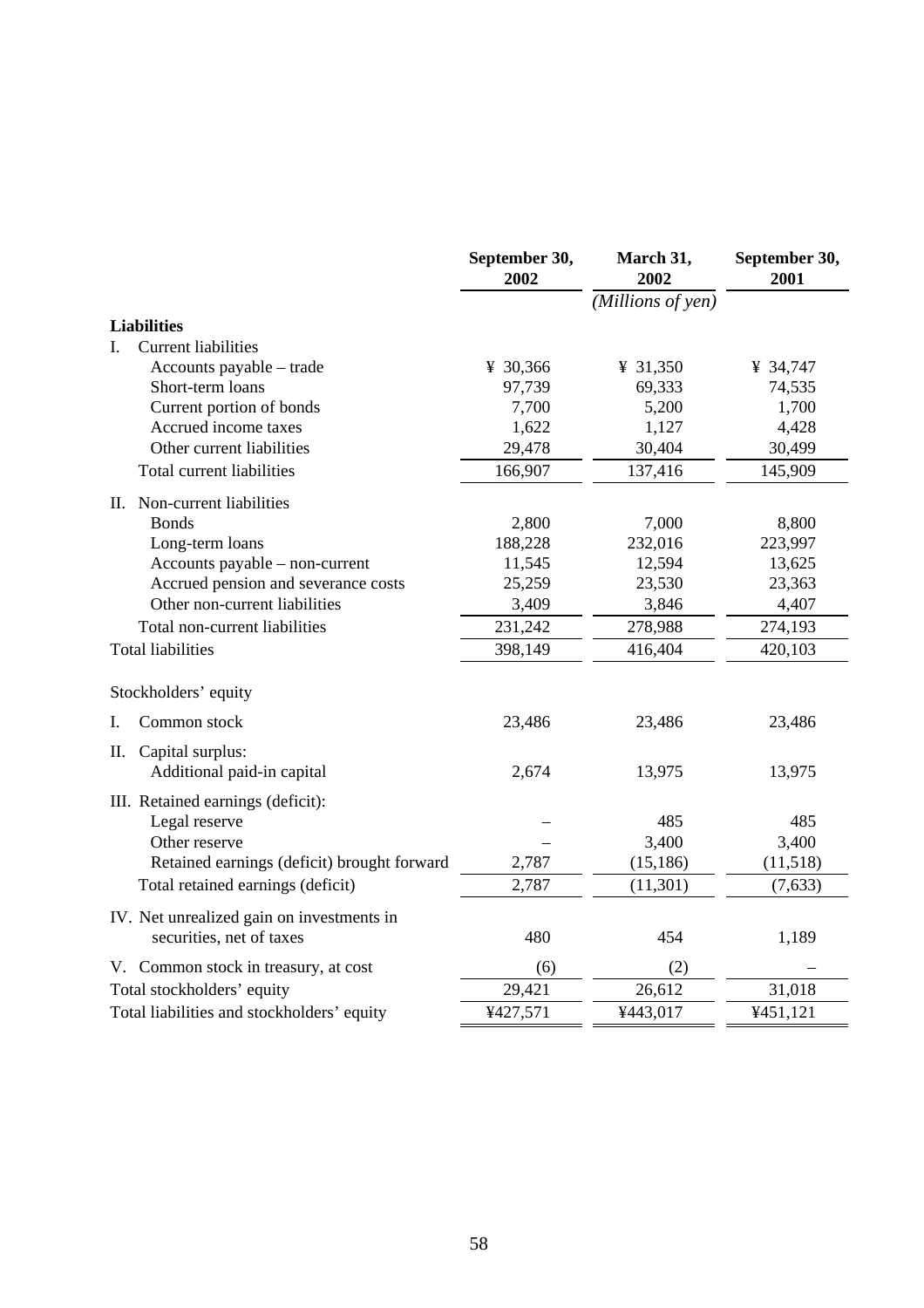# Japan Air System Co., Ltd.

# Comparative Non-Consolidated Statements of Income

|                                                                          | <b>Six months</b><br>ended<br>September 30,<br>2002 | Six months<br>ended<br>September 30,<br>2001 | <b>Year ended</b><br>March 31,<br>2002 |
|--------------------------------------------------------------------------|-----------------------------------------------------|----------------------------------------------|----------------------------------------|
|                                                                          |                                                     | (Millions of yen)                            |                                        |
| Operating revenues                                                       | ¥178,119                                            | ¥189,316                                     | ¥360,635                               |
| Operating expenses:                                                      |                                                     |                                              |                                        |
| Cost of operating revenues                                               | 147,435                                             | 148,813                                      | 295,503<br>54,831                      |
| Selling, general and administrative expenses<br>Total operating expenses | 25,078<br>172,514                                   | 27,699<br>176,512                            | 350,335                                |
|                                                                          |                                                     |                                              |                                        |
| Operating income                                                         | 5,604                                               | 12,803                                       | 10,299                                 |
| Non-operating income:                                                    |                                                     |                                              |                                        |
| Interest and dividend income<br>Other income                             | 87                                                  | 90                                           | 132                                    |
|                                                                          | 4,795                                               | 453<br>544                                   | 2,645<br>2,777                         |
| Total non-operating income                                               | 4,883                                               |                                              |                                        |
| Non-operating expenses:                                                  | 4,059                                               | 4,338                                        |                                        |
| Interest expense<br>Other expenses                                       | 1,104                                               | 658                                          | 8,475<br>1,666                         |
| Total non-operating expenses                                             | 5,163                                               | 4,997                                        | 10,142                                 |
|                                                                          |                                                     |                                              |                                        |
| Ordinary income                                                          | 5,324                                               | 8,350                                        | 2,935                                  |
| Extraordinary profit:                                                    |                                                     |                                              |                                        |
| Gain on sales of investments in securities                               |                                                     |                                              | 1,185<br>1,185                         |
| Total extraordinary profit                                               |                                                     |                                              |                                        |
| Extraordinary loss:                                                      |                                                     |                                              |                                        |
| Loss on disposal of fixed assets<br>Special termination benefits         | 1,307<br>40                                         | 170                                          | 1,762<br>526                           |
| Loss on revaluation of investments in                                    |                                                     |                                              |                                        |
| securities                                                               |                                                     |                                              | 210                                    |
| Total extraordinary loss                                                 | 1,348                                               | 170                                          | 2,498                                  |
| Income before income taxes                                               | 3,976                                               | 8,180                                        | 1,622                                  |
| Income taxes – current                                                   | 1,387                                               | 4,254                                        | 1,914                                  |
| Income taxes - deferred                                                  | (199)                                               | (268)                                        | (817)                                  |
| Net income                                                               | 2,787                                               | 4,194                                        | 525                                    |
| Deficit brought forward                                                  |                                                     | (15,712)                                     | (15, 712)                              |
| Retained earnings (deficit) at end of period                             | ¥ 2,787                                             | ¥ (11,518)                                   | ¥ (15,186)                             |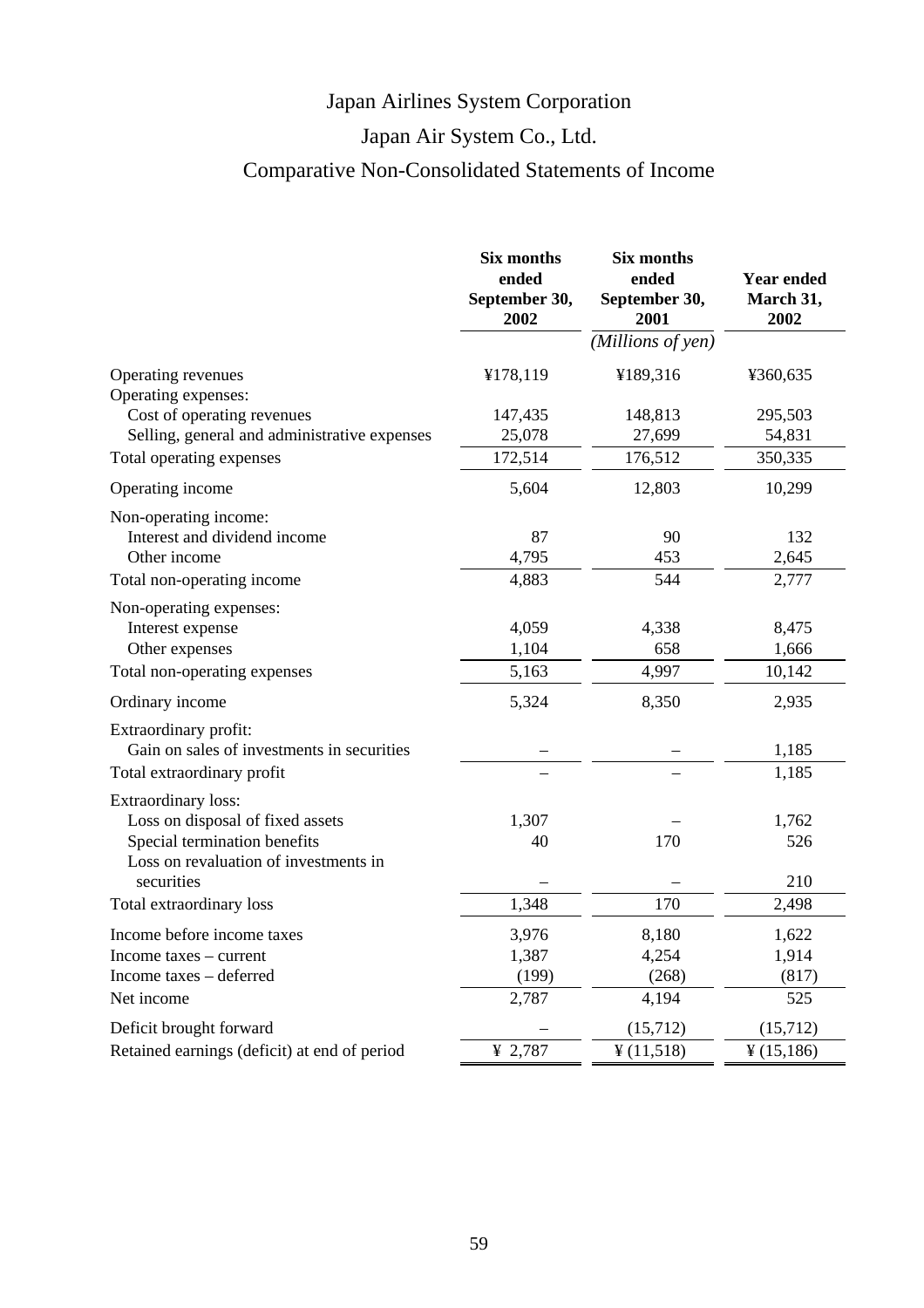# Japan Airlines System Corporation Japan Air System Co., Ltd. Notes to Non-Consolidated Interim Financial Statements

*September 30, 2002 and 2001*

## **1. Basis of Presentation**

a. Basis of presentation

 On October 2, 2002, Japan Air System Co., Ltd. (the "Company") established Japan Airlines System Corporation "JALS," a holding company, with Japan Airlines Company, Ltd. "JAL" by means of a transfer of shares in accordance with the Commercial Code of Japan. As a result, the Company became a wholly-owned subsidiary of JALS.

 The purpose of the accompanying non-consolidated interim financial statements as of and for the six months ended September 30, 2002 and 2001 is to provide useful accounting information on the Company for the semiannual financial period.

 As permitted by the Securities and Exchange Law of Japan, amounts of less than one million yen have been omitted. As a result, the totals shown in the accompanying non-consolidated interim financial statements do not necessarily agree with the sum of the individual amounts.

 Certain amounts previously reported have been reclassified to conform to the current year's classification.

b. Supplies

Supplies are stated at cost based on the moving average method.

c. Securities

### *Investments in subsidiaries and affiliates*

 Investments in subsidiaries and affiliates are stated at cost based on the moving average method.

## *Investments in marketable securities*

 Investments in marketable securities are stated at fair value and net unrealized gain or loss on such securities is accounted for as a separate component of stockholders' equity. Cost of securities sold is determined by the moving average method.

### *Investments in non-marketable securities*

 Investments in non-marketable securities are stated at cost based on the moving average method.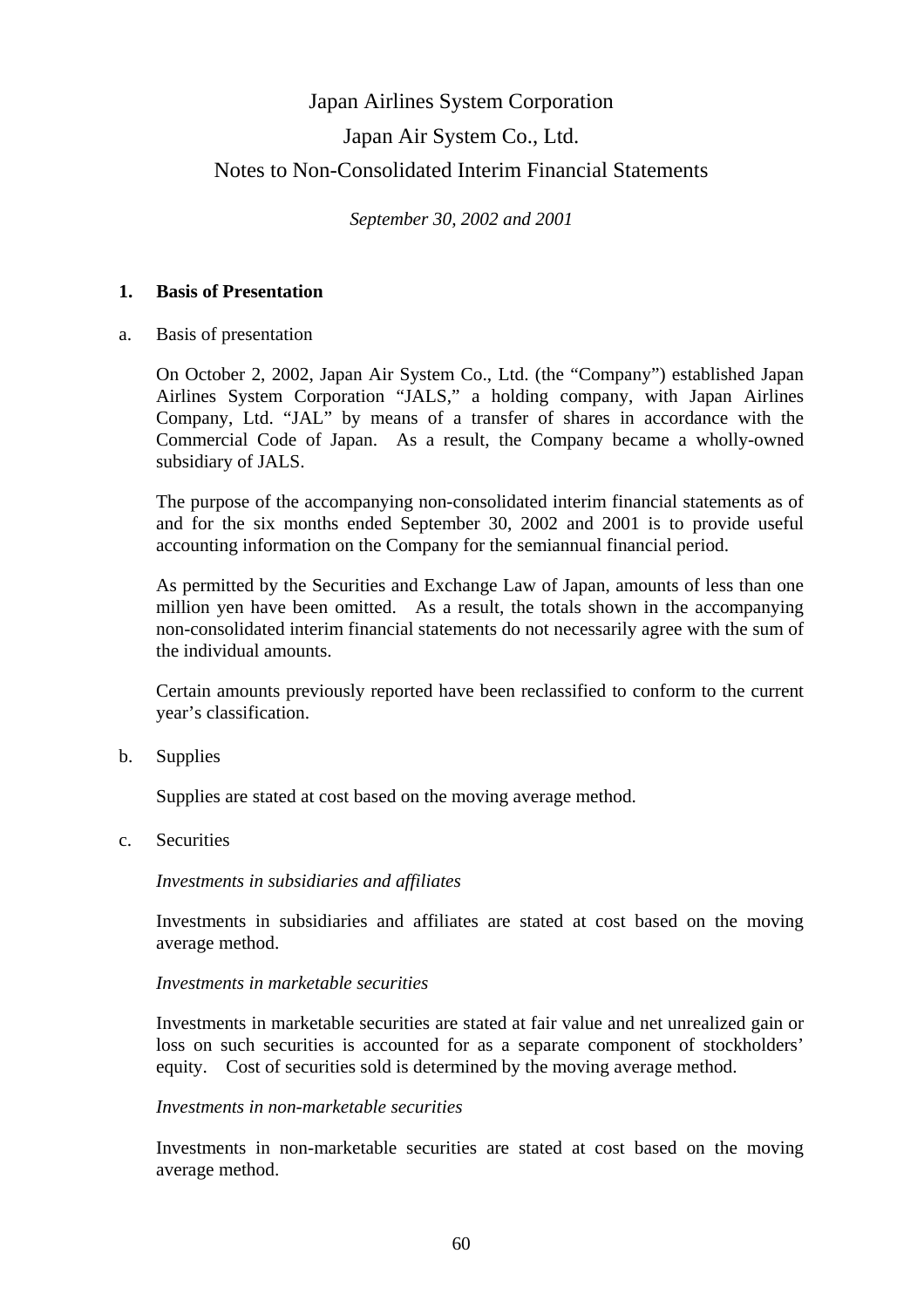## **1. Basis of Presentation (continued)**

d. Derivatives

Derivatives are stated at fair value.

e. Property and equipment

| Tangible fixed assets    | The straight-line method                                                                                                                                    |
|--------------------------|-------------------------------------------------------------------------------------------------------------------------------------------------------------|
| Intangible fixed assets: |                                                                                                                                                             |
| Software                 | Computer software intended for internal use is<br>amortized by the straight-line method based on the<br>estimated useful life (five years) of the software. |
| Other                    | The straight-line method                                                                                                                                    |

f. Development expenses

 Development expenses are capitalized and amortized over a period of five years in accordance with the Commercial Code of Japan.

g. Allowance for bad debts

 The allowance for bad debts on certain receivables is provided at the estimate unrecoverable amounts. The allowance for bad debts on other receivables is provided based on the historical rate of losses on receivables.

h. Accrued pension and severance costs

 To provide for employees' severance indemnities, net period pension cost (the amount recognized as the cost of a pension plan for a period) is accounted for based on the projected benefit obligation and the pension plan assets.

 The unrecognized benefit obligation at transition amounted to ¥23,192 million is being amortized by the straight-line method over a period of fifteen years. The actuarial assumption adjustment is being amortized by straight-line method over a period of fifteen years. Amortization is computed commencing the fiscal year subsequent to the year in which the adjustment was recorded.

i. Accrued retirement allowances for directors and statutory auditors

 Accrued retirement allowances for directors and statutory auditors are provided for the payment of retirement benefits to directors and statutory auditors and, based on the internal rules of the Company, are stated at the amount which would be required to be paid if all directors and statutory auditors resigned their positions as of the balance sheet date.

 The accrual for directors' and statutory auditors' retirement allowances is a reserve prescribed under Article 287-2 of the Commercial Code of Japan.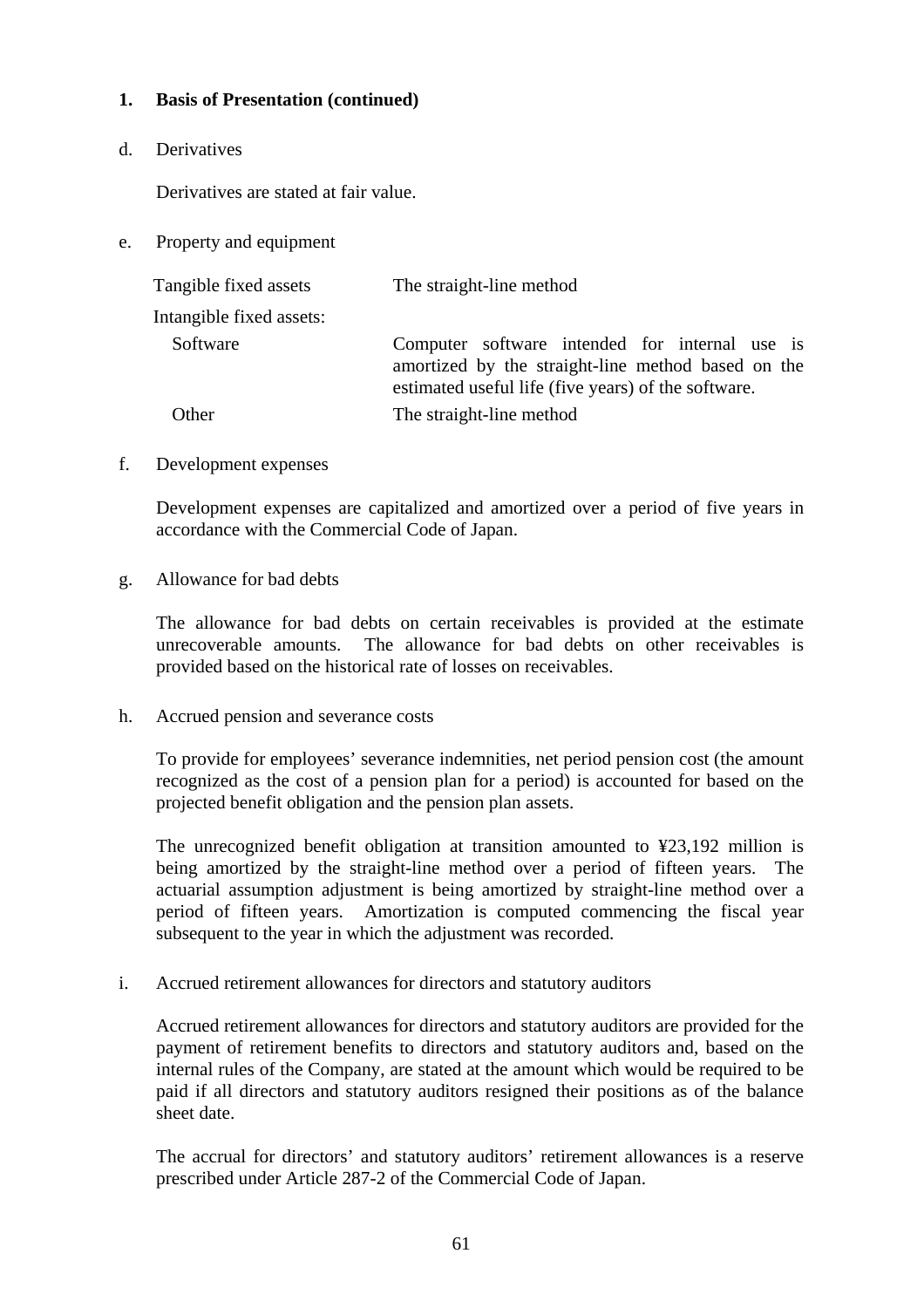## **1. Basis of Presentation (continued)**

## j. Leases

 The Company leases certain equipment under noncancelable lease agreements referred to as capital leases. At the Company, capital leases, defined as leases which do not transfer the ownership of the leased property to the lessee, are accounted for as operating leases.

k. Hedge accounting

 Gain or loss on derivatives designated as hedges is deferred until the loss or gain on the underlying hedged item is recognized.

 Foreign receivables and payables are translated at the forward foreign exchange rate if certain conditions are met.

 The related interest differential paid or received under interest rate swaps is recognized over the term of each swap agreement in interest expense if certain conditions are met.

l. Consumption tax

 Transactions subject to consumption tax are recorded at amounts exclusive of consumption tax.

## **2. Other Information**

- (1) At September 30, 2002 and 2001, accumulated depreciation amounted to ¥275,774 million and ¥262,295 million, respectively.
- (2) At September 30, 2002 and 2001, contingent liabilities for guarantees, and commitments such as guarantees, keep-well agreements and others amounted to ¥12,344 million and ¥14,521 million, respectively.

### (3) Leases

 The following pro forma amounts represent the acquisition costs, accumulated depreciation and net book value of the leased property as of September 30, 2002 and 2001, and the related depreciation and interest expense for the six months ended September 30, 2002 and 2001, which would have been reflected in the balance sheets and the related statements of income if capital lease accounting had been applied to the capital leases currently accounted for as operating leases:

|                               |           | <b>September 30, 2002</b> |         |  |
|-------------------------------|-----------|---------------------------|---------|--|
|                               |           | Ground                    |         |  |
|                               | Flight    | property and              |         |  |
|                               | equipment | equipment                 | Total   |  |
|                               |           | (Millions of yen)         |         |  |
| Acquisition costs             | ¥57,294   | ¥13,957                   | ¥71,252 |  |
| Less accumulated depreciation | 41,464    | 5,657                     | 47,122  |  |
| Net book value                | ¥15,829   | ¥ 8,300                   | 424,129 |  |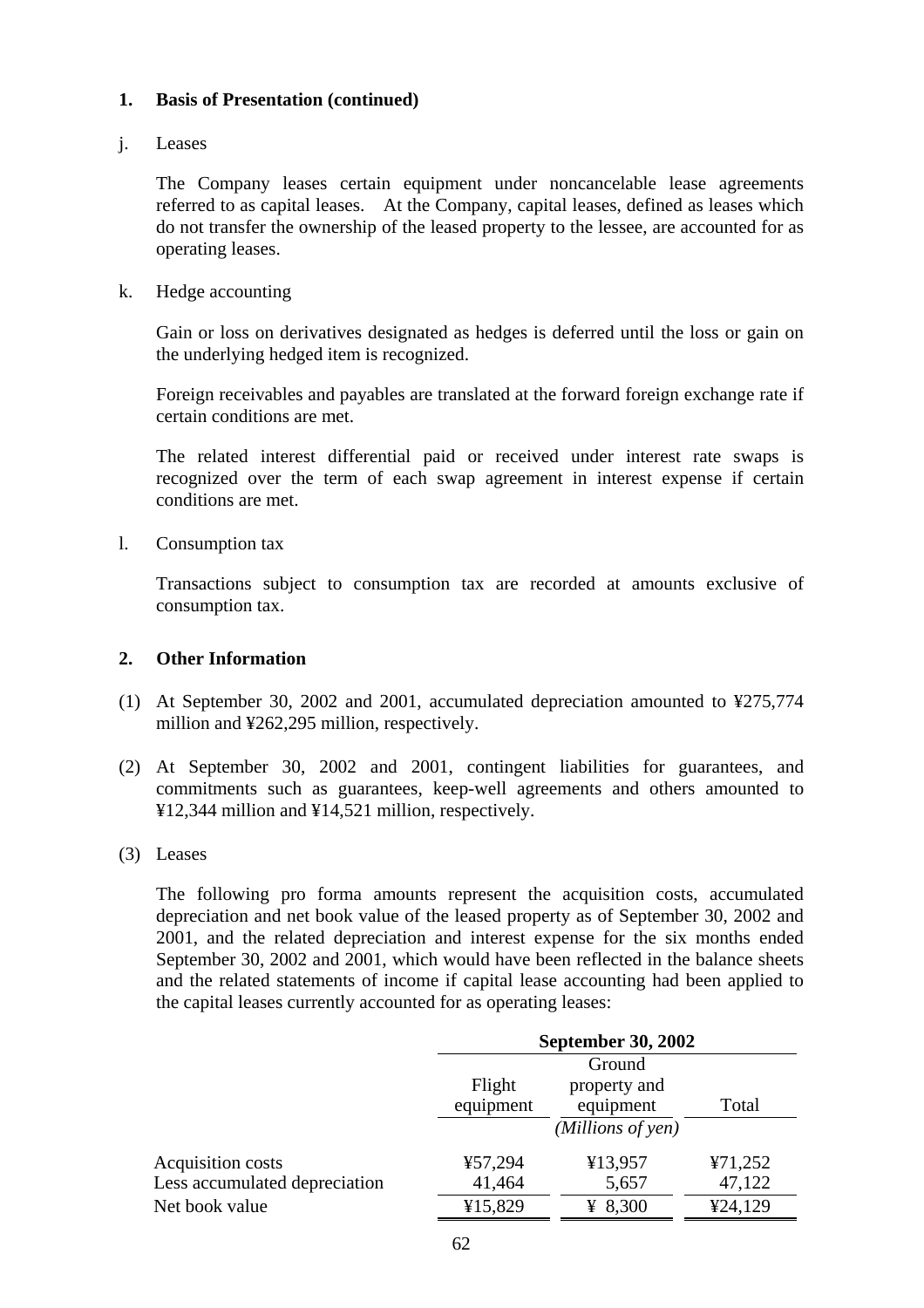### **2. Other Information (continued)**

### (3) Leases (continued)

|                               | <b>September 30, 2001</b>                    |                                              |         |
|-------------------------------|----------------------------------------------|----------------------------------------------|---------|
|                               |                                              | Ground                                       |         |
|                               | Flight                                       | property and                                 |         |
|                               | equipment                                    | equipment                                    | Total   |
|                               |                                              | (Millions of yen)                            |         |
| Acquisition costs             | ¥57,294                                      | ¥7,824                                       | 465,118 |
| Less accumulated depreciation | 36,297                                       | 3,765                                        | 40,062  |
| Net book value                | ¥20,996                                      | ¥4,059                                       | ¥25,056 |
|                               | Six months<br>ended<br>September 30,<br>2002 | Six months<br>ended<br>September 30,<br>2001 |         |
|                               |                                              | (Millions of yen)                            |         |
| Depreciation expense          | ¥3,828                                       | ¥3,307                                       |         |
| Interest expense              | 418<br>¥                                     | 536<br>¥                                     |         |

Lease expenses relating to capital leases accounted for as operating leases amounted to ¥4,496 million for the six months ended September 30, 2002, ¥3,976 million for the six months ended September 30, 2001.

The present value of future rental expenses under capital leases accounted for as operating leases outstanding at September 30, 2002 and 2001 is summarized as follows:

|               | 2002    | September 30, September 30,<br>2001 |  |  |
|---------------|---------|-------------------------------------|--|--|
|               |         | (Millions of yen)                   |  |  |
| Within 1 year | ¥ 8,329 | ¥ 7,023                             |  |  |
| Over 1 year   | 18,349  | 21,036                              |  |  |
|               | ¥26,678 | ¥28,060                             |  |  |

Future rental expenses under operating leases outstanding at September 30, 2002 and 2001 are summarized as follows:

|               | 2002              | September 30, September 30,<br>2001 |  |
|---------------|-------------------|-------------------------------------|--|
|               | (Millions of yen) |                                     |  |
| Within 1 year | ¥ $9,520$         | ¥ $9,372$                           |  |
| Over 1 year   | 46,628            | 31,692                              |  |
|               | ¥56,148           | ¥41,064                             |  |

(4) Since all investments in securities at subsidiaries and affiliates were not marketable securities, the information relating to their fair value has been omitted.